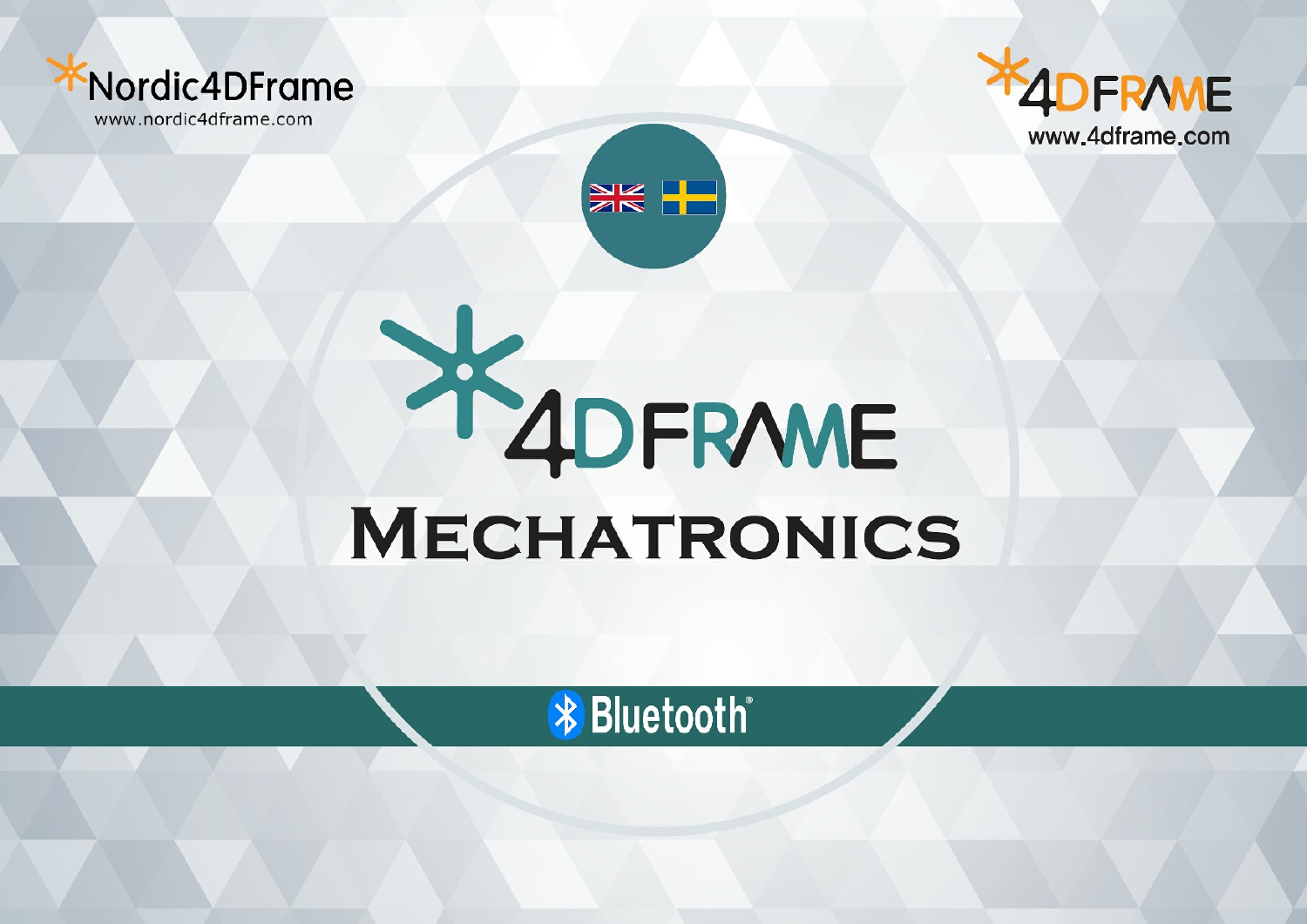## **Mechatronics Model Index / Mechatronics modell register**

| <b>MECHATRONICS MANUAL PAGE #</b> | <b>ENGLISH TEXT</b>                                                             | <b>MECHATRONICS MANUALL SIDA #</b> | <b>SVENSKA TEXT</b>                               |
|-----------------------------------|---------------------------------------------------------------------------------|------------------------------------|---------------------------------------------------|
|                                   | <b>Experiment 1</b>                                                             |                                    | Övning 1                                          |
|                                   | <b>Build a Ferris Wheel</b>                                                     |                                    | <b>Bygg ett Pariserhjul</b>                       |
| 6                                 |                                                                                 | 6                                  |                                                   |
| 8                                 | <b>Experiment 2</b><br><b>Build a Viking Ship Amusement</b><br><b>Park Ride</b> | 8                                  | Övning 2<br>Bygg åkattraktionen Vikingen          |
| 10                                | <b>Experiment 3</b><br><b>Build a Rubber Band Launch</b><br><b>Platform</b>     | 10                                 | Övning 3<br>Bygg en gummibands<br>startplattform. |
| 12                                | <b>Experiment 4</b><br><b>Build a RC Car</b>                                    | 12                                 | Övning 4<br>Bygg en radiostyrd bil                |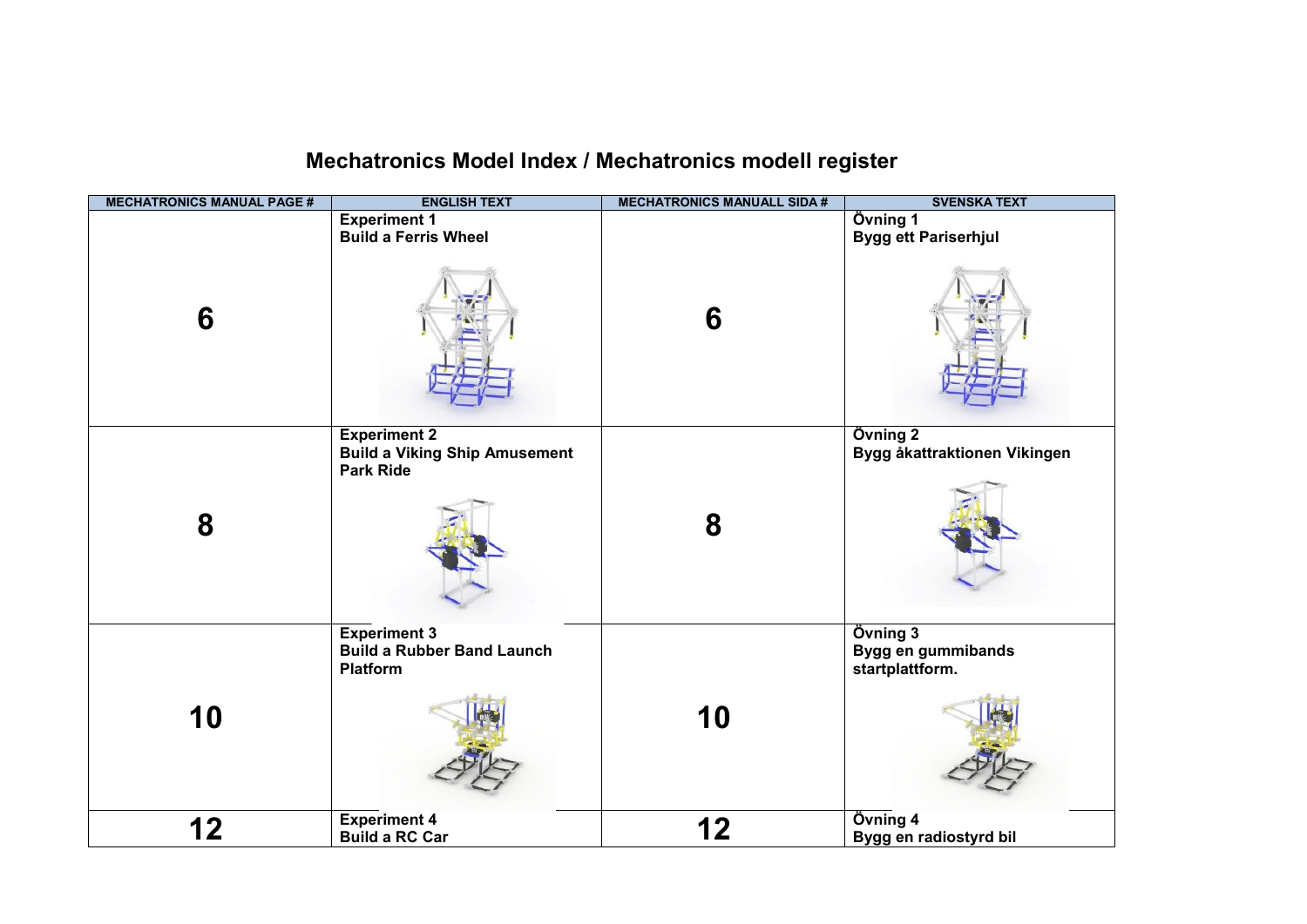| <b>MECHATRONICS MANUAL PAGE #</b> | <b>ENGLISH TEXT</b>                                        | <b>MECHATRONICS MANUALL SIDA #</b> | <b>SVENSKA TEXT</b>                                    |
|-----------------------------------|------------------------------------------------------------|------------------------------------|--------------------------------------------------------|
|                                   |                                                            |                                    |                                                        |
|                                   | <b>Experiment 5</b>                                        |                                    | Övning 5                                               |
| 15                                | <b>Build a Gyroscope</b>                                   | 15                                 | Bygg ett gyroskop                                      |
| 17                                | <b>Experiment 6</b><br>Design and Build your own RC<br>Car | 17                                 | Övning 6<br>Designa och bygg en egen<br>radiostyrd bil |
| 18                                | <b>Experiment 7</b><br><b>Build a Semi-trailer Truck</b>   | 18                                 | Övning 7<br>Bygga en lastbil med släp                  |
| 22                                | <b>Experiment 8</b><br><b>Build Soccer Robot A</b>         | 22                                 | Övning 8<br><b>Bygg Fotbollsrobot A</b>                |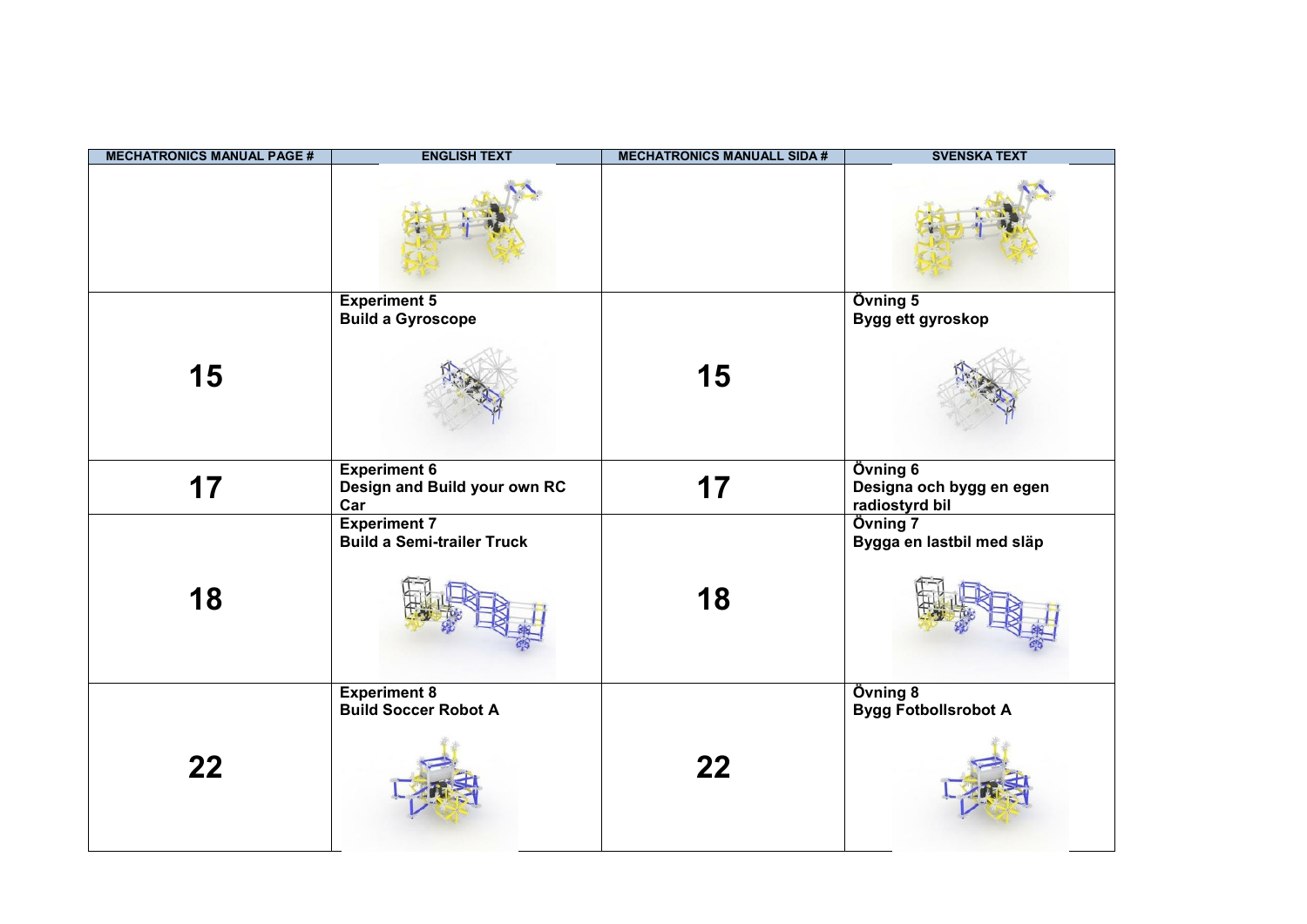| <b>MECHATRONICS MANUAL PAGE #</b> | <b>ENGLISH TEXT</b>                                               | <b>MECHATRONICS MANUALL SIDA #</b> | <b>SVENSKA TEXT</b>                                     |
|-----------------------------------|-------------------------------------------------------------------|------------------------------------|---------------------------------------------------------|
| 26                                | <b>Experiment 9</b><br><b>Build Soccer Robot B</b>                | 26                                 | Övning 9<br><b>Bygg Fotbollsrobot B</b>                 |
| 29                                | <b>Experiment 10</b><br><b>Build a mini-RC Car</b>                | 29                                 | Övning 10<br>Bygg en mini-radiostyrd<br>bil             |
| 33                                | <b>Experiment 11</b><br><b>Build a LED Soccer</b><br><b>Robot</b> | 33                                 | Övning 11<br>Bygg en LED<br><b>Fotbollsrobot</b>        |
| 37                                | <b>Experiment 12</b><br>Design and Build your<br>own Soccer Robot | 37                                 | Övning 12<br>Designa och bygg din<br>egen Fotbollsrobot |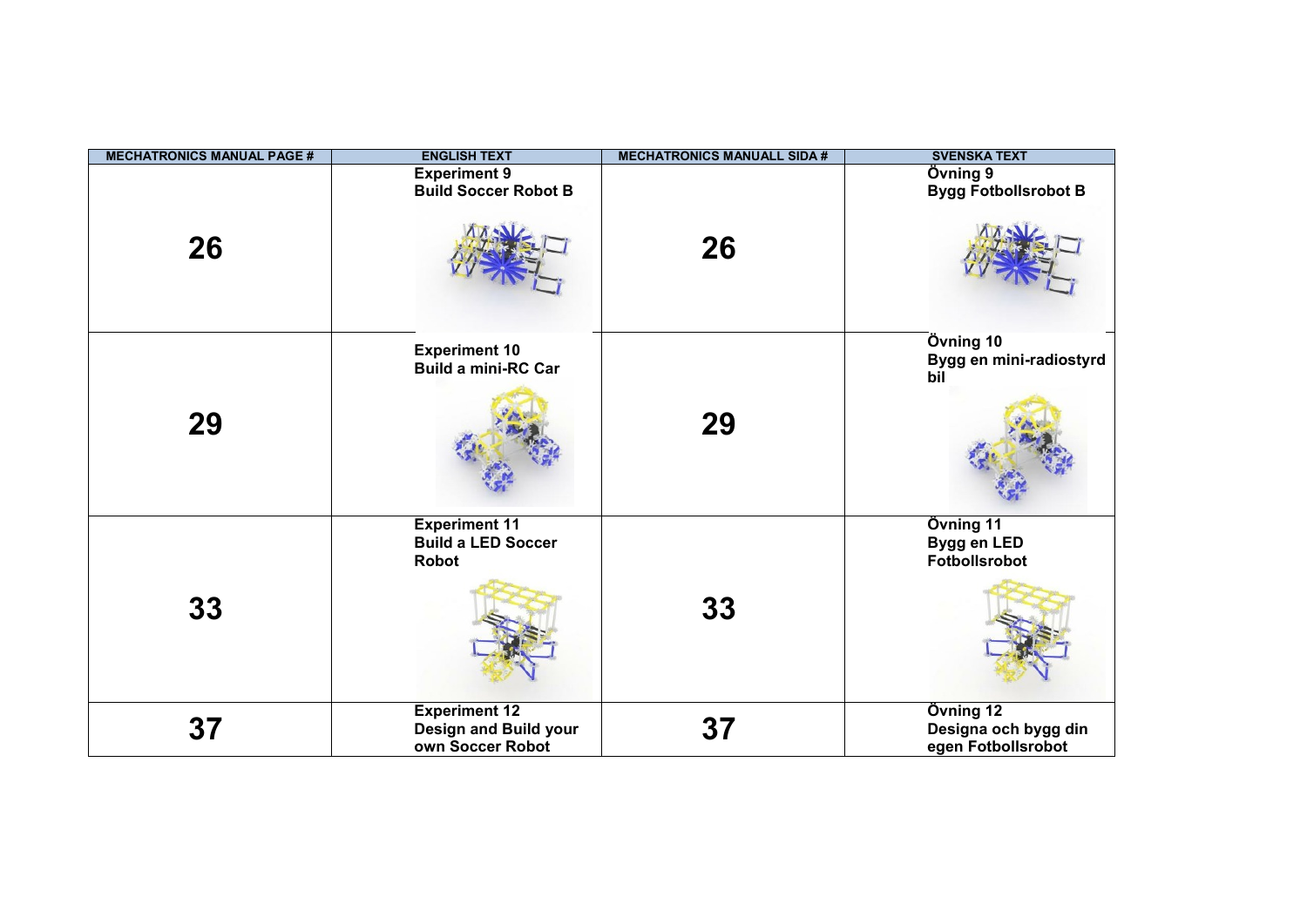| <b>MECHATRONICS MANUAL PAGE #</b> | <b>ENGLISH TEXT</b>                                                                                                                                                                                                                                                                                                                                                                                                                                                                                                                                                                                                                                                                                                                                                                                                                                                                                                                                                                  | <b>MECHATRONICS MANUALL SIDA #</b> | <b>SVENSKA TEXT</b>                                                                                                                                                                                                                                                                                                                                                                                                                                                                                                                                                                                                                                                                                                                                                                                                                                                                                                                                |
|-----------------------------------|--------------------------------------------------------------------------------------------------------------------------------------------------------------------------------------------------------------------------------------------------------------------------------------------------------------------------------------------------------------------------------------------------------------------------------------------------------------------------------------------------------------------------------------------------------------------------------------------------------------------------------------------------------------------------------------------------------------------------------------------------------------------------------------------------------------------------------------------------------------------------------------------------------------------------------------------------------------------------------------|------------------------------------|----------------------------------------------------------------------------------------------------------------------------------------------------------------------------------------------------------------------------------------------------------------------------------------------------------------------------------------------------------------------------------------------------------------------------------------------------------------------------------------------------------------------------------------------------------------------------------------------------------------------------------------------------------------------------------------------------------------------------------------------------------------------------------------------------------------------------------------------------------------------------------------------------------------------------------------------------|
| 1                                 | Front cover                                                                                                                                                                                                                                                                                                                                                                                                                                                                                                                                                                                                                                                                                                                                                                                                                                                                                                                                                                          | 1                                  | Framsida                                                                                                                                                                                                                                                                                                                                                                                                                                                                                                                                                                                                                                                                                                                                                                                                                                                                                                                                           |
| $\mathbf 2$                       | Title page                                                                                                                                                                                                                                                                                                                                                                                                                                                                                                                                                                                                                                                                                                                                                                                                                                                                                                                                                                           | $\mathbf 2$                        | Titelsida                                                                                                                                                                                                                                                                                                                                                                                                                                                                                                                                                                                                                                                                                                                                                                                                                                                                                                                                          |
| 3                                 | <b>What is Mechatronics?</b><br>Mechatronics is a compound word<br>made from "Mechanics" and<br>"Electronics." It is a new<br>interdisciplinary concept that<br>combines electronics, electrical<br>engineering and mechanical<br>engineering.<br>Kinetic education inspired by<br>1.<br>integrating motors and<br>electronic circuits with<br>4DFrame.<br>2.<br>Helps IT and gifted education<br>students to more easily learn<br>to use electronic circuits and<br>programming.<br>3.<br>Storytelling class in which<br>students figure out<br>mathematical and scientific<br>principles in daily life, and<br>then make up stories based<br>on the principles.<br>Stimulates creative learning<br>4.<br>and character education,<br>which helps teach students to<br>be more considerate and<br>cooperative.<br>5.<br>Teaching aid for activities in<br>which students understand<br>concepts, principles and build<br>up their level of concentration<br>and spatial perception. | 3                                  | Vad är Mechatronics?<br>Mechatronics är ett sammansatt<br>ord från engelskans 'Mechanics'<br>och 'Electronics'. Det är ett nytt<br>tvärdiciplinärt koncept som<br>kombinerar elektronik,<br>elektroteknik och maskinteknik.<br>Utbildning kring kinetik<br>1.<br>inspirerat av att integrera<br>motorer och elektroniska<br>kretsar med 4DFrame.<br>2. Ett stöd för studenter för att<br>lära sig att använda<br>elektroniska kretsar och att<br>programmera.<br>Storytelling i grupp där<br>3.<br>eleverna kan reda ut<br>matematiska och<br>vetenskapliga principer i det<br>dagliga livet och sedan skapa<br>berättelser som bygger på<br>dessa principer.<br>Stimulerar kreativt lärande<br>4.<br>och bidrar till<br>karaktärsutveckling som lär<br>eleverna att bli mer<br>hänsynstagande och<br>samarbetsvilliga.<br>Undervisningstöd för<br>5.<br>verksamhet där studenterna<br>behöver förstå begrepp och<br>principer. Studenterna bygger |
|                                   | 6.<br>Practice-oriented learning                                                                                                                                                                                                                                                                                                                                                                                                                                                                                                                                                                                                                                                                                                                                                                                                                                                                                                                                                     |                                    | upp koncentrationsnivå och                                                                                                                                                                                                                                                                                                                                                                                                                                                                                                                                                                                                                                                                                                                                                                                                                                                                                                                         |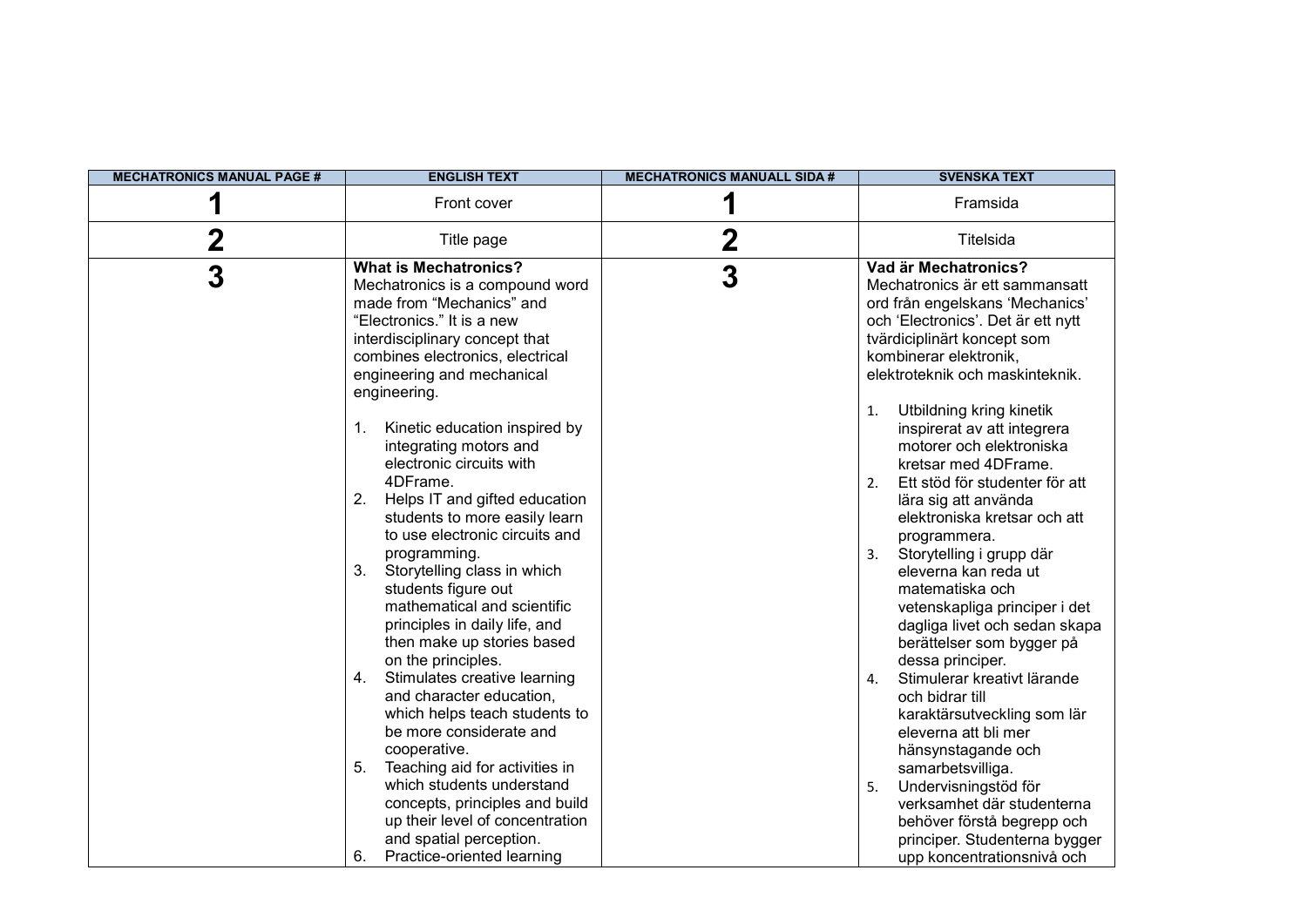| <b>MECHATRONICS MANUAL PAGE #</b> | <b>ENGLISH TEXT</b>                                                                                                                                                                                                                                                                                                                                                                                                                                                                                                                                                           | <b>MECHATRONICS MANUALL SIDA #</b> | <b>SVENSKA TEXT</b>                                                                                                                                                                                                                                                                                                                                                                                                                                                                                                                                         |
|-----------------------------------|-------------------------------------------------------------------------------------------------------------------------------------------------------------------------------------------------------------------------------------------------------------------------------------------------------------------------------------------------------------------------------------------------------------------------------------------------------------------------------------------------------------------------------------------------------------------------------|------------------------------------|-------------------------------------------------------------------------------------------------------------------------------------------------------------------------------------------------------------------------------------------------------------------------------------------------------------------------------------------------------------------------------------------------------------------------------------------------------------------------------------------------------------------------------------------------------------|
|                                   | where students control<br>concrete materials that they<br>have used to design and build<br>models themselves, including<br>programming.                                                                                                                                                                                                                                                                                                                                                                                                                                       |                                    | rumsuppfattning.<br>Praktiskt inriktad inlärning där<br>6.<br>eleverna styr konkret material<br>som de har använt för att<br>konstruera och bygga egna<br>modeller, som det även<br>programmerar.                                                                                                                                                                                                                                                                                                                                                           |
| 4                                 | <b>List of Parts</b><br>X1 main board<br>X2 DC motor<br>X10 wire<br>X1 Mini 5-pin USB cable<br>X1 Micro 5-pin USB cable<br>X6 LEDs<br>X1 rechargeable battery<br>X1 mini-soccer ball<br><b>Mechatronics Application</b><br>Go online to Google play<br>(play.google.com), search for<br>'4DFrame Mechatronics' and<br>download it.<br>2 cm tubes (Blue)<br>3 cm tubes (Yellow)<br>5 cm tubes (Black)<br>6 cm tubes (Blue)<br>10 cm tubes (White)<br>Quadropod connectors<br>Octapod connectors<br>Dodecapod connectors<br>"Question mark" connectors<br>"U-shaped" connectors | 4                                  | Lista över delar<br>X1 moderkort<br>X2 likströmsmotor<br>X10 kabel<br>X1 Mini 5-pin USB-kabel<br>X1 Micro 5-pin USB-kabel<br>X6 lysdioder<br>X1 laddningsbart batteri<br>X1 mini-fotboll<br><b>Mechatronics applikation</b><br>Gå online till Google Play<br>(play.google.com), sök '4DFrame<br>Mechatronics' och ladda ner den.<br>2 cm rör (blått)<br>3 cm rör (gul)<br>5 cm rör (svart)<br>6 cm rör (blått)<br>10 cm rör (vit)<br>Quadropod kopplingar<br>Octapod kopplingar<br>Dodecapod kopplingar<br>Frågetecken' kopplingar<br>'U-formad' kopplingar |
| 5                                 | <b>Mechatronics Application</b>                                                                                                                                                                                                                                                                                                                                                                                                                                                                                                                                               | 5                                  | <b>Mechatronics applikation</b>                                                                                                                                                                                                                                                                                                                                                                                                                                                                                                                             |
|                                   | Main screen                                                                                                                                                                                                                                                                                                                                                                                                                                                                                                                                                                   |                                    | Huvudskärm                                                                                                                                                                                                                                                                                                                                                                                                                                                                                                                                                  |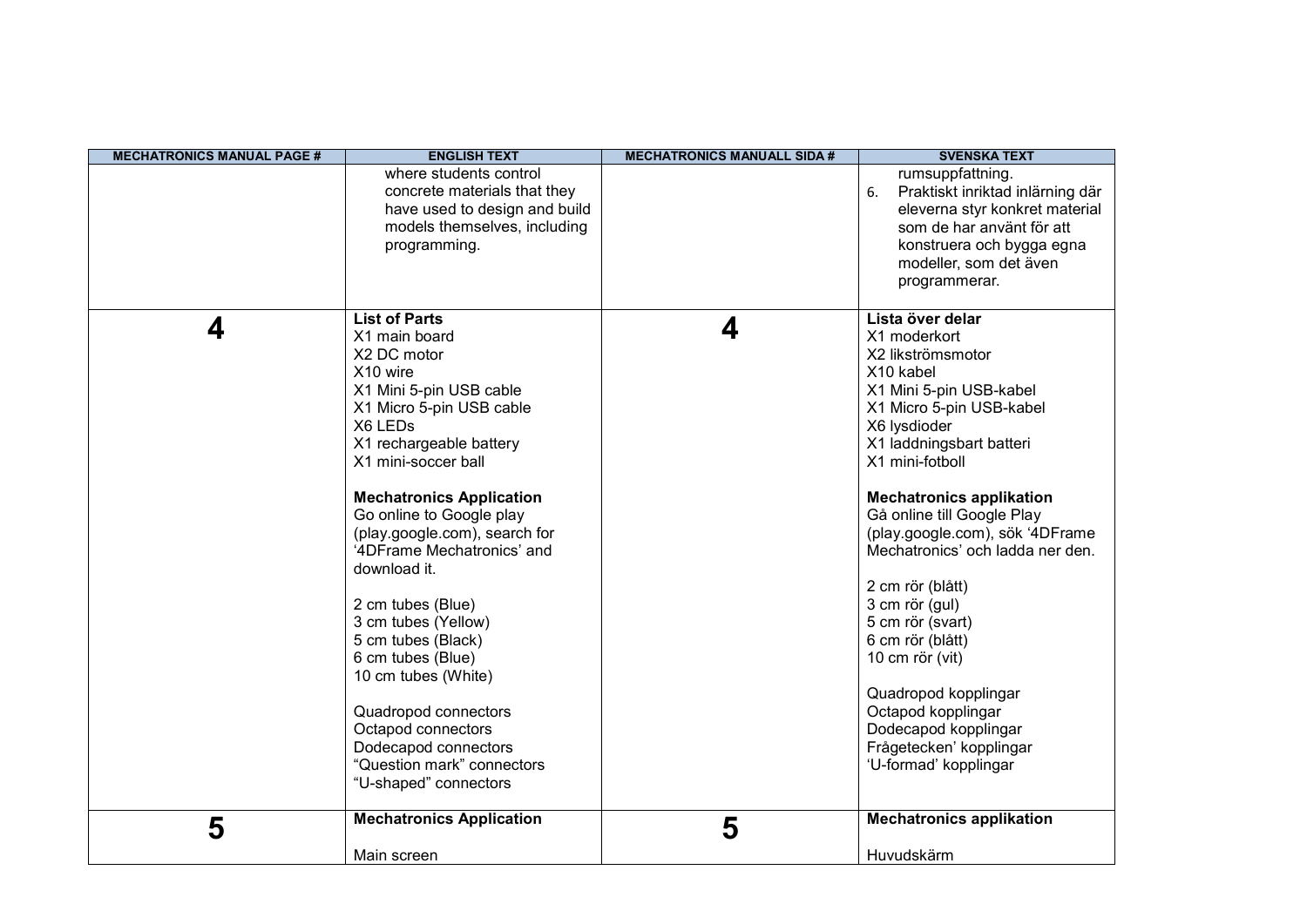| <b>MECHATRONICS MANUAL PAGE #</b> | <b>ENGLISH TEXT</b>                                               | <b>MECHATRONICS MANUALL SIDA #</b> | <b>SVENSKA TEXT</b>                           |
|-----------------------------------|-------------------------------------------------------------------|------------------------------------|-----------------------------------------------|
|                                   | 5 types of control functions                                      |                                    | 5 typer av styrfunktioner                     |
|                                   | Control 1 Control 2                                               |                                    | Kontroll 1 Kontroll 2                         |
|                                   | Control 3 Control 4                                               |                                    | Kontroll 3 Kontroll 4                         |
|                                   | Control 5                                                         |                                    | Kontroll 5                                    |
|                                   | Announcements                                                     |                                    | Meddelanden                                   |
|                                   | Information on Academy                                            |                                    | Information om Akademin                       |
|                                   | Information on Contest                                            |                                    | Information om Tävlingen                      |
|                                   | Communication                                                     |                                    | Kommunikation                                 |
|                                   |                                                                   |                                    |                                               |
|                                   | <b>Activating Augmented Reality</b>                               |                                    | <b>Aktivera Augmented Reality</b>             |
|                                   | Push to turn augmented reality                                    |                                    | Tryck för att slå kameraläget.                |
|                                   | camera mode on.                                                   |                                    |                                               |
|                                   |                                                                   |                                    | Läs av augmented reality                      |
|                                   | View the augmented reality                                        |                                    | markeringen på en sida, så att                |
|                                   | marker on a page and augmented<br>reality appears on the device's |                                    | augmented reality visas på<br>enhetens skärm. |
|                                   | screen.                                                           |                                    |                                               |
|                                   |                                                                   |                                    | <b>Anslutning till Bluetooth</b>              |
|                                   | <b>Connecting to Bluetooth</b>                                    |                                    |                                               |
|                                   |                                                                   |                                    | Aktivera programmet och<br>1.                 |
|                                   | 1. Activate application and click                                 |                                    | klicka på 'förstoringsglas'-                  |
|                                   | on 'magnifying glass' icon on                                     |                                    | ikonen på huvudskärmen.                       |
|                                   | main screen.                                                      |                                    | När 'Connecting to a<br>2.                    |
|                                   | When 'Connecting to a<br>2.                                       |                                    | Bluetooth device' fönstret                    |
|                                   | Bluetooth device' window<br>appears, click on 'Find'              |                                    | visas, klicka på 'Find'-                      |
|                                   | button.                                                           |                                    | knappen.<br>Vänta i tio sekunder och<br>3.    |
|                                   | 3.<br>Wait ten seconds and click                                  |                                    | klicka på '4DFrame' när den                   |
|                                   | '4DFrame' when it appears.                                        |                                    | dyker upp.                                    |
|                                   | Enter '1234' for pin number to<br>4.                              |                                    | Skriv '1234' för PIN-kod för att<br>4.        |
|                                   | register Bluetooth module.                                        |                                    | registrera Bluetooth-modul.                   |
|                                   | 5. After completing registration,                                 |                                    | 5. Efter avslutad registrering,               |
|                                   | connect to Bluetooth device                                       |                                    | anslut till Bluetooth-enheten                 |
|                                   | by clicking on ID number.                                         |                                    | genom att klicka på ID-                       |
|                                   | 6.<br>When connection is                                          |                                    | nummer.                                       |
|                                   | completed, the 'Control 1'<br>window will appear.                 |                                    | När anslutningen är klar,<br>6.               |
|                                   |                                                                   |                                    | kommer 'Kontroll1' fönster att                |
|                                   |                                                                   |                                    | visas.                                        |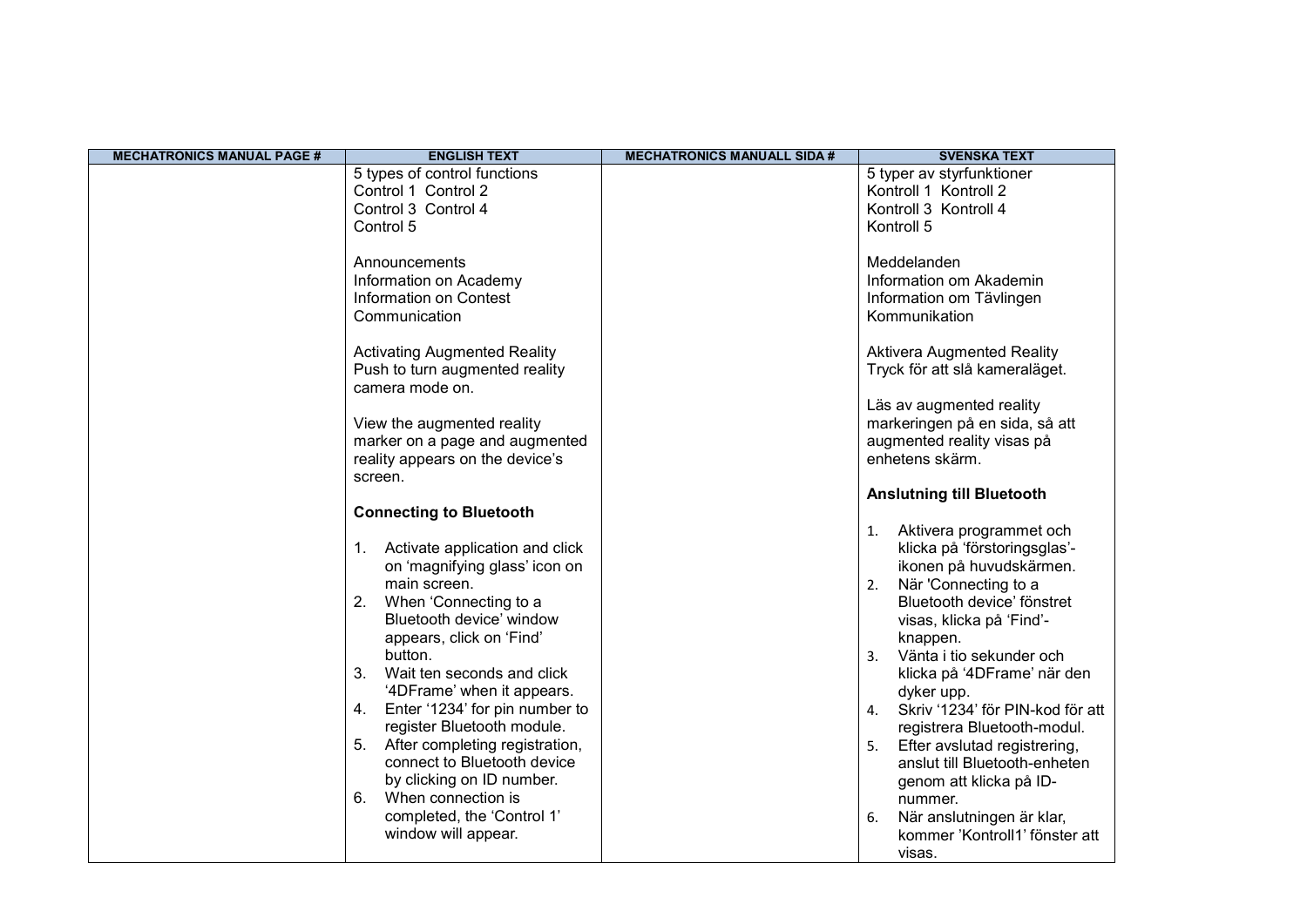| <b>MECHATRONICS MANUAL PAGE #</b> | <b>ENGLISH TEXT</b>                                                                                                                                                                                                                                                                                                                                                                                                                                                                                                                                                                                                                                                                                  | <b>MECHATRONICS MANUALL SIDA #</b> | <b>SVENSKA TEXT</b>                                                                                                                                                                                                                                                                                                                                                                                                                                                                                                                                                                                                                                                 |
|-----------------------------------|------------------------------------------------------------------------------------------------------------------------------------------------------------------------------------------------------------------------------------------------------------------------------------------------------------------------------------------------------------------------------------------------------------------------------------------------------------------------------------------------------------------------------------------------------------------------------------------------------------------------------------------------------------------------------------------------------|------------------------------------|---------------------------------------------------------------------------------------------------------------------------------------------------------------------------------------------------------------------------------------------------------------------------------------------------------------------------------------------------------------------------------------------------------------------------------------------------------------------------------------------------------------------------------------------------------------------------------------------------------------------------------------------------------------------|
|                                   | ! The main board should be<br>powered when connecting via<br>Bluetooth. Make sure to connect a<br>charged-battery to it.<br>! The number which appears when<br>connecting to a Bluetooth device<br>is the same as the one on the<br>main board. Check the number<br>and select to connect it.                                                                                                                                                                                                                                                                                                                                                                                                        |                                    | ! Moderkortet ska vara påslaget<br>vid anslutning via Bluetooth. Se till<br>att ansluta den till ett laddat<br>batteri.<br>! Numret som visas vid anslutning<br>till en Bluetooth-enhet är samma<br>som det på moderkortet.<br>Kontrollera numret och välj för att<br>ansluta.                                                                                                                                                                                                                                                                                                                                                                                      |
| 6                                 | <b>Experiment 1</b><br><b>Build a Ferris Wheel</b><br>Step 1. Observe the Ferris Wheel<br>to be made in this exercise via<br>augmented reality 3D.<br>Step 2. Assemble the model by<br>following the steps as shown.<br>Step 3. Connect the motor, battery<br>and main board.<br>Step 4. Connect the model to a<br>smart device via Bluetooth.<br>Step 5. Try controlling the rotation<br>of the Ferris Wheel clockwise and<br>counterclockwise.<br><b>Augmented reality</b><br>Augmented reality marker<br>Press the power button of the<br>Mechatronics application and hold<br>your smart phone camera in front<br>of the augmented reality marker.<br>You can watch a 3D image of this<br>model. | 6                                  | Övning 1<br><b>Bygg ett Pariserhjul</b><br>Steg 1. Observera att Pariserhjulet<br>i denna övning ska göras via<br>augmented reality 3D.<br>Steg 2. Montera modellen genom<br>att följa stegen som visas.<br>Steg 3. Anslut motorn, batteriet<br>och moderkortet.<br>Steg 4. Anslut modellen till en<br>smart enhet via Bluetooth.<br>Steg 5. Försök att styra rotationen<br>av Pariserhjulet medurs och<br>moturs.<br><b>Augmented reality</b><br>Augmented reality markeringen<br>Tryck på strömbrytaren på<br>Mechatronics applikation och håll<br>din smartphone-kamera framför<br>augmented reality markeringen.<br>Du kan nu se en 3D-bild av denna<br>modell. |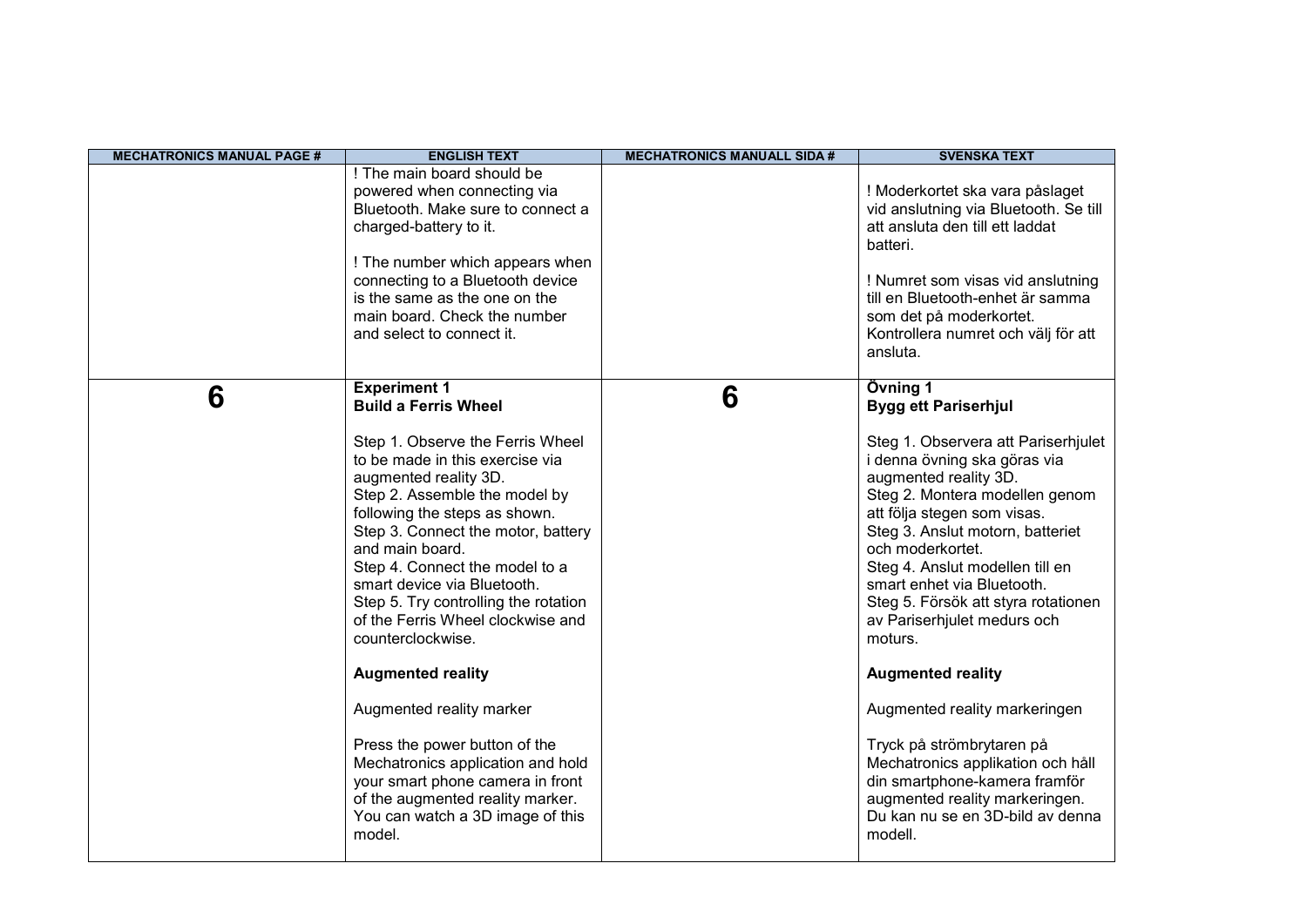| <b>MECHATRONICS MANUAL PAGE #</b> | <b>ENGLISH TEXT</b>                                                                                                                                                                                                                                                                                                                                                                                 | <b>MECHATRONICS MANUALL SIDA #</b> | <b>SVENSKA TEXT</b>                                                                                                                                                                                                                                                                                                                                                                                                                   |
|-----------------------------------|-----------------------------------------------------------------------------------------------------------------------------------------------------------------------------------------------------------------------------------------------------------------------------------------------------------------------------------------------------------------------------------------------------|------------------------------------|---------------------------------------------------------------------------------------------------------------------------------------------------------------------------------------------------------------------------------------------------------------------------------------------------------------------------------------------------------------------------------------------------------------------------------------|
|                                   | <b>Assembling the Ferris Wheel</b>                                                                                                                                                                                                                                                                                                                                                                  |                                    | Hopsättning av Pariserhjulet                                                                                                                                                                                                                                                                                                                                                                                                          |
|                                   | 1. X16 6 cm tubes<br>X12 Dodecapod connectors<br>X8 6 cm tubes<br>2.<br>3 <sub>1</sub><br>X16 6 cm tubes<br>X12 Dodecapod connectors<br>X4 10 cm tubes<br>4.<br>X <sub>2</sub> 6 cm tubes<br>X4 Dodecapod connectors<br>5. X2 10 cm tubes<br>X16 cm tube<br>X2 Dodecapod connectors<br>6. X6 3 cm tubes<br>X6 Octapod connectors<br>X2 6 cm tubes<br>X2 "Question mark"                             |                                    | X16 6 cm rör<br>1.<br>X12 Dodecapod kopplingar<br>X8 6 cm rör<br>2.<br>X16 6 cm rör<br>3.<br>X12 Dodecapod kopplingar<br>4. X4 10 cm rör<br>X26 rör<br>X4 Dodecapod kopplingar<br>5. X2 10 cm rör<br>X16 cm rör<br>X2 Dodecapod kopplingar<br>X6 3 cm rör<br>6.<br>X6 Octapod kopplingar<br>X2 6 cm rör<br>X2 'Frågetecken' kopplingar                                                                                                |
|                                   | connectors<br><b>Assembling the Ferris Wheel,</b>                                                                                                                                                                                                                                                                                                                                                   |                                    | Hopsättning av Pariserhjulet,                                                                                                                                                                                                                                                                                                                                                                                                         |
|                                   | continued<br>X4 3 cm tubes<br>8.<br>X2 10 cm tubes<br>X2 6 cm tubes<br>X4 Dodecapod connectors<br>X1 DC motor (L)<br>X2 2 cm tubes<br>9.<br>X2 10 cm tubes<br>X6 6 cm tubes<br>X7 Dodecapod connectors<br>11. X6 3 cm tubes<br>X24 Dodecapod connectors<br>X12 5 cm tubes<br>X6 "Question mark"<br>connectors<br>X6 "U-shaped" connectors<br>12. X12 10 cm tubes<br>X1 sub-assembly from step<br>10 |                                    | fortsättning<br>X4 3 cm rör<br>8.<br>X2 10 cm rör<br>X2 6 cm rör<br>X4 Dodecapod kopplingar<br>X1 likströmsmotor (L)<br>X2 2 cm rör<br>9.<br>X2 10 cm rör<br>X6 6 cm rör<br>X7 Dodecapod kopplingar<br>11. X6 3 cm rör<br>X24 Dodecapod kopplingar<br>X12 5 cm rör<br>X6 'Frågetecken' kopplingar<br>X6 'U-formad' kopplingar<br>12. X12 10 cm rör<br>X1 underenhet från steg 10<br>X6 underenheter från steg 11<br>13. X12 10 cm rör |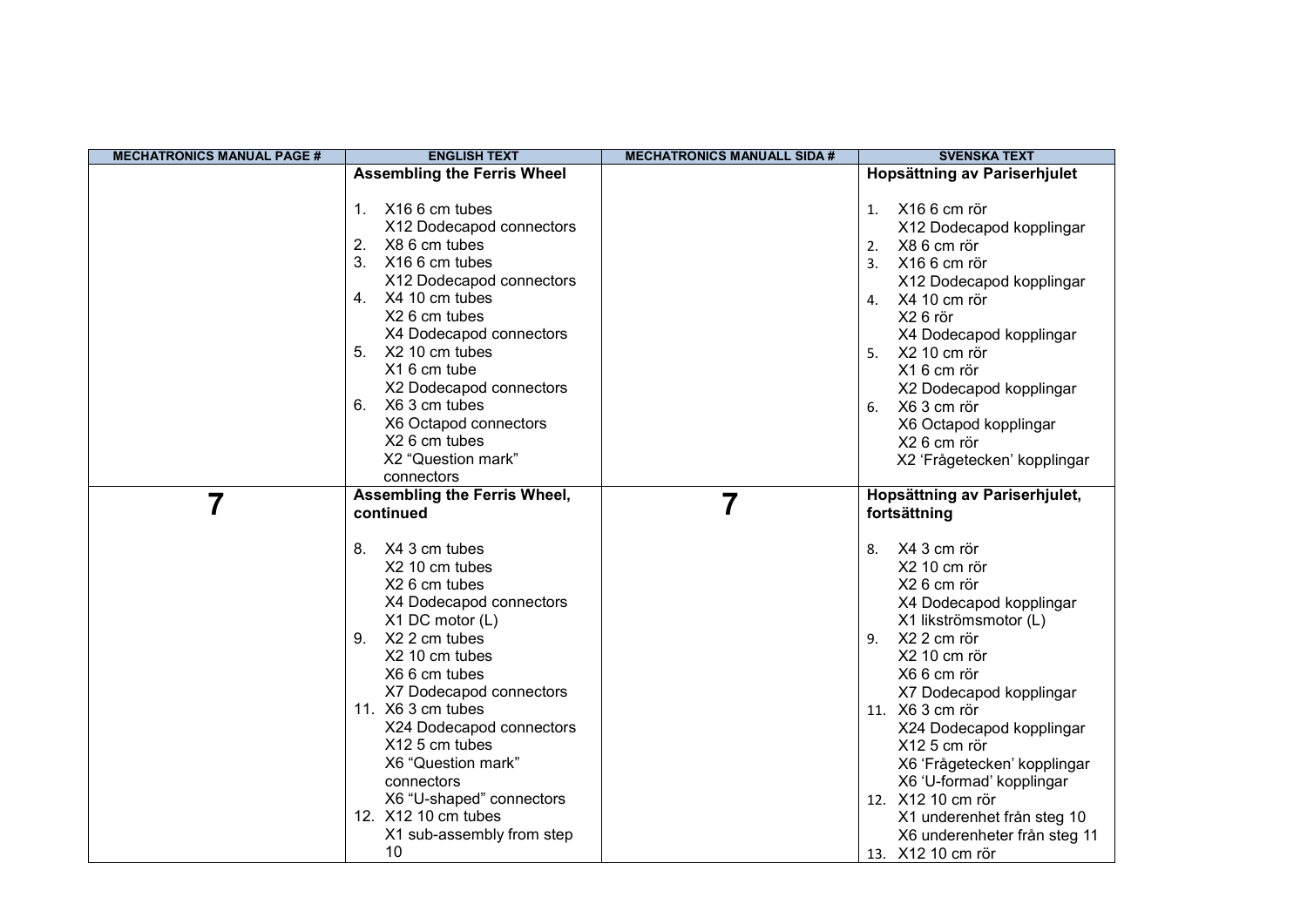| <b>MECHATRONICS MANUAL PAGE #</b> | <b>ENGLISH TEXT</b>                                      | <b>MECHATRONICS MANUALL SIDA #</b> | <b>SVENSKA TEXT</b>                  |
|-----------------------------------|----------------------------------------------------------|------------------------------------|--------------------------------------|
|                                   | X6 sub-assemblies from step                              |                                    |                                      |
|                                   | 11                                                       |                                    | 15. Var noga med att böja            |
|                                   | 13. X12 10 cm tubes                                      |                                    | motorkabeln runt modellen så att     |
|                                   |                                                          |                                    | den inte fastnar i hjulen.           |
|                                   | 15. Be sure to carefully bend the                        |                                    | 16. Fäst delarna som visas ovan      |
|                                   | motor wire around the model so                           |                                    | så att den inte faller isär under    |
|                                   | that it doesn't get caught in the                        |                                    | drift.                               |
|                                   | wheels.                                                  |                                    | 17. Anslut motorkabeln till          |
|                                   | 16. Attach the parts as shown                            |                                    | moderkortet. Kontrollera noggrant    |
|                                   | above so it doesn't fall apart while                     |                                    | formen och riktningen av kabeln      |
|                                   | operating.                                               |                                    | så att den inte ansluts på fel sätt. |
|                                   | 17. Connect the motor wire to the                        |                                    |                                      |
|                                   | main board. Carefully check the                          |                                    | Hur man använder Pariserhjulet       |
|                                   | shape and the direction of the wire                      |                                    |                                      |
|                                   | first so as not to connect it the                        |                                    | Anslut modellen till Kontroll 1 i    |
|                                   | wrong way.                                               |                                    | <b>4DFrame Mechatronics</b>          |
|                                   | How to operate the Ferris Wheel                          |                                    | applikationen.                       |
|                                   |                                                          |                                    | <b>Backa</b>                         |
|                                   | Connect the model to Control 1 in                        |                                    | Vrid moturs                          |
|                                   | the 4DFrame Mechatronics                                 |                                    |                                      |
|                                   | application.                                             |                                    | Fram                                 |
|                                   |                                                          |                                    | Vrid medurs                          |
|                                   | Reverse                                                  |                                    |                                      |
|                                   | Turn counterclockwise                                    |                                    | Fram<br>Stopp                        |
|                                   |                                                          |                                    | Vrid medurs                          |
|                                   | Forward                                                  |                                    |                                      |
|                                   | Turn clockwise                                           |                                    | <b>Backa</b><br>Stopp                |
|                                   |                                                          |                                    | Vrid moturs                          |
|                                   | Forward<br>Stop                                          |                                    |                                      |
|                                   | Turn clockwise                                           |                                    | Kontroll 1                           |
|                                   |                                                          |                                    |                                      |
|                                   | Reverse<br>Stop                                          |                                    |                                      |
|                                   | Turn counterclockwise                                    |                                    |                                      |
|                                   | Control 1                                                |                                    |                                      |
|                                   | <b>Experiment 2</b>                                      |                                    | Övning 2                             |
| 8                                 | <b>Build a Viking Ship Amusement</b><br><b>Park Ride</b> | 8                                  | Bygg åkattraktionen Vikingen         |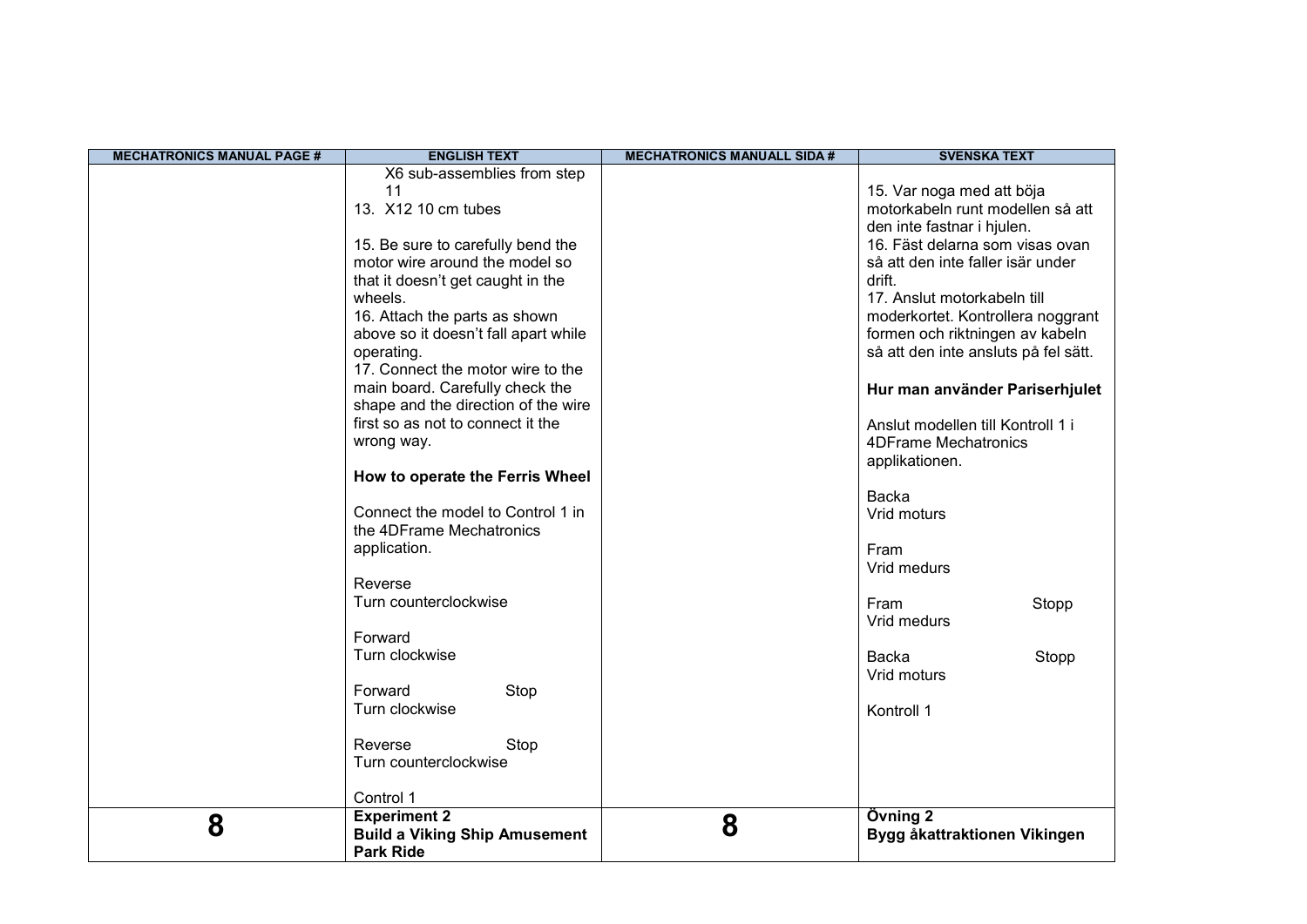| <b>MECHATRONICS MANUAL PAGE #</b> | <b>ENGLISH TEXT</b>                | <b>MECHATRONICS MANUALL SIDA #</b> | <b>SVENSKA TEXT</b>               |
|-----------------------------------|------------------------------------|------------------------------------|-----------------------------------|
|                                   |                                    |                                    | Steg 1. Observera att             |
|                                   | Step 1. Observe the Viking Ship    |                                    | åkattraktionern Vikingen i denna  |
|                                   | Amusement Park Ride to be made     |                                    | övning ska göras via augmented    |
|                                   | in this exercise via augmented     |                                    | reality 3D.                       |
|                                   | reality 3D.                        |                                    | Steg 2. Montera modellen genom    |
|                                   | Step 2. Assemble the model by      |                                    | att följa stegen som visas.       |
|                                   | following the steps as shown.      |                                    | Steg 3. Anslut motorer, batteriet |
|                                   | Step 3. Connect the motors,        |                                    | och moderkort.                    |
|                                   | battery and main board.            |                                    | Steg 4. Anslut modellen till en   |
|                                   | Step 4. Connect the model to a     |                                    | smart enhet via Bluetooth.        |
|                                   | smart device via Bluetooth.        |                                    | Steg 5. Kontrollera spelreglerna  |
|                                   | Step 5. After checking the game    |                                    | och börja sedan spela.            |
|                                   | rules and how to play, try playing |                                    |                                   |
|                                   | it!                                |                                    | <b>Augmented reality</b>          |
|                                   |                                    |                                    |                                   |
|                                   | <b>Augmented reality</b>           |                                    | Augmented reality markering       |
|                                   | Augmented reality marker           |                                    | Tryck på strömbrytaren på         |
|                                   |                                    |                                    | Mechatronics applikationen och    |
|                                   | Press the power button of the      |                                    | håll din smartphone-kamera        |
|                                   | Mechatronics application and hold  |                                    | framför augmented reality         |
|                                   | your smart phone camera in front   |                                    | markeringen. Du kan nu se en 3D-  |
|                                   | of the augmented reality marker.   |                                    | bild av modellen.                 |
|                                   | You can watch a 3D image of this   |                                    |                                   |
|                                   | model.                             |                                    | Hopsättning av åkattraktion       |
|                                   |                                    |                                    | Vikingen                          |
|                                   | <b>Assembling the Viking Ship</b>  |                                    | Vik Octapod kopplingar så som     |
|                                   | <b>Amusement Park Ride</b>         |                                    | visas i bilden ovan               |
|                                   |                                    |                                    |                                   |
|                                   | Fold Octapod connectors as         |                                    | 1. $X46$ cm rör                   |
|                                   | shown in the picture above         |                                    | X4 Octapod kopplingar             |
|                                   |                                    |                                    | X1 likströmsmotor (L)             |
|                                   | 1. X4 6 cm tubes                   |                                    | 2. X4 6 cm rör                    |
|                                   | X4 Octapod connectors              |                                    | X2 Octapod kopplingar             |
|                                   | X1 DC motor (L)                    |                                    | 3. X2 5 cm rör                    |
|                                   | 2. X4 6 cm tubes                   |                                    | X4 10 cm rör                      |
|                                   | X2 Octapod connectors              |                                    | X2 6 cm rör                       |
|                                   | X2 5 cm tubes<br>3.                |                                    | X4 Dodecapod kopplingar           |
|                                   | X4 10 cm tubes                     |                                    | X1 likströmsmotor (R)             |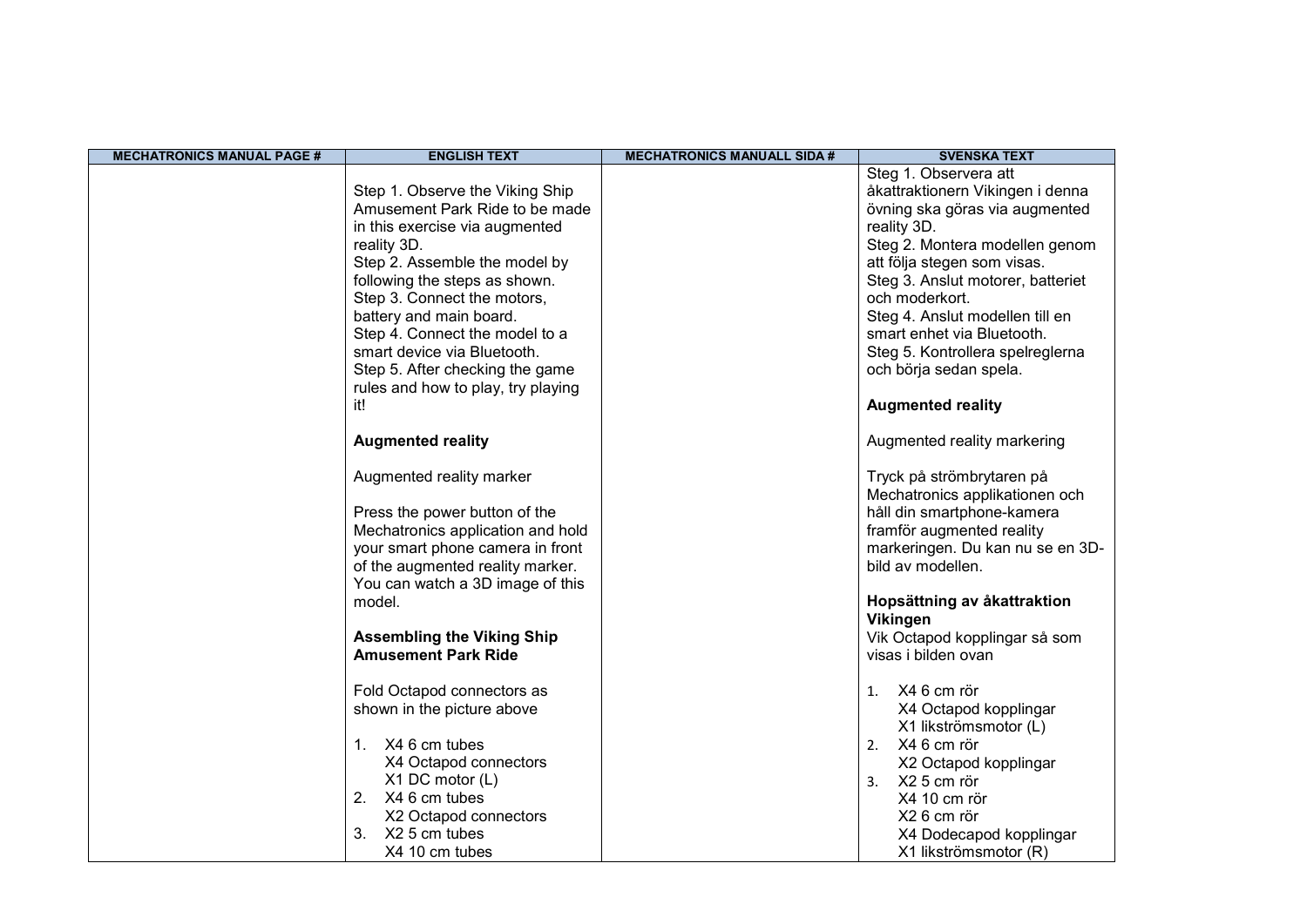| <b>MECHATRONICS MANUAL PAGE #</b> | <b>ENGLISH TEXT</b>                                                                                                                                                                                                                                                                                                                                                                                                                                                                                                                                                     | <b>MECHATRONICS MANUALL SIDA #</b> | <b>SVENSKA TEXT</b>                                                                                                                                                                                                                                                                                                                                                                                                                                                                   |
|-----------------------------------|-------------------------------------------------------------------------------------------------------------------------------------------------------------------------------------------------------------------------------------------------------------------------------------------------------------------------------------------------------------------------------------------------------------------------------------------------------------------------------------------------------------------------------------------------------------------------|------------------------------------|---------------------------------------------------------------------------------------------------------------------------------------------------------------------------------------------------------------------------------------------------------------------------------------------------------------------------------------------------------------------------------------------------------------------------------------------------------------------------------------|
|                                   | X <sub>2</sub> 6 cm tubes<br>X4 Dodecapod connectors<br>$X1$ DC motor $(R)$<br>Repeat steps 1 - 3 using DC<br>motor (R) so you have a<br>second sub-assembly like in<br>step 3.<br>4. X4 10 cm tubes<br>5. X6 6 cm tubes<br>X8 Octapod connectors<br>X4 Dodecapod connectors<br>X4 6 cm tubes<br>6.                                                                                                                                                                                                                                                                     |                                    | Upprepa steg 1-3 med hjälp<br>av likströmsmotor (R) så att<br>du har en andra underenhet<br>som i steg 3.<br>X4 10 cm rör<br>4.<br>X6 6 cm rör<br>5.<br>X8 Octapod kopplingar<br>X4 Dodecapod kopplingar<br>6. X4 6 cm rör                                                                                                                                                                                                                                                            |
| 9                                 | <b>Assembling the Viking Ship</b><br><b>Amusement Park Ride,</b><br>continued<br>9. X 8 3cm tubes<br>X 2 Octapod connectors<br>10. $X$ 4 3 cm tubes<br>X 4 Octapod connectors<br>11. Connect the DC motor wires<br>to the main board. Carefully check<br>the shape and the direction of the<br>wires first so as not to connect<br>them the wrong way.<br>'Rocking the Viking Ship' Game<br>rules and how to play it.<br>Connect the model to Control 3 in<br>the 4DFrame Mechatronics<br>application.<br>Forward<br>Turn clockwise<br>Reverse<br>Turn counterclockwise | 9                                  | Hopsättning av åkattraktionen<br>Vikingen. Fortsättning.<br>9. X 8 3cm rör<br>X 2 Octapod kopplingar<br>10. X 4 3 cm rör<br>X 4 Octapod kopplingar<br>11. Anslut likströmsmotorns<br>kablar till moderkortet. Kontrollera<br>noggrant formen och riktningen av<br>ledningarna så att det inte ansluts<br>på fel sätt.<br>'Gungande Vikingen' Spelregler<br>Anslut modellen till Kontroll 3 i<br>4DFrame Mechatronics<br>applikationen.<br>Fram<br>Vrid medurs<br>Backa<br>Vrid moturs |
|                                   |                                                                                                                                                                                                                                                                                                                                                                                                                                                                                                                                                                         |                                    | Placera små bollar i                                                                                                                                                                                                                                                                                                                                                                                                                                                                  |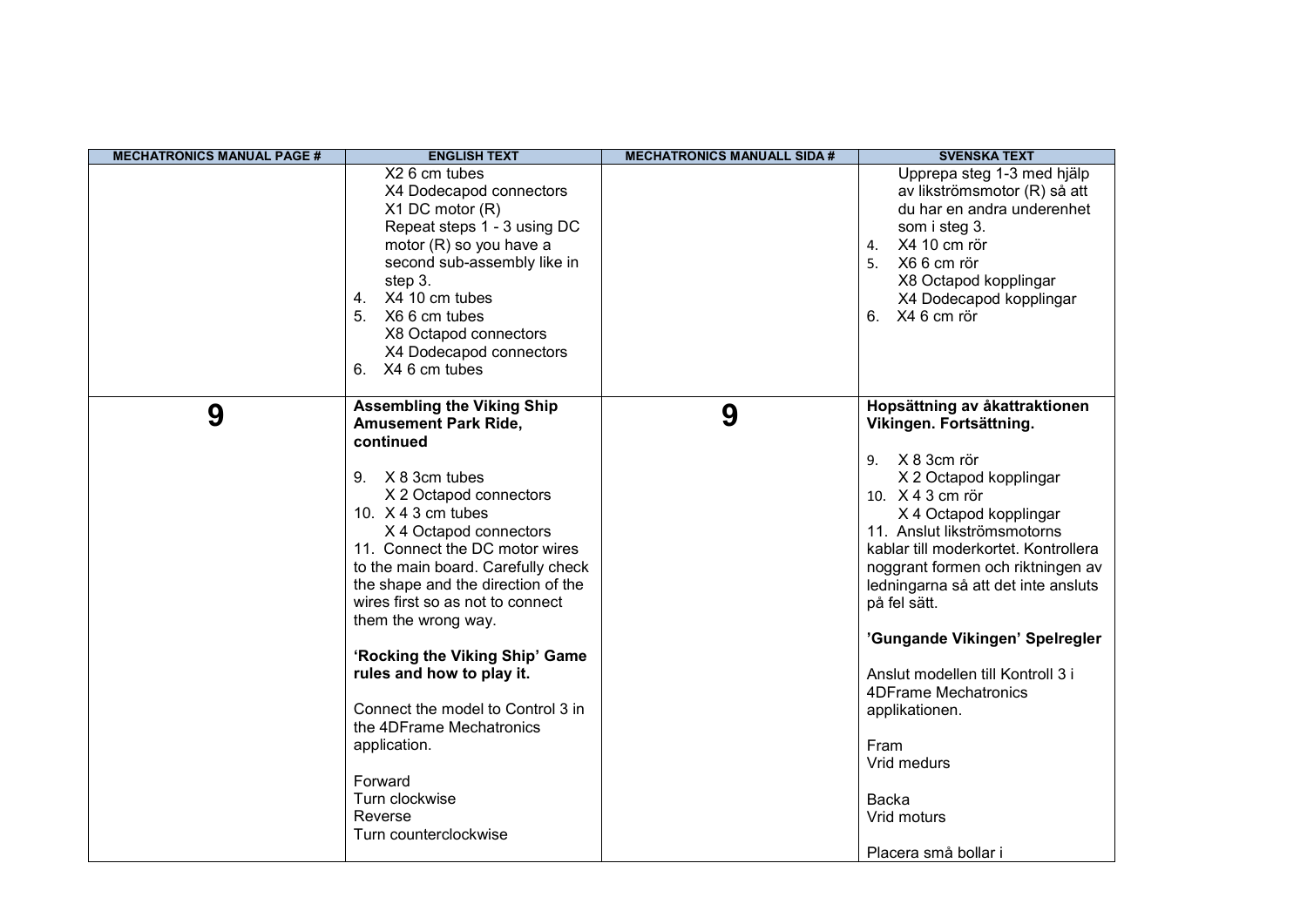| <b>MECHATRONICS MANUAL PAGE #</b> | <b>ENGLISH TEXT</b>                  | <b>MECHATRONICS MANUALL SIDA #</b> | <b>SVENSKA TEXT</b>                   |
|-----------------------------------|--------------------------------------|------------------------------------|---------------------------------------|
|                                   | Put small balls into the Viking      |                                    | vikingaskeppet. Genom att             |
|                                   | Ship. By using only the three        |                                    | använda endast de tre knappar         |
|                                   | buttons shown below, use Control     |                                    | som visas nedan använder du           |
|                                   | 3 to change the Ship's direction of  |                                    | Kontroll 3 för att ändra              |
|                                   | rotation.                            |                                    | rotationsriktning.                    |
|                                   |                                      |                                    |                                       |
|                                   | Forward                              |                                    | Framåt                                |
|                                   | Turn clockwise                       |                                    | Vary medsols                          |
|                                   |                                      |                                    |                                       |
|                                   | Reverse                              |                                    | Backåt                                |
|                                   | Turn counterclockwise                |                                    | Vrid moturs                           |
|                                   |                                      |                                    |                                       |
|                                   | Stop                                 |                                    | Stopp                                 |
|                                   |                                      |                                    |                                       |
|                                   | Control 3                            |                                    | Kontroll 3                            |
|                                   |                                      |                                    |                                       |
|                                   | Try not to drop the balls out of the |                                    | Försök att inte tappa bollar medan    |
|                                   | Viking Ship while it's rotating. The |                                    | vikingaskeppet roterar. Den som       |
|                                   | person who changes the direction     |                                    | kan ändra rotationsriktningen flest   |
|                                   | of rotation the most from forward    |                                    | gånger, utan att tappa några bollar   |
|                                   | to reverse, or from reverse to       |                                    | vinner!                               |
|                                   | forward without dropping any balls   |                                    |                                       |
|                                   | is the winner!                       |                                    | 'Gungande Vikingen' poängkort.        |
|                                   |                                      |                                    |                                       |
|                                   | 'Rocking the Viking Ship'            |                                    | Notera hur många gånger en            |
|                                   | <b>Scoreboard</b>                    |                                    | spelare har ändrat                    |
|                                   |                                      |                                    | rotationsriktningen utan att tappa    |
|                                   | Note how many times one player       |                                    | någon av bollarna.                    |
|                                   | successfully changed the direction   |                                    |                                       |
|                                   | of rotation without dropping any of  |                                    | Om inga bollar föll ut efter byte av  |
|                                   | the balls.                           |                                    | riktning, skriv 'O' i rutan. Om       |
|                                   |                                      |                                    | någon boll gjorde det, skriv ett 'X'. |
|                                   | If no balls fell out after changing  |                                    |                                       |
|                                   | direction, put a 'O' in the box; if  |                                    | Om inga bollar föll ut efter byte     |
|                                   | any did, put an 'X.'                 |                                    | riktning, sätta en "O" i rutan; om    |
|                                   |                                      |                                    | någon gjorde det, sätta ett "X".      |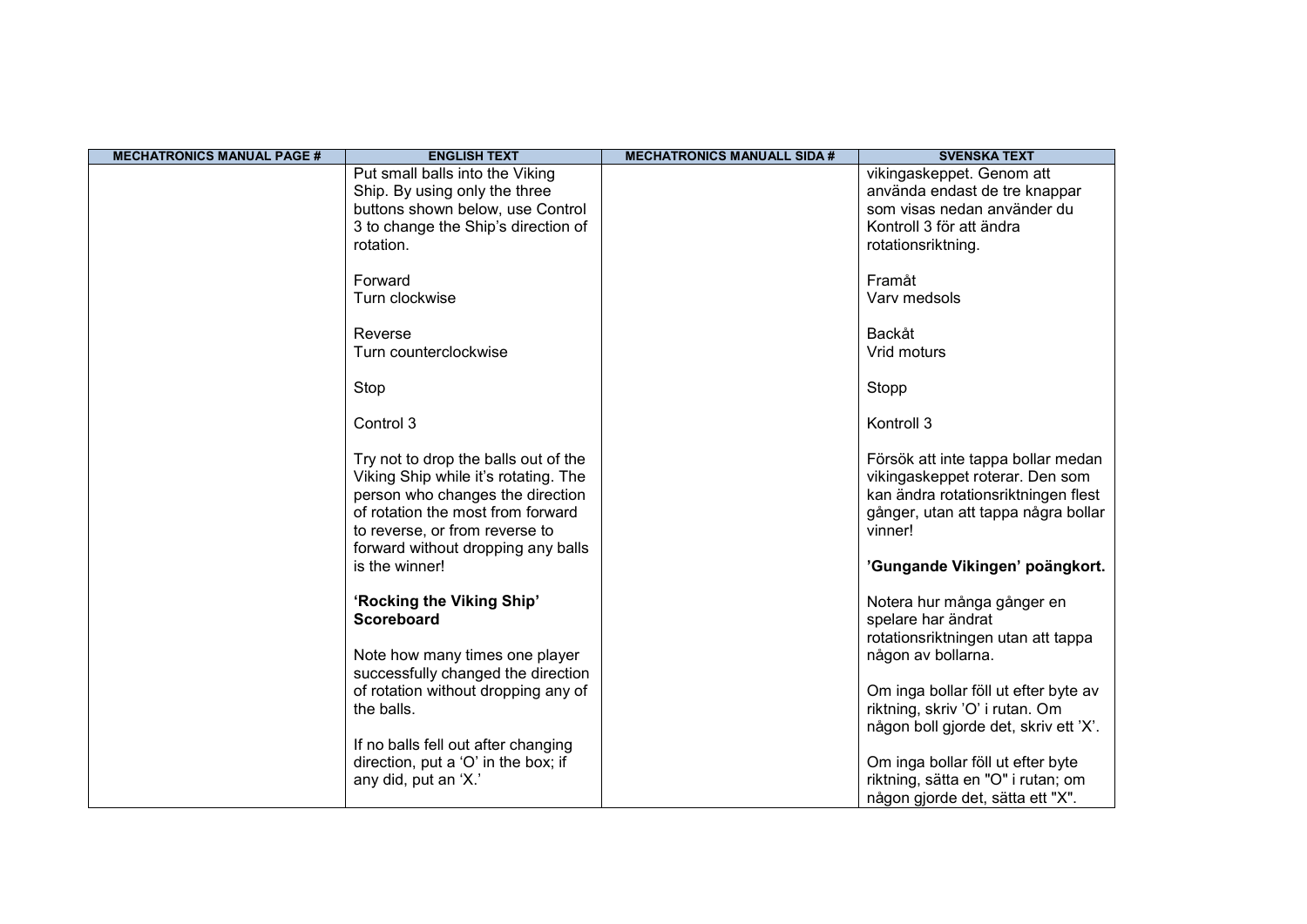| Direction of | first | second | third | fourth | fifth | sixth | seventh | eighth | ninth | tenth |
|--------------|-------|--------|-------|--------|-------|-------|---------|--------|-------|-------|
| Rotation     |       |        |       |        |       |       |         |        |       |       |
| Forward ->   |       |        |       |        |       |       |         |        |       |       |
| reverse      |       |        |       |        |       |       |         |        |       |       |
| Reverse ->   |       |        |       |        |       |       |         |        |       |       |
| forward      |       |        |       |        |       |       |         |        |       |       |
| Forward ->   |       |        |       |        |       |       |         |        |       |       |
| reverse      |       |        |       |        |       |       |         |        |       |       |
| Reverse ->   |       |        |       |        |       |       |         |        |       |       |
| forward      |       |        |       |        |       |       |         |        |       |       |

| Direction of | first | second | third | fourth | fifth | sixth | seventh | eighth | ninth | tenth |
|--------------|-------|--------|-------|--------|-------|-------|---------|--------|-------|-------|
| Rotation     |       |        |       |        |       |       |         |        |       |       |
| Forward ->   |       |        |       |        |       |       |         |        |       |       |
| reverse      |       |        |       |        |       |       |         |        |       |       |
| Reverse ->   |       |        |       |        |       |       |         |        |       |       |
| forward      |       |        |       |        |       |       |         |        |       |       |
| Forward ->   |       |        |       |        |       |       |         |        |       |       |
| reverse      |       |        |       |        |       |       |         |        |       |       |
| Reverse ->   |       |        |       |        |       |       |         |        |       |       |
| forward      |       |        |       |        |       |       |         |        |       |       |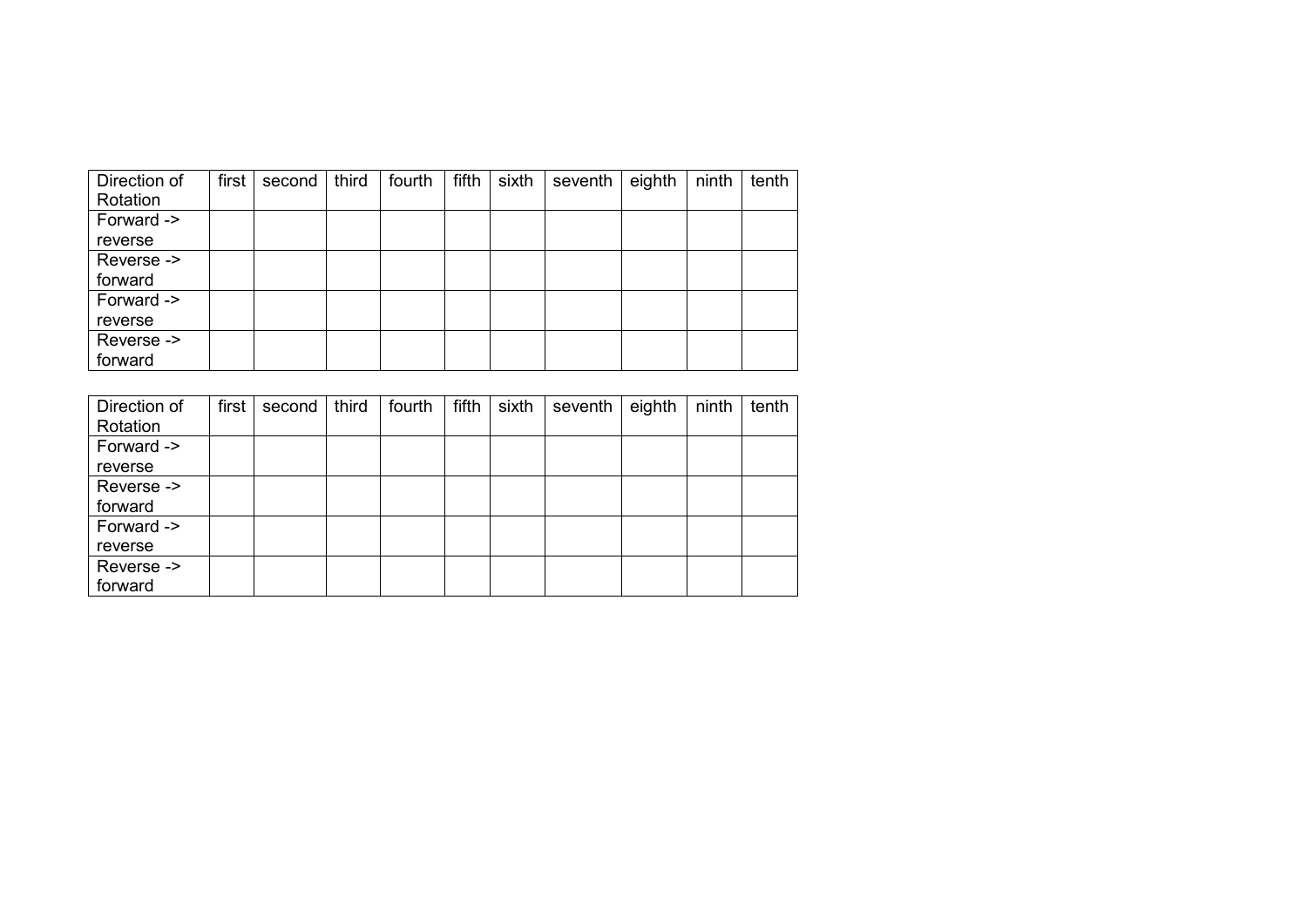| Rotations-   | 1:a | 2:e | 3:e | 4:e | 5:e | 6:e | 7:e | 8: e | 9:e | 10:e |
|--------------|-----|-----|-----|-----|-----|-----|-----|------|-----|------|
| riktning     |     |     |     |     |     |     |     |      |     |      |
| Fram -> back |     |     |     |     |     |     |     |      |     |      |
| Backa ->     |     |     |     |     |     |     |     |      |     |      |
| framåt       |     |     |     |     |     |     |     |      |     |      |
| Fram -> back |     |     |     |     |     |     |     |      |     |      |
| Backa ->     |     |     |     |     |     |     |     |      |     |      |
| framåt       |     |     |     |     |     |     |     |      |     |      |

| Rotations-<br>riktning | 1:а | 2:e | 3:e | 4:e | 5:e | 6:e | 7: e | 8:e | 9:e | 10:e |
|------------------------|-----|-----|-----|-----|-----|-----|------|-----|-----|------|
| Fram -> back           |     |     |     |     |     |     |      |     |     |      |
| Backa -><br>framåt     |     |     |     |     |     |     |      |     |     |      |
| Fram -> back           |     |     |     |     |     |     |      |     |     |      |
| Backa -><br>framåt     |     |     |     |     |     |     |      |     |     |      |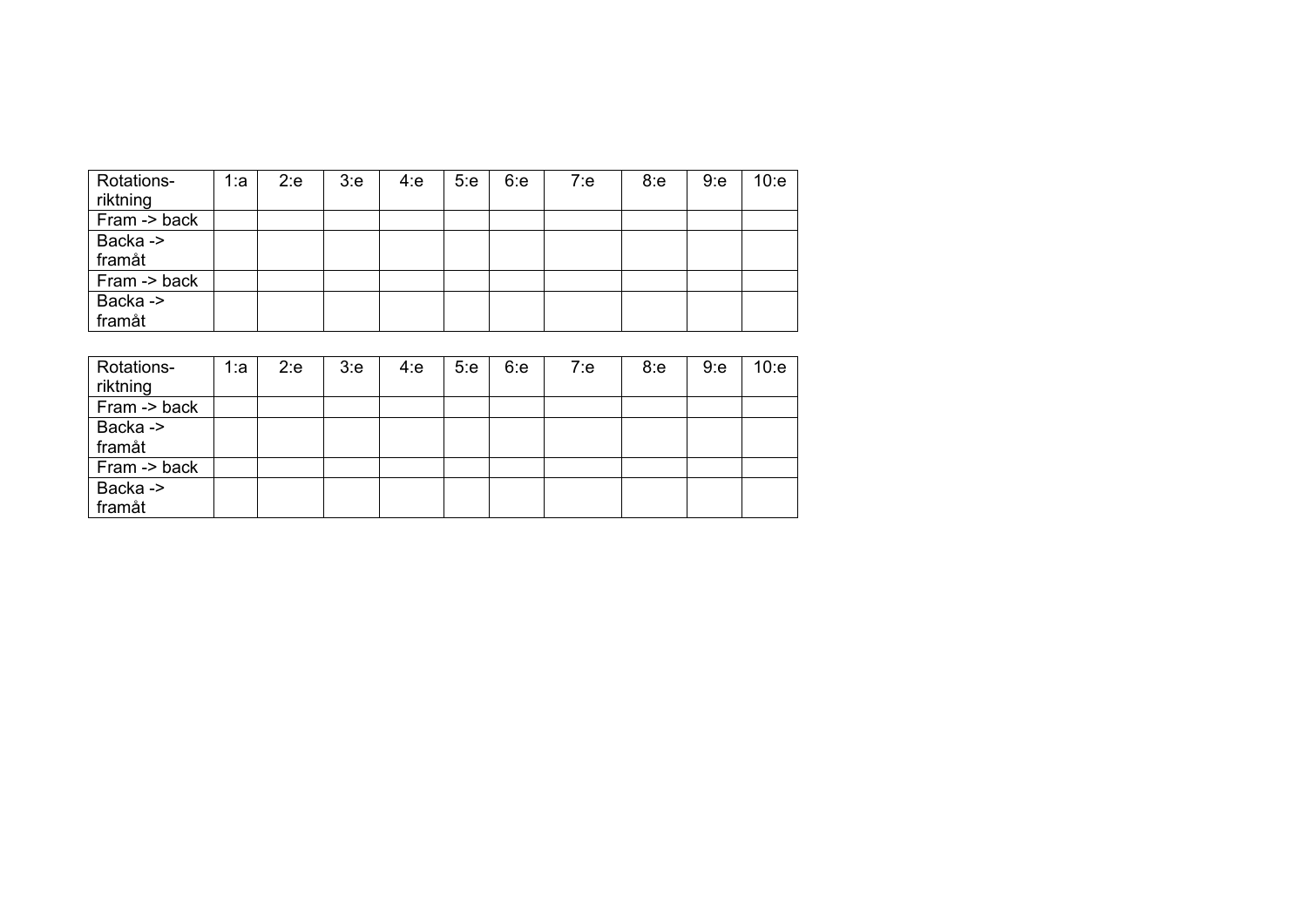| <b>MECHATRONICS MANUAL PAGE #</b> | <b>ENGLISH TEXT</b>                                                                                                                                                                                                                                                                                                                                                                         | <b>MECHATRONICS MANUALL SIDA #</b> | <b>SVENSKA TEXT</b>                                                                                                                                                                                                                                                                                                                                                                |
|-----------------------------------|---------------------------------------------------------------------------------------------------------------------------------------------------------------------------------------------------------------------------------------------------------------------------------------------------------------------------------------------------------------------------------------------|------------------------------------|------------------------------------------------------------------------------------------------------------------------------------------------------------------------------------------------------------------------------------------------------------------------------------------------------------------------------------------------------------------------------------|
| 10                                | <b>Exercise 3</b><br><b>Build a Rubber Band Launch</b><br><b>Platform</b>                                                                                                                                                                                                                                                                                                                   | 10                                 | Övning 3<br>Bygg en gummibands<br>startplattform.                                                                                                                                                                                                                                                                                                                                  |
|                                   | Step 1. Observe the Rubber Band<br>Launch Platform to be made in<br>this exercise via augmented reality<br>3D.<br>Step 2. Assemble the model by<br>following the steps as shown.<br>Step 3. Connect the motors,<br>battery and main board.<br>Step 4. Connect the model to a<br>smart device via Bluetooth.<br>Step 5. After checking the game<br>rules and how to play, try playing<br>it! |                                    | Steg 1. Observera att<br>startplattformen i denna övning<br>görs via augmented reality 3D.<br>Steg 2. Montera modellen genom<br>att följa stegen som visas.<br>Steg 3. Anslut motorer, batteri och<br>moderkort.<br>Steg 4. Anslut modellen till en<br>smart enhet via Bluetooth.<br>Steg 5. Kontrollera spelreglerna<br>och börja sedan spela spelet.<br><b>Augmented reality</b> |
|                                   | <b>Augmented reality</b>                                                                                                                                                                                                                                                                                                                                                                    |                                    | Augmented reality markering                                                                                                                                                                                                                                                                                                                                                        |
|                                   | Augmented reality marker<br>Press the power button of the<br>Mechatronics application and hold<br>your smart phone camera in front<br>of the augmented reality marker.<br>You can watch a 3D image of this                                                                                                                                                                                  |                                    | Tryck på strömbrytaren på<br>Mechatronics applikationen och<br>håll din smartphone-kamera<br>framför augmented reality<br>markeringen. Du kan nu se en 3D-<br>bild av denna modell.                                                                                                                                                                                                |
|                                   | model.                                                                                                                                                                                                                                                                                                                                                                                      |                                    | Hopsättning av startplattformen<br>för gummiband                                                                                                                                                                                                                                                                                                                                   |
|                                   | <b>Assembling the Rubber Band</b><br><b>Launch Platform</b><br>1. X12 5 cm tubes<br>X2 6 cm tubes<br>X20 Dodecapod connectors<br>2. X4 3 cm tubes<br>X2 5 cm tubes<br>X1 DC Motor (L)<br>3. X12 3 cm tubes                                                                                                                                                                                  |                                    | 1. X12 5 cm rör<br>X2 6 cm rör<br>X20 Dodecapod kopplingar<br>2. X4 3 cm rör<br>X2 5 cm rör<br>X1 likströmsmotor (L)<br>3. X12 3 cm rör<br>X8 Dodecapod kopplingar<br>X8 3 cm rör<br>4.                                                                                                                                                                                            |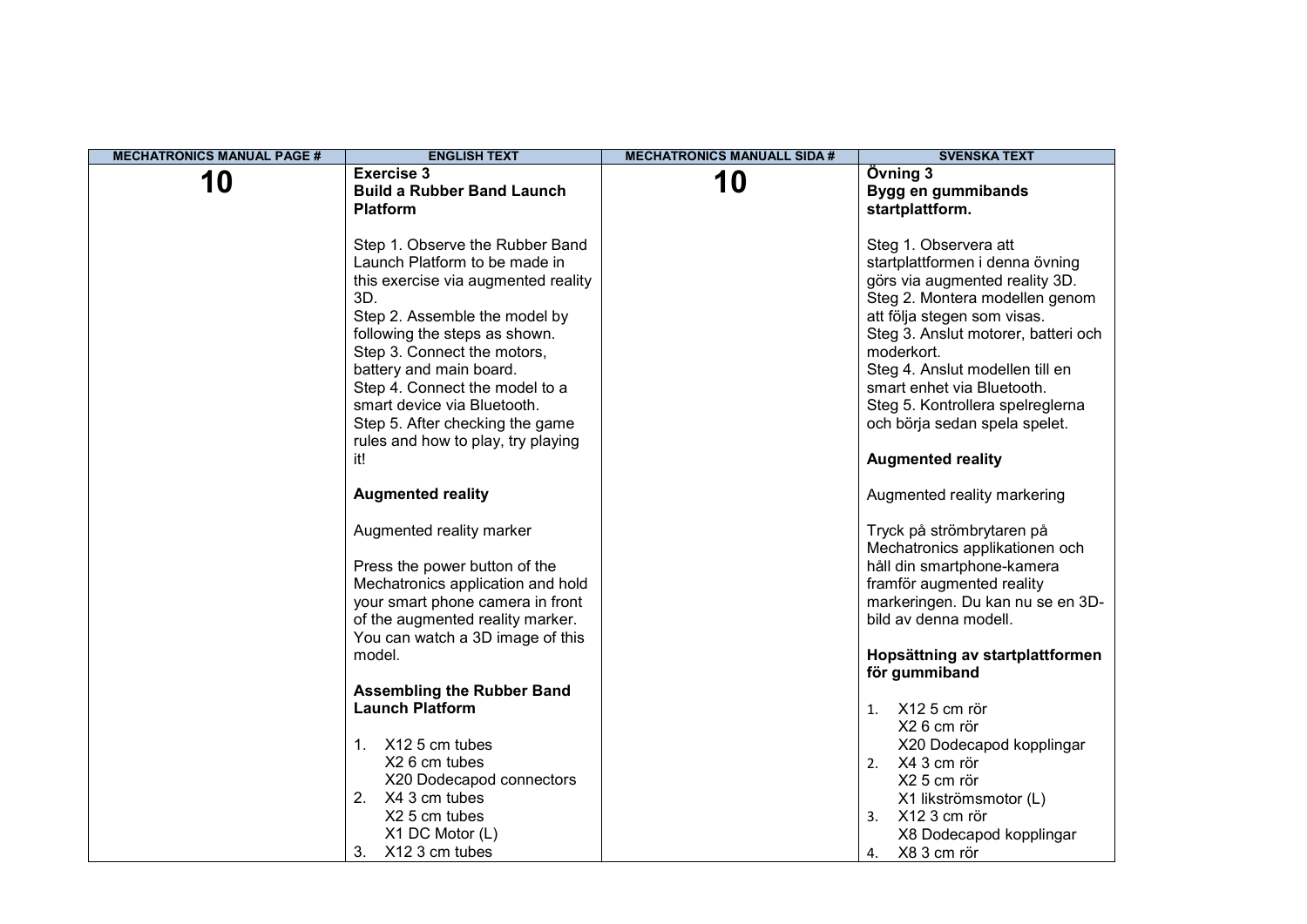| <b>MECHATRONICS MANUAL PAGE #</b> | <b>ENGLISH TEXT</b>                                                                                                                                                                                                                                                                                                                                                                                                                                                                                                                                                    | <b>MECHATRONICS MANUALL SIDA #</b> | <b>SVENSKA TEXT</b>                                                                                                                                                                                                                                                                                                                                                                                                                                                                                                     |
|-----------------------------------|------------------------------------------------------------------------------------------------------------------------------------------------------------------------------------------------------------------------------------------------------------------------------------------------------------------------------------------------------------------------------------------------------------------------------------------------------------------------------------------------------------------------------------------------------------------------|------------------------------------|-------------------------------------------------------------------------------------------------------------------------------------------------------------------------------------------------------------------------------------------------------------------------------------------------------------------------------------------------------------------------------------------------------------------------------------------------------------------------------------------------------------------------|
|                                   | X8 Dodecapod connectors<br>4. X8 3 cm tubes<br>5. X8 3 cm tubes<br>X3 10 cm tubes<br>X12 Dodecapod connectors<br>X6 6 cm tubes<br>6.<br>7. X4 3 cm tubes<br>X1 DC Motor (R)<br>8. X3 3 cm tubes<br>X2 10 cm tubes<br>X6 Dodecapod connectors                                                                                                                                                                                                                                                                                                                           |                                    | X8 3 cm rör<br>5.<br>X3 10 cm rör<br>X12 Dodecapod kopplingar<br>X66 cm rör<br>6.<br>7. X4 3 cm rör<br>X1 likströmsmotor (R)<br>X3 3 cm rör<br>8.<br>X2 10 cm rör<br>X6 Dodecapod kopplingar                                                                                                                                                                                                                                                                                                                            |
| 11                                | <b>Assembling the Rubber Band</b><br><b>Launch Platform, continued</b><br>9. X1 3 cm tube<br>X4 10 cm tubes<br>12. Connect the DC motor wires<br>to the main board. Carefully<br>check the shape and the<br>direction of the wires first so<br>as not to connect them the<br>wrong way.<br>How to operate the Rubber<br><b>Band Launch Platform</b><br>Connect the model to Control 2 in<br>the 4DFrame Mechatronics<br>application.<br>Place a rubber band on the<br>Launch Platform as shown in the<br>picture below.<br>Reverse<br>Turn counterclockwise<br>Forward | 11                                 | Hopsättning av startplattformen,<br>fortsättning<br>X1 3 cm rör<br>9.<br>X4 10 cm rör<br>12. Anslut likströmsmotor kablar<br>till moderkortet. Kontrollera<br>noggrant formen och<br>riktningen på ledningarna så<br>att de inte ansluts på fel sätt.<br>Hur man använder<br>startplattformen<br>Anslut modellen till Kontroll 2 i<br><b>4DFrame Mechatronics</b><br>applikationen.<br>Placera ett gummiband på<br>startplattformen som visas på<br>bilden nedan.<br><b>Backa</b><br>Vrid moturs<br>Fram<br>Vrid medurs |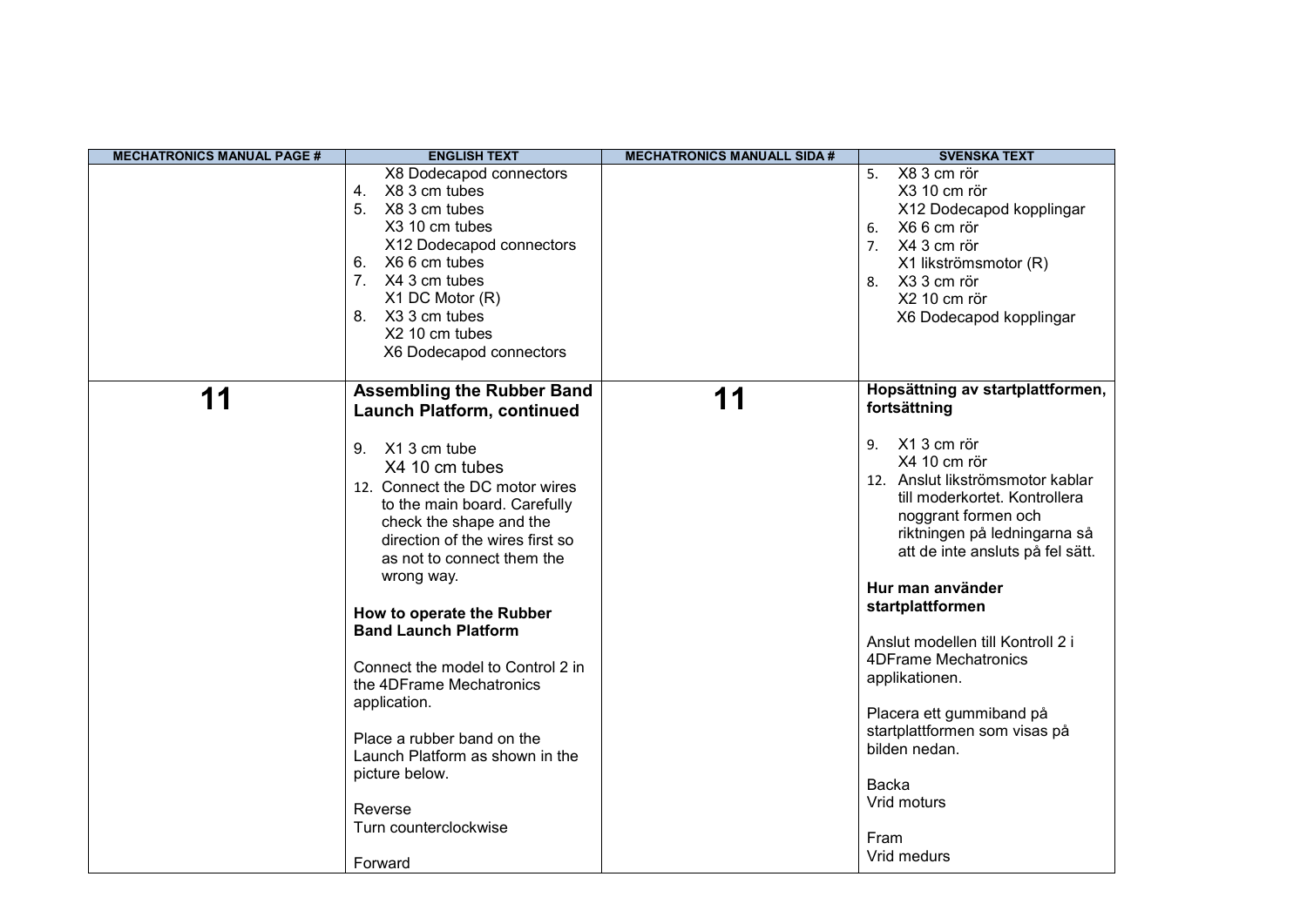| <b>MECHATRONICS MANUAL PAGE #</b> | <b>ENGLISH TEXT</b>                                                                                                                                                                                                                                                                                                                                                                                                            | <b>MECHATRONICS MANUALL SIDA #</b> | <b>SVENSKA TEXT</b>                                                                                                                                                                                                                                                                                                                                                                                                      |
|-----------------------------------|--------------------------------------------------------------------------------------------------------------------------------------------------------------------------------------------------------------------------------------------------------------------------------------------------------------------------------------------------------------------------------------------------------------------------------|------------------------------------|--------------------------------------------------------------------------------------------------------------------------------------------------------------------------------------------------------------------------------------------------------------------------------------------------------------------------------------------------------------------------------------------------------------------------|
|                                   | Turn clockwise<br>Stop<br>Shooting<br>Launch the rubber band<br>Control 2<br>'Robin Hood' Target Game<br>Set up some targets 10 cm, 15 cm<br>and 20 cm away from the Rubber<br>Band Launch Platform.<br>The person who knocks down the<br>highest number of targets in 3<br>minutes is the winner.<br>Who will be the sharpshooter that<br>beats the legendary marksman<br>Robin Hood?                                         |                                    | Stopp<br><b>Skytte</b><br>Skjut iväg gummibandet<br>Kontroll 2<br>'Robin Hood' målskjutningsspel<br>Ställ upp några mål 10 cm, 15 cm<br>och 20 cm från gummibands-<br>startplattformen.<br>Den person som slår ned flest mål<br>under 3 minuter vinner.<br>Vem blir den skarpskytt som<br>vinner över den legendariske och<br>pricksäkra skytten, Robin Hood?                                                            |
| 12                                | <b>Experiment 4</b><br><b>Build a RC Car</b><br>Step 1. Observe the RC Car to be<br>made in this exercise via<br>augmented reality 3D.<br>Step 2. Assemble the model by<br>following the steps as shown.<br>Step 3. Connect the motors,<br>battery and main board.<br>Step 4. Connect the model to a<br>smart device via Bluetooth.<br>Step 5. Watch the RC Car move<br>according to the direction its<br>wheels are rotating. | 12                                 | Övning 4<br>Bygg en radiostyrd bil<br>Steg 1. Observera att "radiostyrd<br>bil" är en övning genom<br>augmented reality 3D.<br>Steg 2. Montera modellen genom<br>att följa stegen som visas.<br>Steg 3. Anslut motorer, batteri och<br>moderkort.<br>Steg 4. Anslut modellen till en<br>smart enhet via Bluetooth.<br>Steg 5. Se hur den radiostyrda<br>bilen rör sig i enlighet med<br>riktningen och hjulens rotation. |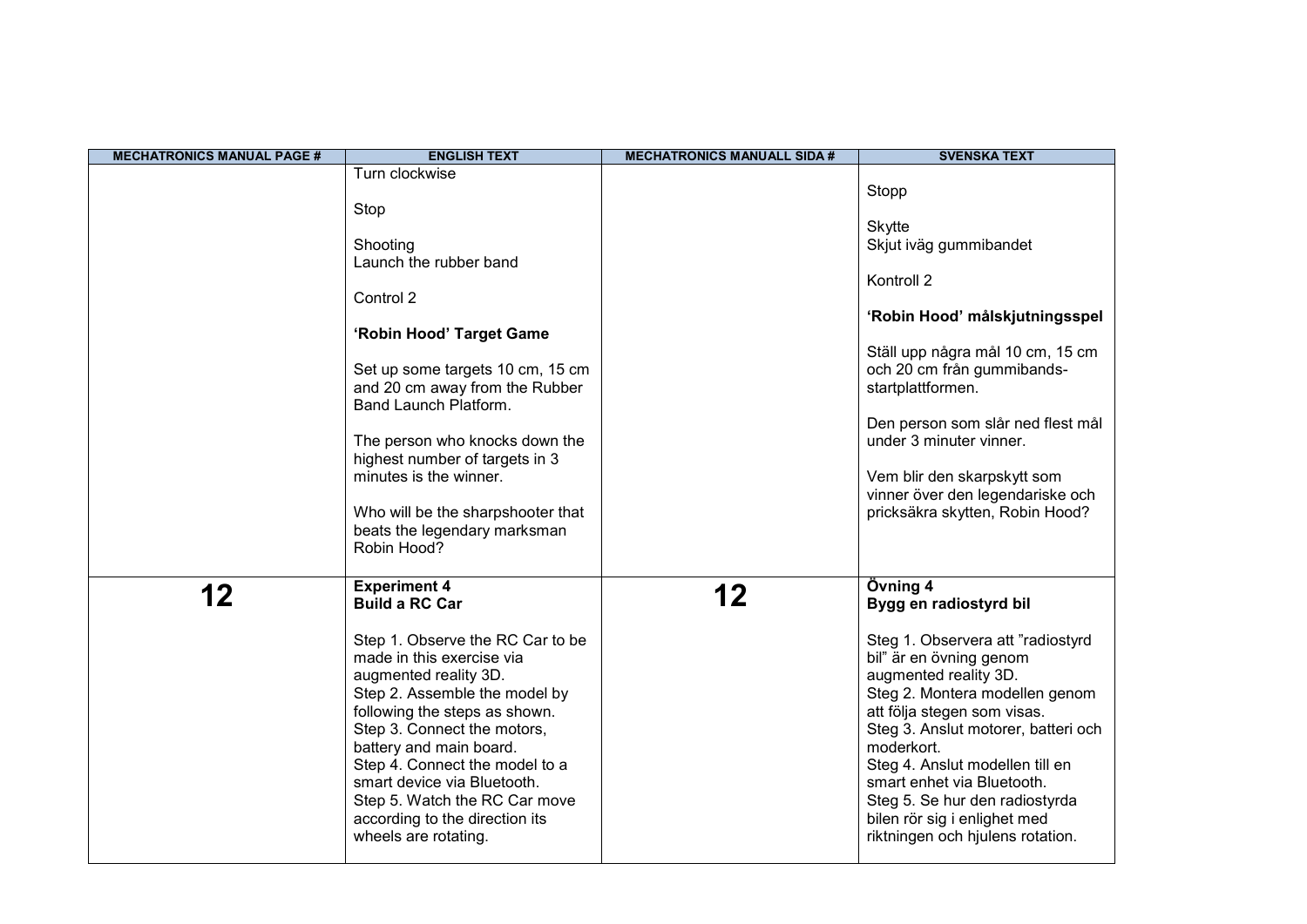| <b>MECHATRONICS MANUAL PAGE #</b> | <b>ENGLISH TEXT</b>                                                                                                                                                                                                                                                                                                                                                                          | <b>MECHATRONICS MANUALL SIDA #</b> | <b>SVENSKA TEXT</b>                                                                                                                                                                                                                                                                                                                                                                |
|-----------------------------------|----------------------------------------------------------------------------------------------------------------------------------------------------------------------------------------------------------------------------------------------------------------------------------------------------------------------------------------------------------------------------------------------|------------------------------------|------------------------------------------------------------------------------------------------------------------------------------------------------------------------------------------------------------------------------------------------------------------------------------------------------------------------------------------------------------------------------------|
|                                   | <b>Augmented reality</b>                                                                                                                                                                                                                                                                                                                                                                     |                                    | <b>Augmented reality</b>                                                                                                                                                                                                                                                                                                                                                           |
|                                   | Augmented reality marker<br>Press the power button of the<br>Mechatronics application and hold<br>your smart phone camera in front<br>of the augmented reality marker.<br>You can watch a 3D image of this<br>model.                                                                                                                                                                         |                                    | Augmented reality markering<br>Tryck på strömbrytaren på<br>Mechatronics applikationen och<br>håll din smartphone-kamera<br>framför augmented reality<br>markeringen. Du kan nu se en 3D-<br>bild av modellen.                                                                                                                                                                     |
|                                   | <b>Assembling the RC Car</b><br>1. X4 3 cm tubes<br>X4 10 cm tubes<br>X2 6 cm tubes<br>X8 Dodecapod connectors<br>X1 DC motor (L)<br>2.<br>X1 DC motor (R)<br>3. X2 3 cm tubes<br>X4 Dodecapod connectors<br>4. X2 3 cm tubes<br>X2 10 cm tubes<br>X4 Dodecapod connectors<br>5. X2 3 cm tubes<br>X2 6 cm tubes<br>X6 Dodecapod connectors<br>6.<br>X36 3 cm tubes<br>X24 Octapod connectors |                                    | Hopsättning av den radiostyrda<br>bilen<br>X4 3 cm rör<br>1.<br>X4 10 cm rör<br>X <sub>2</sub> 6 cm rör<br>X8 Dodecapod kopplingar<br>2. X1 likströmsmotor (L)<br>X1 likströmsmotor (R)<br>3. X2 3 cm rör<br>X4 Dodecapod kopplingar<br>4. X2 3 cm rör<br>X2 10 cm rör<br>X4 Dodecapod kopplingar<br>5. X2 3 cm rör<br>X26 cm rör<br>X6 Dodecapod kopplingar<br>X36 3 cm rör<br>6. |
|                                   | X2 Dodecapod connectors                                                                                                                                                                                                                                                                                                                                                                      |                                    | X24 Octapod kopplingar<br>X2 Dodecapod kopplingar                                                                                                                                                                                                                                                                                                                                  |
| 13                                | Assembling the RC Car,<br>continued<br>8.<br>X36 3 cm tubes<br>X24 Octapod connectors<br>X4 Dodecapod connectors<br>X1 10 cm connecting tube<br>9.<br>X4 "U-shaped" connectors                                                                                                                                                                                                               | 13                                 | Hopsättning av den radiostyrda<br>bilen, fortsättning<br>X36 3 cm rör<br>8.<br>X24 Octapod kopplingar<br>X4 Dodecapod kopplingar<br>X1 10 cm rör<br>9.                                                                                                                                                                                                                             |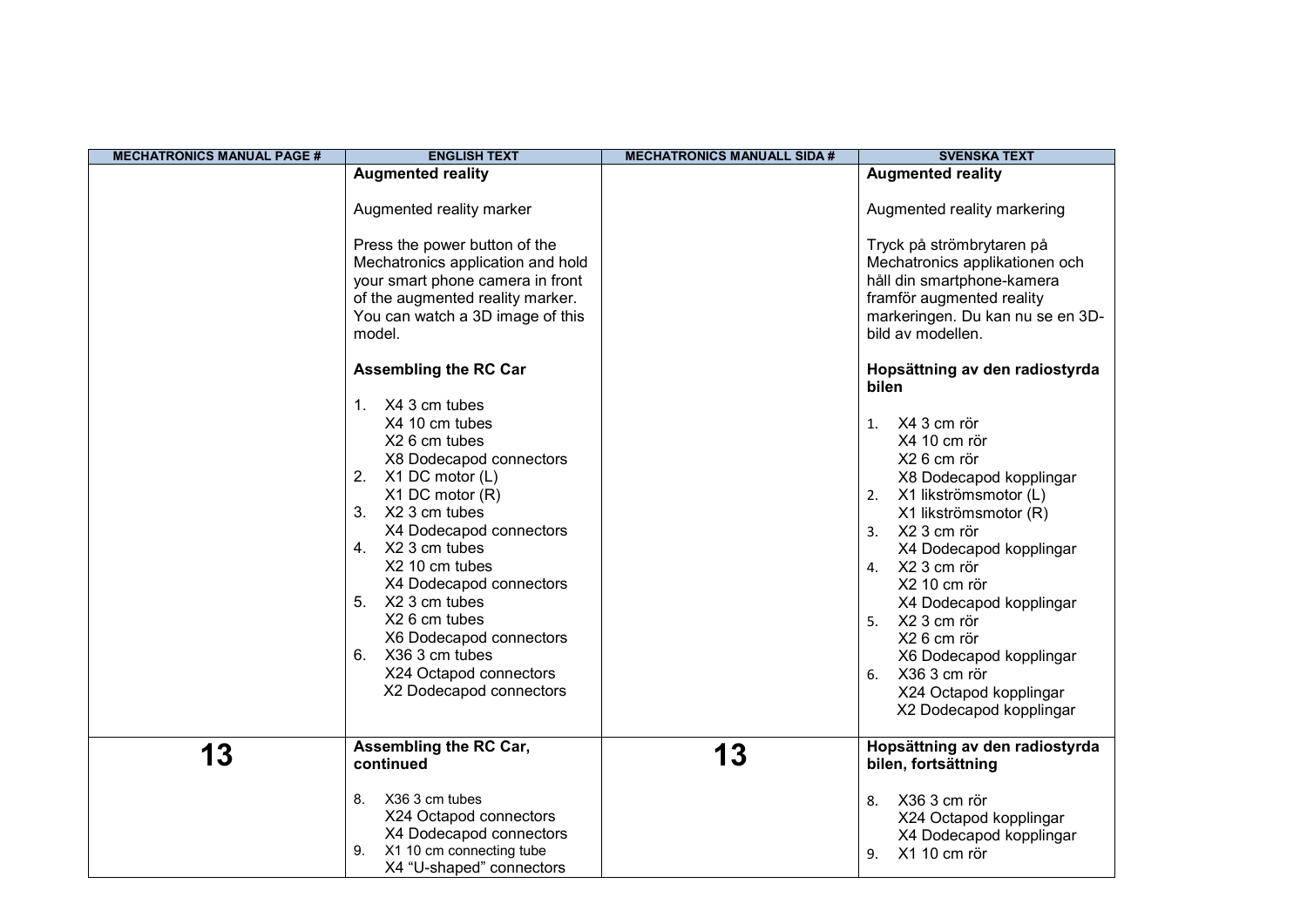| <b>MECHATRONICS MANUAL PAGE #</b> | <b>ENGLISH TEXT</b>                     | <b>MECHATRONICS MANUALL SIDA #</b> | <b>SVENSKA TEXT</b>                  |
|-----------------------------------|-----------------------------------------|------------------------------------|--------------------------------------|
|                                   | X2 Dodecapod connectors                 |                                    | X4 'U-formad' kopplingar             |
|                                   | 11. X1 3 cm tubes                       |                                    | X2 Dodecapod kopplingar              |
|                                   | X4 10cm tubes                           |                                    | 11. X1 3 cm rör                      |
|                                   | X2 5 cm tubes                           |                                    | X4 10cm rör                          |
|                                   | X2 Dodecapod connectors                 |                                    | X2 5 cm rör                          |
|                                   | 12. X12 3 cm tubes                      |                                    | X2 Dodecapod kopplingar              |
|                                   | X5 Octapod connectors                   |                                    | 12. X12 3 cm rör                     |
|                                   | X4 "Question mark"                      |                                    | X5 Octapod kopplingar                |
|                                   | connectors                              |                                    | X4 'Frågetecken' kopplingar          |
|                                   | Connect the DC motor wires to the       |                                    |                                      |
|                                   | main board. Carefully check the shape   |                                    | Anslut likströmsmotorns kablar till  |
|                                   | and the direction of the wires first so |                                    | moderkortet. Kontrollera noggrant    |
|                                   | as not to connect them the wrong way.   |                                    | formen och riktningen av             |
|                                   |                                         |                                    | ledningarna, så att de inte ansluts  |
|                                   | <b>Observing the Wheel Rotation</b>     |                                    | på fel sätt.                         |
|                                   | and Motion of the RC Car                |                                    |                                      |
|                                   |                                         |                                    | Betrakta hjulrotationen och den      |
|                                   | Connect the model to Control 3 in       |                                    | radiostyrda bilens rörelse.          |
|                                   | the 4DFrame Mechatronics                |                                    |                                      |
|                                   | application.                            |                                    | Anslut modellen till Kontroll 3 i    |
|                                   |                                         |                                    | <b>4DFrame Mechatronics</b>          |
|                                   | When you click button 1, note the       |                                    | applikationen.                       |
|                                   | direction of wheel rotation.            |                                    |                                      |
|                                   | When you click button 1, note the       |                                    | När du klickar på knappen 1,         |
|                                   | direction of motion of the RC Car.      |                                    | notera riktningen av hjulrotationen. |
|                                   | When you click button 2, note the       |                                    | När du klickar på knappen 1,         |
|                                   | direction of wheel rotation.            |                                    | notera rörelseriktningen av den      |
|                                   | When you click button 2, note the       |                                    | radiostyrda bilen.                   |
|                                   | direction of motion of the RC Car.      |                                    |                                      |
|                                   |                                         |                                    | När du klickar på knappen 2,         |
|                                   | When you click button 3, note the       |                                    | notera riktningen av hjulrotationen. |
|                                   | direction of wheel rotation.            |                                    | När du klickar på knappen 2,         |
|                                   | When you click button 3, note the       |                                    | notera rörelseriktningen av          |
|                                   | direction of motion of the RC Car.      |                                    | radiostyrd bilen.                    |
|                                   | When you click button 4, note the       |                                    | När du klickar på knappen 3,         |
|                                   | direction of wheel rotation.            |                                    | notera riktningen av hjulrotationen. |
|                                   | When you click button 4, note the       |                                    | När du klickar på knappen 3,         |
|                                   | direction of motion of the RC Car.      |                                    | notera rörelseriktningen av den      |
|                                   |                                         |                                    |                                      |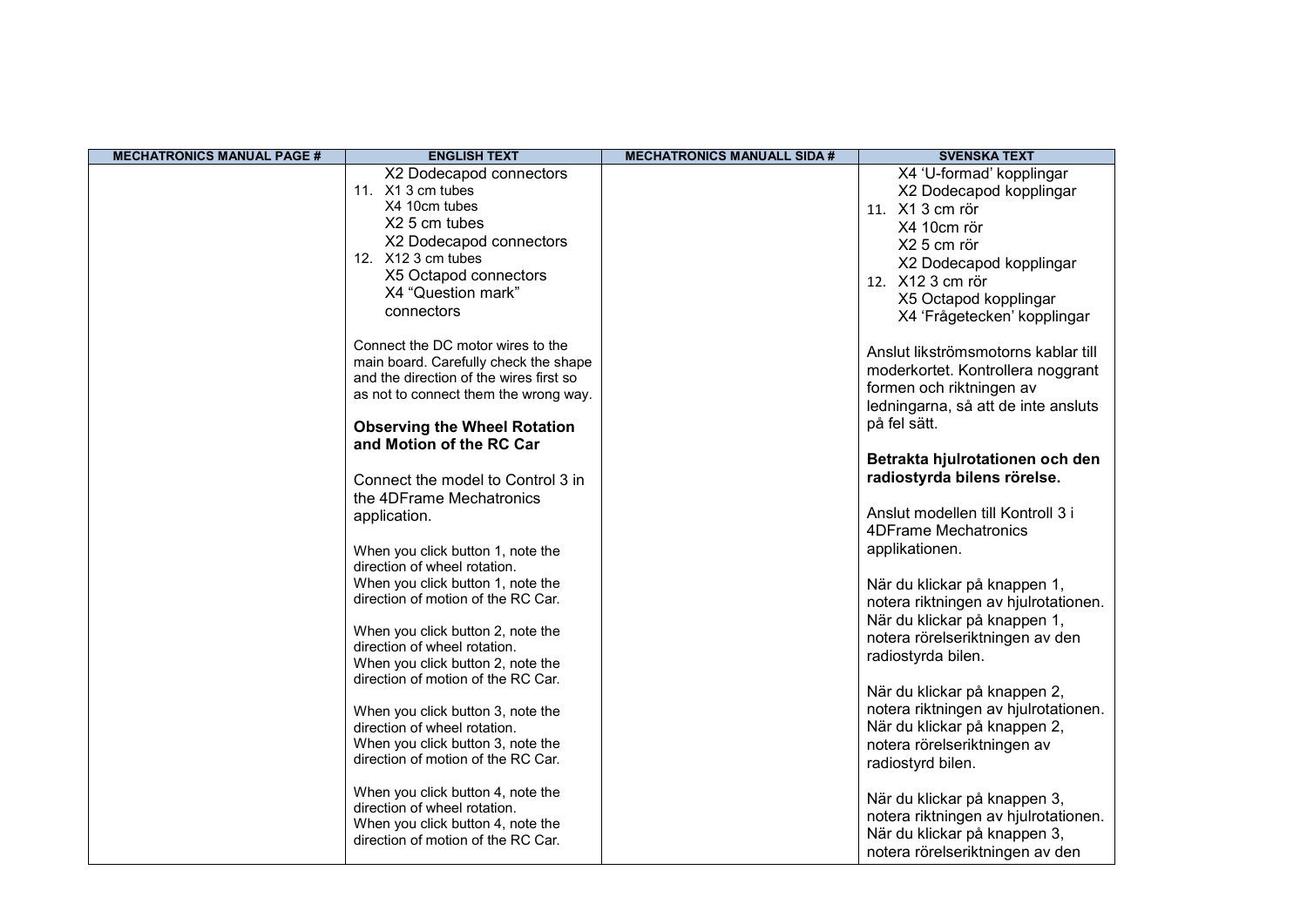| <b>MECHATRONICS MANUAL PAGE #</b> | <b>ENGLISH TEXT</b>                                                                                                                                                                                                           | <b>MECHATRONICS MANUALL SIDA #</b> | <b>SVENSKA TEXT</b>                                                                                                                                                                                                                                                                 |
|-----------------------------------|-------------------------------------------------------------------------------------------------------------------------------------------------------------------------------------------------------------------------------|------------------------------------|-------------------------------------------------------------------------------------------------------------------------------------------------------------------------------------------------------------------------------------------------------------------------------------|
|                                   | When you click button 5, note the                                                                                                                                                                                             |                                    | radiostyrda bilen.                                                                                                                                                                                                                                                                  |
|                                   | direction of wheel rotation.<br>When you click button 5, note the                                                                                                                                                             |                                    |                                                                                                                                                                                                                                                                                     |
|                                   | direction of motion of the RC Car.                                                                                                                                                                                            |                                    | När du klickar på knappen 4,                                                                                                                                                                                                                                                        |
|                                   |                                                                                                                                                                                                                               |                                    | notera riktningen av hjulrotationen.                                                                                                                                                                                                                                                |
|                                   | When you click button 6, note the                                                                                                                                                                                             |                                    | När du klickar på knappen 4,                                                                                                                                                                                                                                                        |
|                                   | direction of wheel rotation.                                                                                                                                                                                                  |                                    | notera rörelseriktningen av den                                                                                                                                                                                                                                                     |
|                                   | When you click button 6, note the                                                                                                                                                                                             |                                    | radiostyrda bilen.                                                                                                                                                                                                                                                                  |
|                                   | direction of motion of the RC Car.                                                                                                                                                                                            |                                    |                                                                                                                                                                                                                                                                                     |
|                                   |                                                                                                                                                                                                                               |                                    | När du klickar på knappen 5,                                                                                                                                                                                                                                                        |
|                                   |                                                                                                                                                                                                                               |                                    | notera riktningen av hjulrotationen.                                                                                                                                                                                                                                                |
|                                   |                                                                                                                                                                                                                               |                                    | När du klickar på knappen 5,                                                                                                                                                                                                                                                        |
|                                   |                                                                                                                                                                                                                               |                                    | notera rörelseriktningen av den                                                                                                                                                                                                                                                     |
|                                   |                                                                                                                                                                                                                               |                                    | radiostyrda bilen.                                                                                                                                                                                                                                                                  |
|                                   |                                                                                                                                                                                                                               |                                    | När du klickar på knappen 6,                                                                                                                                                                                                                                                        |
|                                   |                                                                                                                                                                                                                               |                                    | notera riktningen av hjulrotationen.                                                                                                                                                                                                                                                |
|                                   |                                                                                                                                                                                                                               |                                    | När du klickar på knappen 6,                                                                                                                                                                                                                                                        |
|                                   |                                                                                                                                                                                                                               |                                    | notera rörelseriktningen på den                                                                                                                                                                                                                                                     |
|                                   |                                                                                                                                                                                                                               |                                    | radiostyrda bilen.                                                                                                                                                                                                                                                                  |
|                                   |                                                                                                                                                                                                                               |                                    |                                                                                                                                                                                                                                                                                     |
| 14                                | A 'Racing Game' using the RC                                                                                                                                                                                                  | 14                                 | 'Racer-tävling' med den                                                                                                                                                                                                                                                             |
|                                   | Car                                                                                                                                                                                                                           |                                    | radiostyrda bilen                                                                                                                                                                                                                                                                   |
|                                   | One roundtrip: Starting line ->                                                                                                                                                                                               |                                    | En tripp; tur och retur: Start linje ->                                                                                                                                                                                                                                             |
|                                   | Turning point->Finish line                                                                                                                                                                                                    |                                    | Vändpunkt-> Målgång                                                                                                                                                                                                                                                                 |
|                                   |                                                                                                                                                                                                                               |                                    |                                                                                                                                                                                                                                                                                     |
|                                   | Two roundtrips: Starting line ->                                                                                                                                                                                              |                                    | Två rundturer: Start linje ->                                                                                                                                                                                                                                                       |
|                                   | Turning point-> Finish line ->return                                                                                                                                                                                          |                                    | Vändpunkt-> Målgång -> retur till                                                                                                                                                                                                                                                   |
|                                   | to Turning point -> return to                                                                                                                                                                                                 |                                    | Vändpunkt -> tillbaka till start linje                                                                                                                                                                                                                                              |
|                                   | <b>Starting line</b>                                                                                                                                                                                                          |                                    |                                                                                                                                                                                                                                                                                     |
|                                   |                                                                                                                                                                                                                               |                                    |                                                                                                                                                                                                                                                                                     |
|                                   |                                                                                                                                                                                                                               |                                    |                                                                                                                                                                                                                                                                                     |
|                                   |                                                                                                                                                                                                                               |                                    |                                                                                                                                                                                                                                                                                     |
|                                   |                                                                                                                                                                                                                               |                                    |                                                                                                                                                                                                                                                                                     |
|                                   |                                                                                                                                                                                                                               |                                    |                                                                                                                                                                                                                                                                                     |
|                                   |                                                                                                                                                                                                                               |                                    |                                                                                                                                                                                                                                                                                     |
|                                   |                                                                                                                                                                                                                               |                                    |                                                                                                                                                                                                                                                                                     |
|                                   |                                                                                                                                                                                                                               |                                    |                                                                                                                                                                                                                                                                                     |
|                                   | In this game, you make your RC<br>Car go from the Starting line, turn<br>at the Turning point and come<br>back to the Finish line by<br>controlling your RC Car using a<br>smart device.<br>Write down the start time and the |                                    | I det här spelet, ska du få din<br>radiostyrda bil att gå från<br>startlinjen, svänga vid en<br>vändpunkt och komma tillbaka till<br>mållinjen genom att styra bilen<br>med hjälp av en smart enhet.<br>Anteckna starttiden och sluttiden<br>för hur lång tid det tog för bilen att |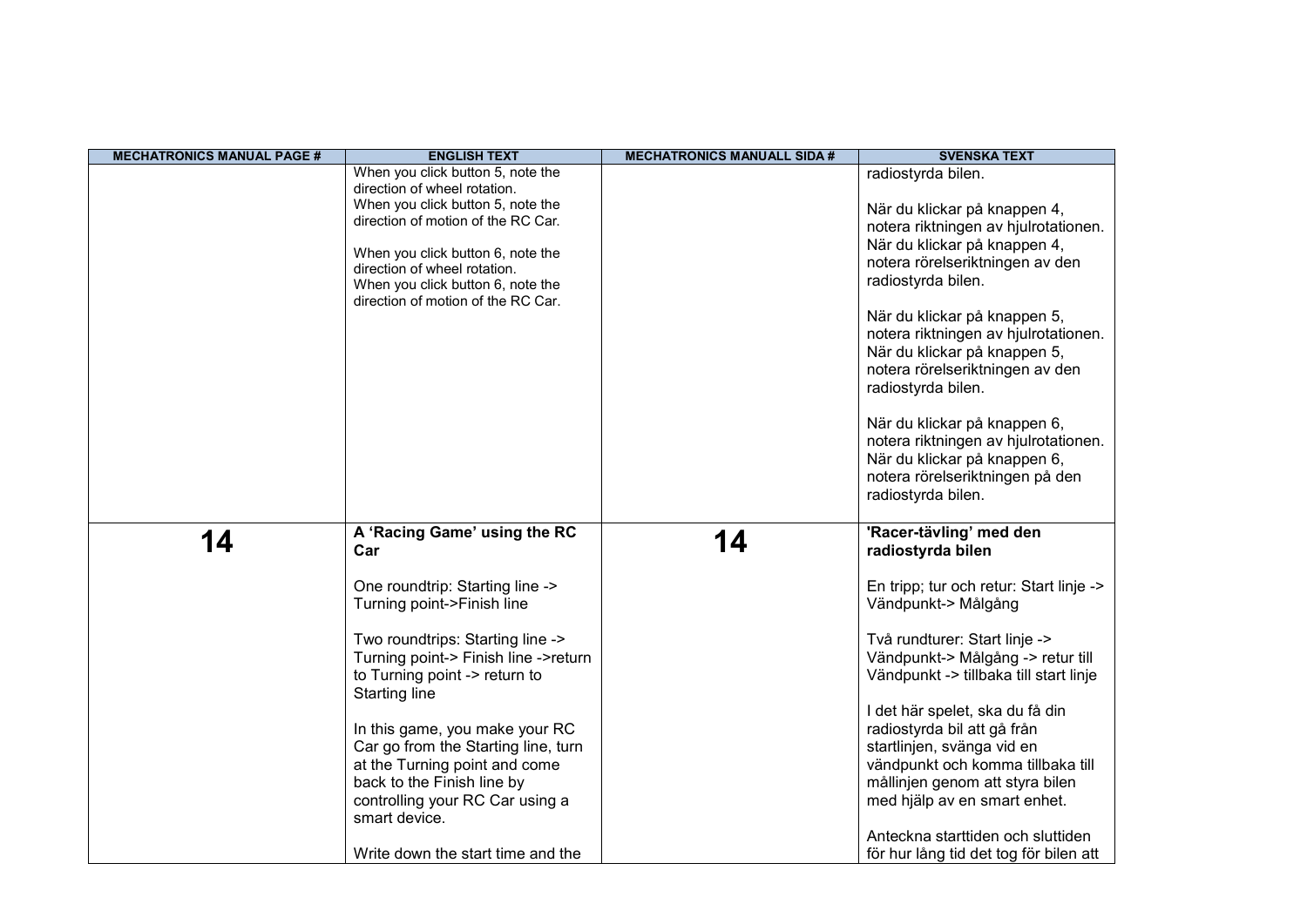| <b>MECHATRONICS MANUAL PAGE #</b> | <b>ENGLISH TEXT</b>                | <b>MECHATRONICS MANUALL SIDA #</b> | <b>SVENSKA TEXT</b>              |
|-----------------------------------|------------------------------------|------------------------------------|----------------------------------|
|                                   | finishing time for how long the RC |                                    | att köra sträckan. Anteckna på   |
|                                   | Car took to do so on the 'Racing   |                                    | resultattavlan.                  |
|                                   | Game' Score Board.                 |                                    |                                  |
|                                   |                                    |                                    | Vem blir den bästa föraren i den |
|                                   | Who will be the best RC Car driver |                                    | här "Racertävlingen" för         |
|                                   | in the 'Racing Game'?              |                                    | radiostyrda bilar?               |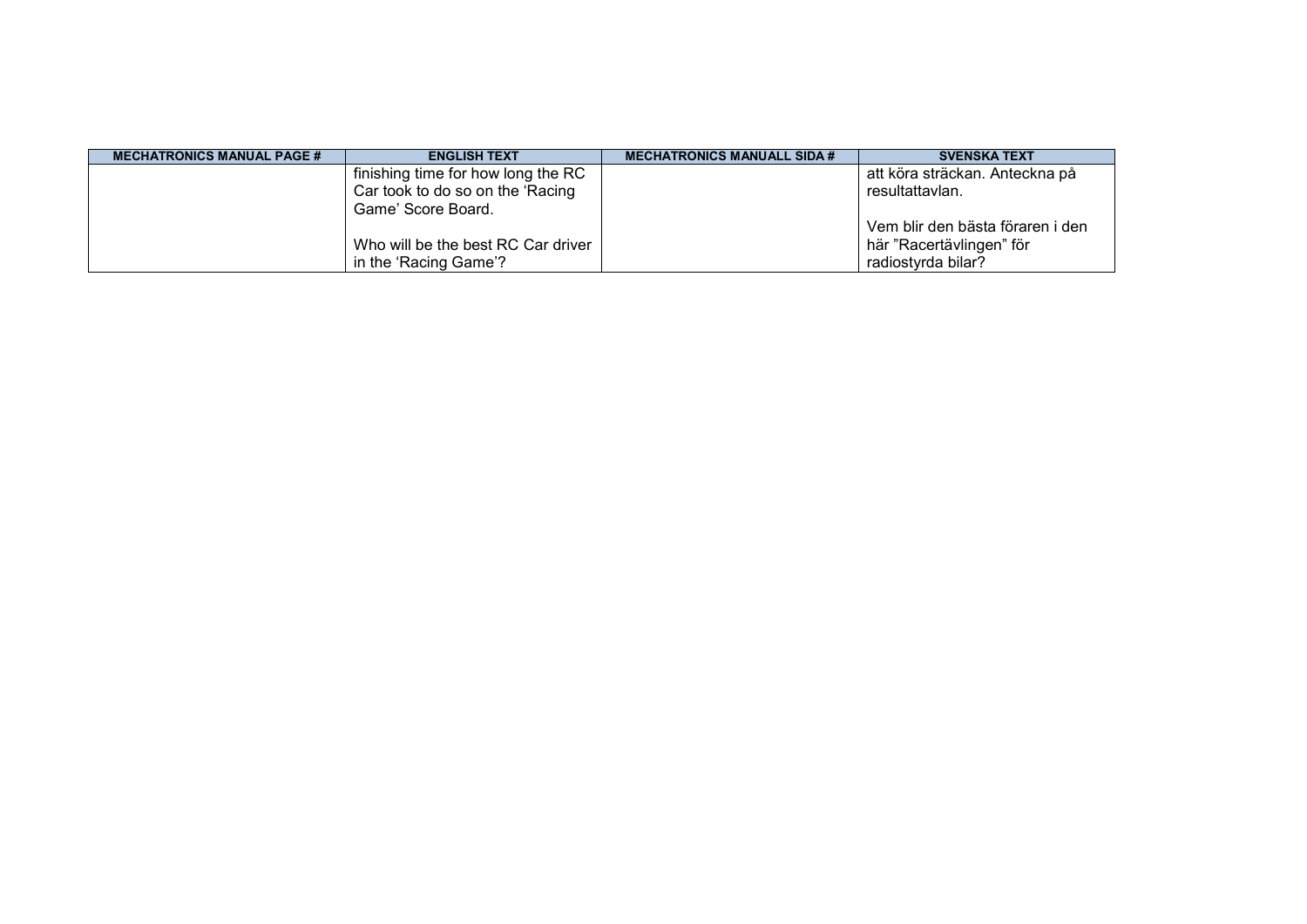| Driver's | Number of  | Trial | Trial 2 | Trial | Trial | Trial | Trial | Trial 7 | $T$ rial | Trial | Trial |
|----------|------------|-------|---------|-------|-------|-------|-------|---------|----------|-------|-------|
| name     | Roundtrip  |       |         | 3     | 4     | 5     | 6     |         |          | 9     | 10    |
|          | trials     |       |         |       |       |       |       |         |          |       |       |
|          | <b>One</b> |       |         |       |       |       |       |         |          |       |       |
|          | roundtrip  |       |         |       |       |       |       |         |          |       |       |
|          | Two        |       |         |       |       |       |       |         |          |       |       |
|          | roundtrips |       |         |       |       |       |       |         |          |       |       |

| Driver's | Number of  | Trial | Trial 2 | Trial | Trial | Trial | Trial | Trial 7 | Trial | Trial | Trial |
|----------|------------|-------|---------|-------|-------|-------|-------|---------|-------|-------|-------|
| name     | Roundtrip  |       |         | 3     | 4     | 5     | 6     |         | 8     | 9     | 10    |
|          | trials     |       |         |       |       |       |       |         |       |       |       |
|          | One        |       |         |       |       |       |       |         |       |       |       |
|          | roundtrip  |       |         |       |       |       |       |         |       |       |       |
|          | Two        |       |         |       |       |       |       |         |       |       |       |
|          | roundtrips |       |         |       |       |       |       |         |       |       |       |

|      | Driver's   Number of | Trial | Trial 2 | Trial | Trial | Trial | Trial | Trial 7 | Trial | Trial | Trial |
|------|----------------------|-------|---------|-------|-------|-------|-------|---------|-------|-------|-------|
| name | Roundtrip            |       |         | 3     | 4     | 5     | 6     |         |       | 9     | 10    |
|      | trials               |       |         |       |       |       |       |         |       |       |       |
|      | <b>One</b>           |       |         |       |       |       |       |         |       |       |       |
|      | roundtrip            |       |         |       |       |       |       |         |       |       |       |
|      | Two                  |       |         |       |       |       |       |         |       |       |       |
|      | roundtrips           |       |         |       |       |       |       |         |       |       |       |

| Driver's | Number of  | Trial | Trial 2 | Trial | Trial | Trial | Trial | rial 7 | Trial | Trial | Trial |
|----------|------------|-------|---------|-------|-------|-------|-------|--------|-------|-------|-------|
| name     | Roundtrip  |       |         | 3     | 4     | 5     | 6     |        | 8     | 9     | 10    |
|          | trials     |       |         |       |       |       |       |        |       |       |       |
|          | <b>One</b> |       |         |       |       |       |       |        |       |       |       |
|          | roundtrip  |       |         |       |       |       |       |        |       |       |       |
|          | Two        |       |         |       |       |       |       |        |       |       |       |
|          | roundtrips |       |         |       |       |       |       |        |       |       |       |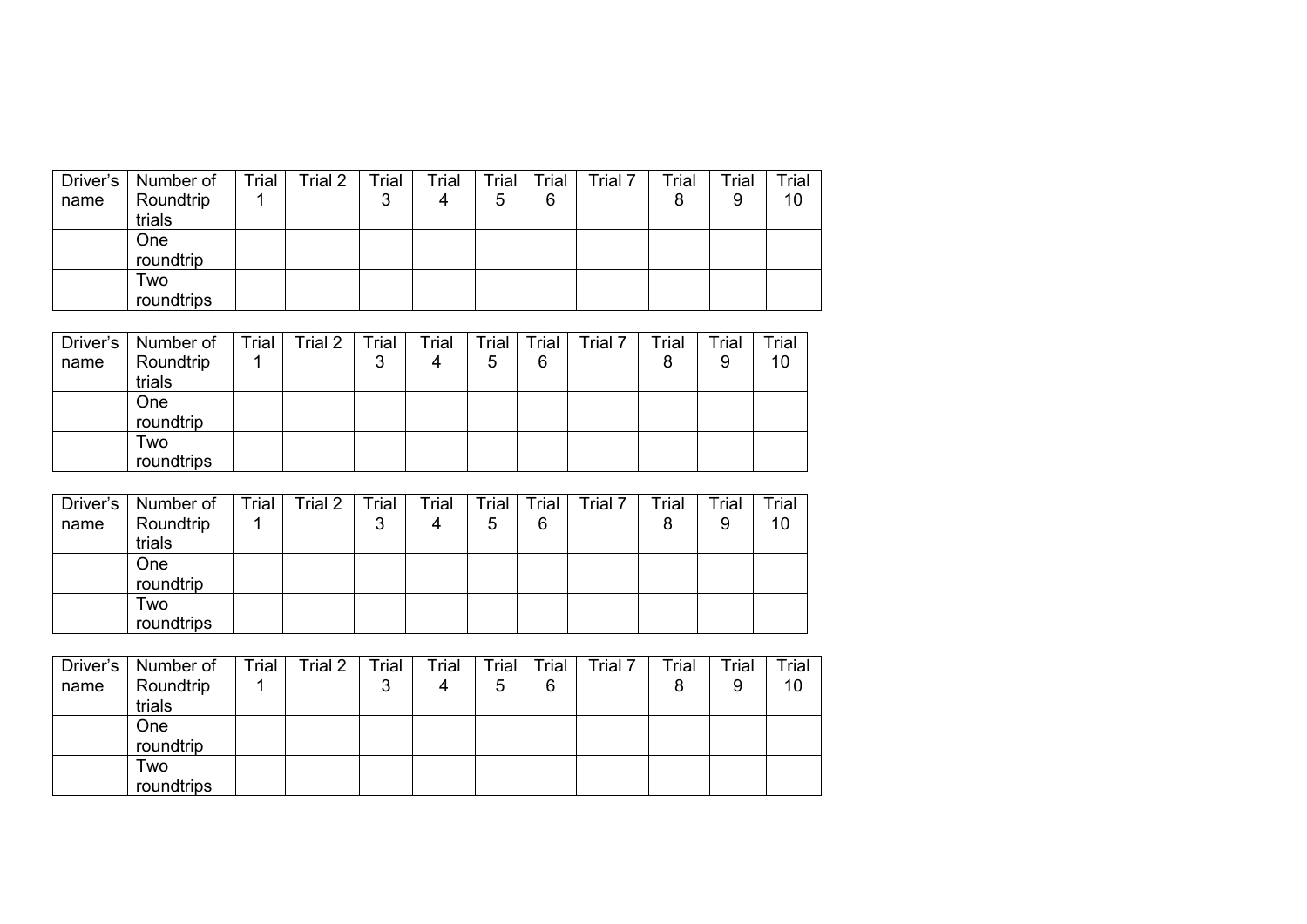| ⊦ Förarens I | Antal tur | Försök | Försök | Försök   Försök   Försök   Försök |   |   | Försök   Försök   Försök |   |   | Försök |
|--------------|-----------|--------|--------|-----------------------------------|---|---|--------------------------|---|---|--------|
| namn         | och retur |        |        |                                   | 5 | 6 |                          | 8 | 9 | 10     |
|              | försök    |        |        |                                   |   |   |                          |   |   |        |
|              | En runda  |        |        |                                   |   |   |                          |   |   |        |
|              | resa      |        |        |                                   |   |   |                          |   |   |        |
|              | Två runda |        |        |                                   |   |   |                          |   |   |        |
|              | resor     |        |        |                                   |   |   |                          |   |   |        |

| Förarens | Antal tur | Försök | Försök | Försök | Försök   Försök   Försök |   | Försök <sup>1</sup> |   | Försök   Försök | Försök |
|----------|-----------|--------|--------|--------|--------------------------|---|---------------------|---|-----------------|--------|
| namn     | och retur |        |        |        | 5                        | 6 |                     | 8 | 9               | 10     |
|          | försök    |        |        |        |                          |   |                     |   |                 |        |
|          | En runda  |        |        |        |                          |   |                     |   |                 |        |
|          | resa      |        |        |        |                          |   |                     |   |                 |        |
|          | Två runda |        |        |        |                          |   |                     |   |                 |        |
|          | resor     |        |        |        |                          |   |                     |   |                 |        |

| Förarens I | Antal tur | Försök | Försök | Försök | Försök | Försök | Försök <sup>i</sup> | Försök | Försök | Försök | Försök |
|------------|-----------|--------|--------|--------|--------|--------|---------------------|--------|--------|--------|--------|
| namn       | och retur |        |        | J      |        | 5      | 6                   |        |        | 9      | 10     |
|            | försök    |        |        |        |        |        |                     |        |        |        |        |
|            | En runda  |        |        |        |        |        |                     |        |        |        |        |
|            | resa      |        |        |        |        |        |                     |        |        |        |        |
|            | Två runda |        |        |        |        |        |                     |        |        |        |        |
|            | resor     |        |        |        |        |        |                     |        |        |        |        |

| Förarens | Antal tur | Försök | Försök l | Försök | Försök   Försök   Försök |   | Försök | Försök   Försök | Försök |
|----------|-----------|--------|----------|--------|--------------------------|---|--------|-----------------|--------|
| namn     | och retur |        |          |        | 5                        | 6 |        | 9               | 10     |
|          | försök    |        |          |        |                          |   |        |                 |        |
|          | En runda  |        |          |        |                          |   |        |                 |        |
|          | resa      |        |          |        |                          |   |        |                 |        |
|          | Två runda |        |          |        |                          |   |        |                 |        |
|          | resor     |        |          |        |                          |   |        |                 |        |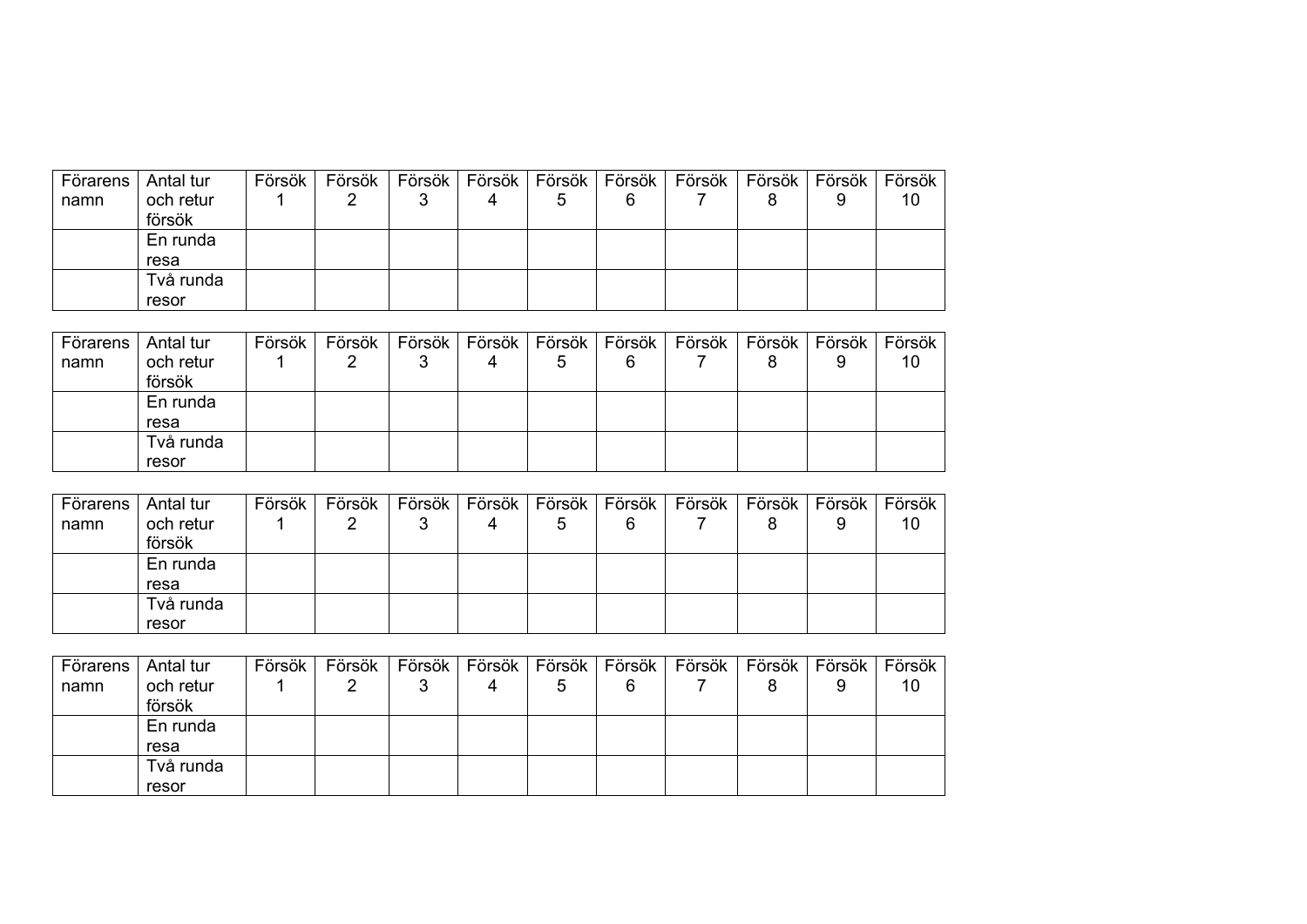| <b>MECHATRONICS MANUAL PAGE #</b> | <b>ENGLISH TEXT</b>                                                                                                                                                                                                                                                                                                                                                                         | <b>MECHATRONICS MANUALL SIDA #</b> | <b>SVENSKA TEXT</b>                                                                                                                                                                                                                                                                                                                                                  |
|-----------------------------------|---------------------------------------------------------------------------------------------------------------------------------------------------------------------------------------------------------------------------------------------------------------------------------------------------------------------------------------------------------------------------------------------|------------------------------------|----------------------------------------------------------------------------------------------------------------------------------------------------------------------------------------------------------------------------------------------------------------------------------------------------------------------------------------------------------------------|
|                                   | <b>Experiment 5</b>                                                                                                                                                                                                                                                                                                                                                                         | 15                                 | Övning 5                                                                                                                                                                                                                                                                                                                                                             |
| 15                                | <b>Build a Gyroscope</b>                                                                                                                                                                                                                                                                                                                                                                    |                                    | Bygg ett gyroskop                                                                                                                                                                                                                                                                                                                                                    |
|                                   | Step 1. Observe the Gyroscope to<br>be made in this exercise via<br>augmented reality 3D.<br>Step 2. Assemble the model by<br>following the steps as shown<br>Step 3. Connect the motors,<br>battery and main board.<br>Step 4. Connect the model to a<br>smart device via Bluetooth.<br>Step 5. Observe how the<br>Gyroscope turns according to the<br>directional rotation of the wheels. |                                    | Steg 1. Observera gyroskopet i<br>denna övning ska göras via<br>augmented reality 3D.<br>Steg 2. Montera modellen genom<br>att följa stegen som visas.<br>Steg 3. Anslut motorer, batteri och<br>moderkort.<br>Steg 4. Anslut modellen till en<br>smart enhet via Bluetooth.<br>Steg 5. Observera hur gyroskopet<br>vänder sig, enligt hjulens<br>riktningsrotation. |
|                                   | <b>Augmented reality</b>                                                                                                                                                                                                                                                                                                                                                                    |                                    | <b>Augmented reality</b>                                                                                                                                                                                                                                                                                                                                             |
|                                   | Augmented reality marker<br>Press the power button of the<br>Mechatronics application and hold<br>your smart phone camera in front<br>of the augmented reality marker.<br>You can watch a 3D image of this<br>model.                                                                                                                                                                        |                                    | Augmented reality markeringen<br>Tryck på strömbrytaren på<br>Mechatronics applikation och håll<br>din smartphone-kamera framför<br>augmented reality markeringen.<br>Du kan nu se en 3D-bild av denna<br>modell.                                                                                                                                                    |
|                                   | <b>Assembling the Gyroscope</b><br>1. X2 3 cm tubes<br>X4 Quadropod connectors<br>X8 5 cm tubes<br>X4 Dodecapod connectors<br>2. X4 5 cm tubes<br>X4 6 cm tubes<br>3. X2 5 cm tubes<br>X8 Dodecapod connectors<br>X1 DC motor (L)<br>4.<br>$X1$ DC motor $(R)$<br>X2 Dodecapod connectors                                                                                                   |                                    | Hopsättning av gyroskopet<br>1. X2 3 cm rör<br>X4 Quadropod kopplingar<br>X8 5 cm rör<br>X4 Dodecapod kopplingar<br>2. X4 5 cm rör<br>X4 6 cm rör<br>3. X2 5 cm rör<br>X8 Dodecapod kopplingar<br>X1 likströmsmotor (L)<br>4.<br>X1 likströmsmotor (R)                                                                                                               |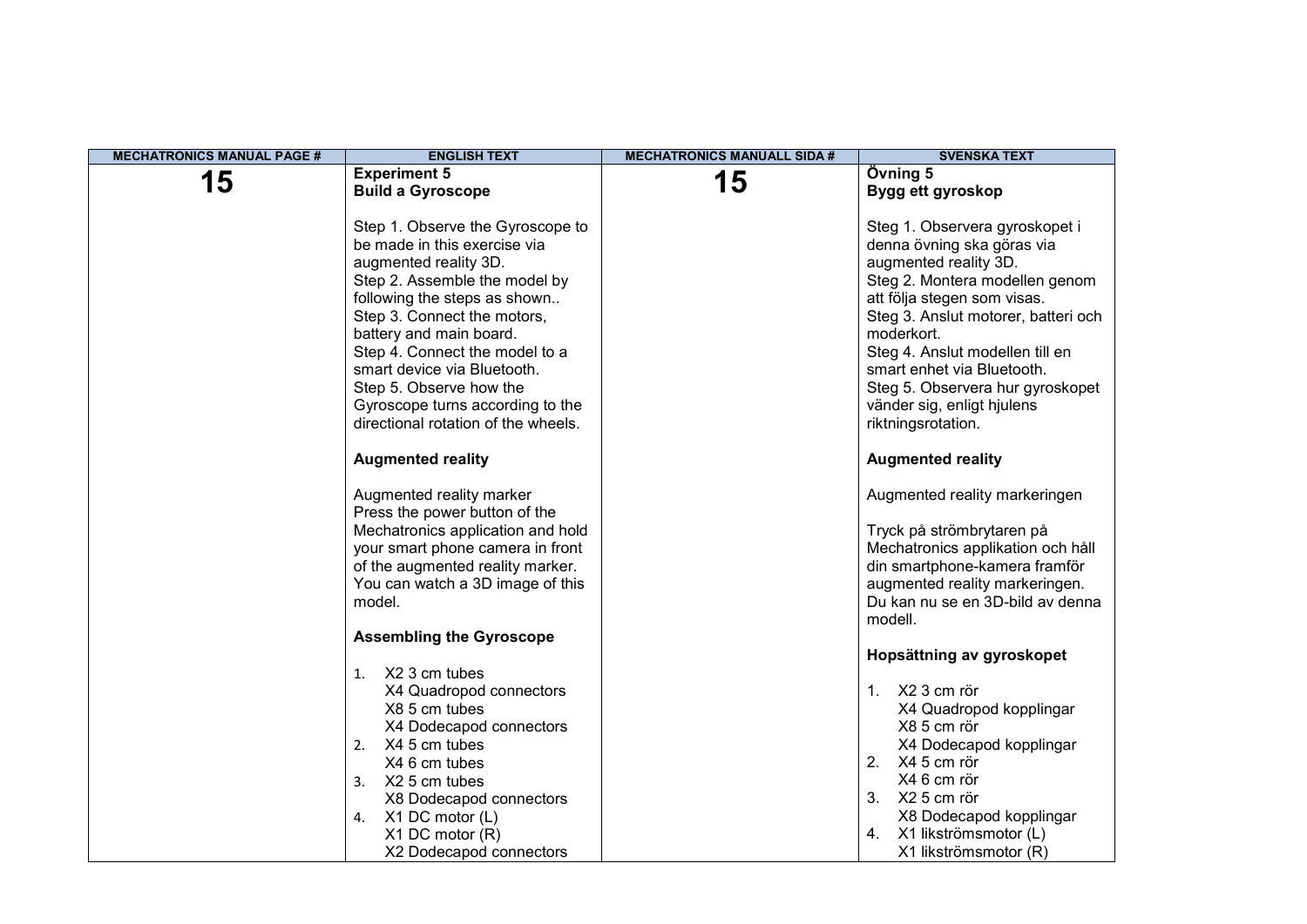| <b>MECHATRONICS MANUAL PAGE #</b> | <b>ENGLISH TEXT</b>                                                                                                                                                                                                                                                                                                                                                                                                                                                                                                                                                                                                               | <b>MECHATRONICS MANUALL SIDA #</b> | <b>SVENSKA TEXT</b>                                                                                                                                                                                                                                                                                                                                                                                                                                                                                                                                                                                               |
|-----------------------------------|-----------------------------------------------------------------------------------------------------------------------------------------------------------------------------------------------------------------------------------------------------------------------------------------------------------------------------------------------------------------------------------------------------------------------------------------------------------------------------------------------------------------------------------------------------------------------------------------------------------------------------------|------------------------------------|-------------------------------------------------------------------------------------------------------------------------------------------------------------------------------------------------------------------------------------------------------------------------------------------------------------------------------------------------------------------------------------------------------------------------------------------------------------------------------------------------------------------------------------------------------------------------------------------------------------------|
|                                   | X2 5 cm tubes<br>5.<br>X8 Dodecapod connectors<br>X4 Quadropod connectors<br>6.<br>7. X2 3 cm tubes<br>X8 5 cm tubes<br>X4 Dodecapod connectors                                                                                                                                                                                                                                                                                                                                                                                                                                                                                   |                                    | X2 Dodecapod kopplingar<br>5. X2 5 cm rör<br>X8 Dodecapod kopplingar<br>6. X4 Quadropod kopplingar<br>7. X2 3 cm rör<br>X8 5 cm rör<br>X4 Dodecapod kopplingar                                                                                                                                                                                                                                                                                                                                                                                                                                                    |
| 16                                | Assembling the Gyroscope,<br>continued<br>X12 3 cm tubes<br>8.<br>X5 Octapod connectors<br>X4 'Question mark'<br>connectors<br>10. X8 5 cm tubes<br>X12 6 cm tubes<br>X8 Dodecapod connectors<br>12. X72 10 cm tubes<br>X48 Octapod connectors<br>X2 Dodecapod connectors<br>14. Connect the DC motor wires to<br>the main board. Carefully check<br>the shape and the direction of the<br>wires first so as not to connect<br>them the wrong way.<br>How to operate the Gyroscope<br>Connect the model to Control 4 in<br>the 4DFrame Mechatronics<br>application.<br>Start<br>Go Forward<br>Turn left Turn right<br>Go Backward | 16                                 | Hopsättning av gyroskopet,<br>fortsättning<br>8. X12 3 cm rör<br>X5 Octopod kopplingar<br>X4 'Frågetecken' kopplingar<br>10. X8 5 cm rör<br>X12 6 cm rör<br>X8 Dodecapod kopplingar<br>12. X72 10 cm rör<br>X48 Octapod kopplingar<br>X2 Dodecapod kopplingar<br>14. Anslut likströmsmotorns<br>kablar till moderkortet. Kontrollera<br>noggrant formen och riktningen av<br>trådarna så att de inte ansluts på<br>fel sätt.<br>Hur man använder gyroskopet<br>Anslut modellen till Kontroll 4 i<br><b>4DFrame Mechatronics</b><br>applikationen.<br>Starta<br>Gå framåt<br>Sväng vänster Sväng höger<br>Gå bakåt |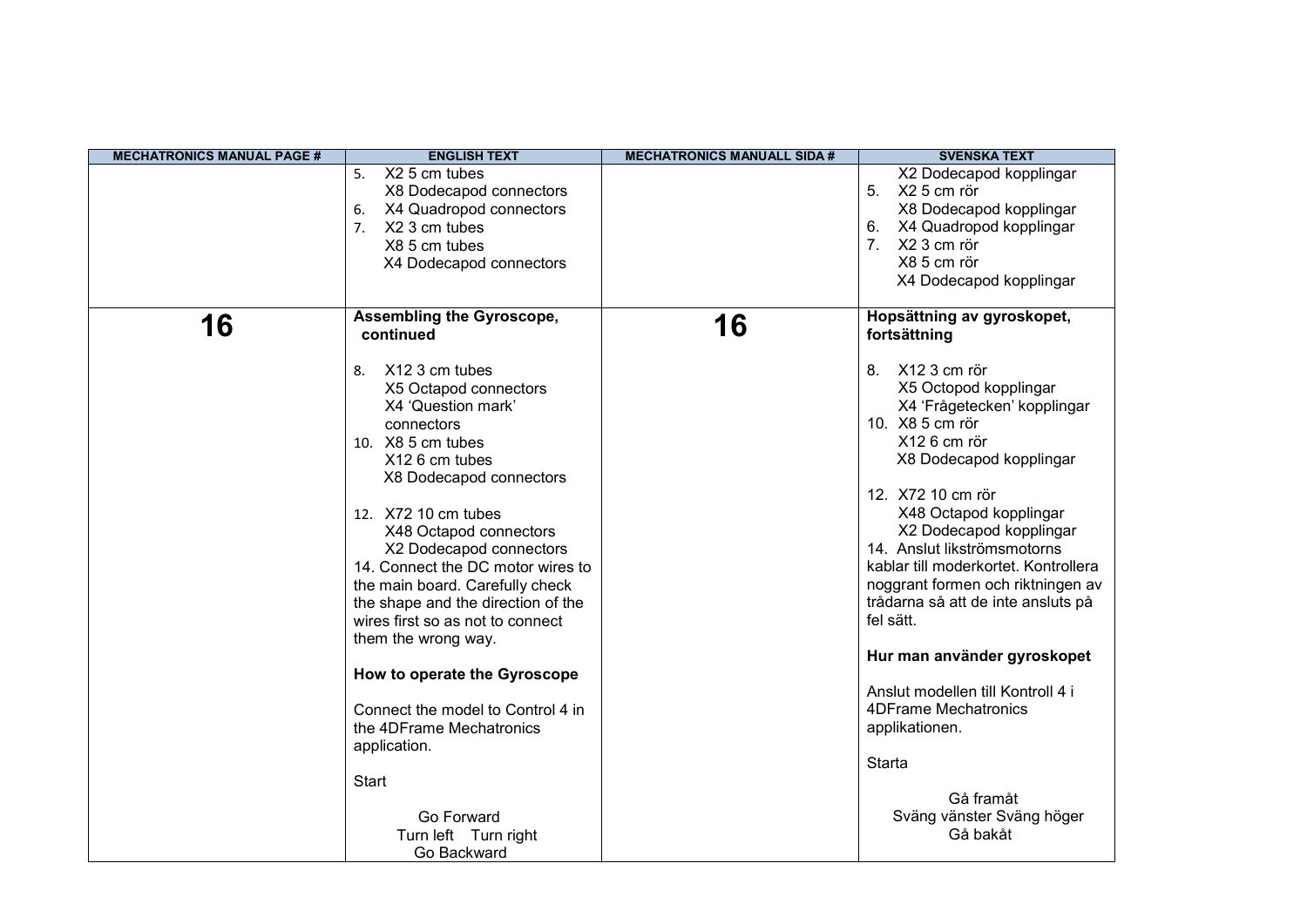| <b>MECHATRONICS MANUAL PAGE #</b> | <b>ENGLISH TEXT</b>                                                                                                                                                                                                                                                                                                                                                                                                                                                                                                                                                                                                                                                                                                | <b>MECHATRONICS MANUALL SIDA #</b> | <b>SVENSKA TEXT</b>                                                                                                                                                                                                                                                                                                                                                                                                                                                                                                                                                                                                                                              |
|-----------------------------------|--------------------------------------------------------------------------------------------------------------------------------------------------------------------------------------------------------------------------------------------------------------------------------------------------------------------------------------------------------------------------------------------------------------------------------------------------------------------------------------------------------------------------------------------------------------------------------------------------------------------------------------------------------------------------------------------------------------------|------------------------------------|------------------------------------------------------------------------------------------------------------------------------------------------------------------------------------------------------------------------------------------------------------------------------------------------------------------------------------------------------------------------------------------------------------------------------------------------------------------------------------------------------------------------------------------------------------------------------------------------------------------------------------------------------------------|
|                                   | Control 4<br>The Gyroscope moves when you<br>press the Start button and tilt your<br>smart device.<br>Try controlling the Gyroscope by<br>tilting your smart device down<br>(forward), to the left, to the right or<br>up (backward) as shown in the<br>picture.                                                                                                                                                                                                                                                                                                                                                                                                                                                   |                                    | Kontroll 4<br>Gyroskopet flyttar sig när du<br>trycker på startknappen och lutar<br>din smarta enhet.<br>Försök att styra gyroskopet genom<br>att luta din smarta enhet nedåt<br>(framåt), till vänster, till höger eller<br>uppåt (bakåt) som visas i bilden.                                                                                                                                                                                                                                                                                                                                                                                                   |
| 17                                | <b>Experiment 6</b><br>Design and Build your own RC<br>Car<br>Step 1. Review the assembly rules<br>before making your own RC Car.<br>Step 2. Create the design for your<br>RC Car by using a mind map.<br>Step 3. Try to make a design<br>drawing of your RC Car; copy and<br>use page 12 as a guide.<br>Step 4. Assemble your RC Car<br>based on the design drawing you<br>made.<br>Step 5. Share the RC Car you<br>made by uploading it using the<br>Mechatronics application.<br><b>Assembly Rules to Design and</b><br><b>Build your own RC Car</b><br>Engine mount<br>A basic engine mount should be<br>built before you start to make your<br>own RC Car. After that, design<br>and build your own RC Car by | 17                                 | Övning 6<br>Designa och bygg en egen<br>radiostyrd bil<br>Steg 1. Gå igenom<br>monteringsreglerna innan du gör<br>din egen radiostyrda bil.<br>Steg 2. Skapa designen för din<br>radiostyrda bil med hjälp av en<br>tankekarta.<br>Steg 3. Försök att göra en<br>konstruktionsritning av din<br>radiostyrda bil; kopiera och<br>använda sidan 12 som en guide.<br>Steg 4. Sätt ihop din radiostyrda<br>bil baserad på den<br>konstruktionsritning som du gjort.<br>Steg 5. Dela den radiostyrda bilen<br>genom att ladda upp den med<br>Mechatronics applikationen.<br>Hopsättningsregler för att<br>designa och bygga din egen<br>radiostyrda bil<br>Motorfäste |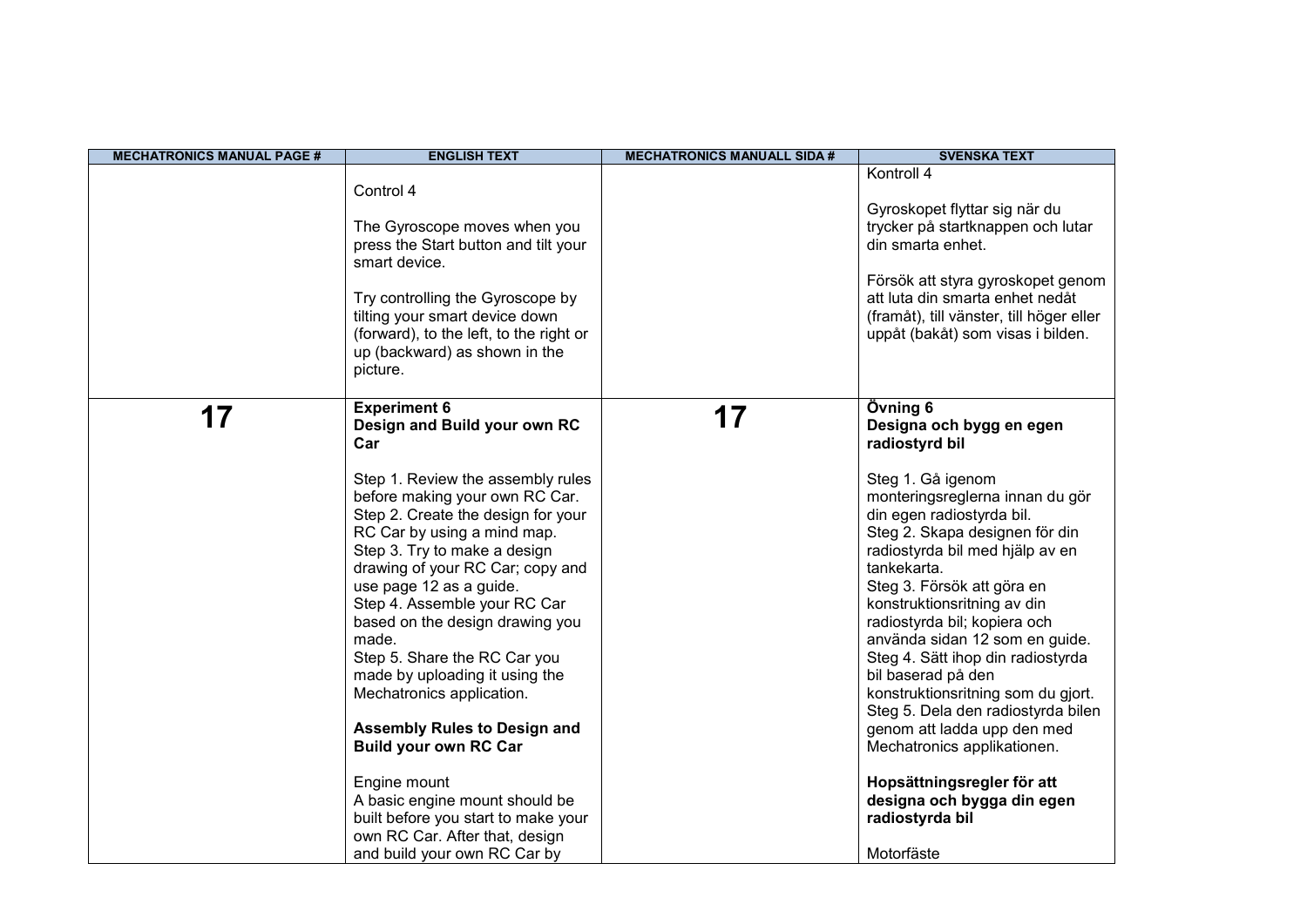| <b>MECHATRONICS MANUAL PAGE #</b> | <b>ENGLISH TEXT</b>                   | <b>MECHATRONICS MANUALL SIDA #</b> | <b>SVENSKA TEXT</b>                          |
|-----------------------------------|---------------------------------------|------------------------------------|----------------------------------------------|
|                                   | including a chassis, wheels and       |                                    | Ett grundläggande motorfäste bör             |
|                                   | the car's body.                       |                                    | byggas innan du börjar göra din              |
|                                   |                                       |                                    | egen radiostyrda bil. Utforma och            |
|                                   | Size limit                            |                                    | bygg därefter din egen radiostyrda           |
|                                   | Design and build your RC Car          |                                    | bil genom att inkludera chassi, hjul         |
|                                   | within the size limits that the car's |                                    | och kaross.                                  |
|                                   | height, width and length cannot be    |                                    |                                              |
|                                   | larger than 30 cm on a side.          |                                    | Storleksbegränsning                          |
|                                   |                                       |                                    | Designa och bygg din radiostyrda             |
|                                   | Main board and battery                |                                    | bil inom storleksgränserna; höjd,            |
|                                   | Your car should include enough        |                                    | bredd och längd inte kan vara                |
|                                   | space to contain the main board       |                                    | större än 30 cm på någon sida.               |
|                                   | and the battery that powers the       |                                    |                                              |
|                                   | RC Car.                               |                                    | Moderkort och batteri                        |
|                                   |                                       |                                    | Din bil ska har plats för moderkort          |
|                                   | Mechatronics application              |                                    | och batteriet som driver den                 |
|                                   | The controllers used to operate       |                                    | radiostyrda bilen.                           |
|                                   | the RC Car are Control 3 and          |                                    |                                              |
|                                   | Control 4. To learn how to use        |                                    | Mechatronics applikationen.                  |
|                                   | these two Controls, see previous      |                                    | Kontrollerna som används för att             |
|                                   | models.                               |                                    | driva den radiostyrd bilen är                |
|                                   |                                       |                                    | Kontroll 3 och Kontroll 4. Om du             |
|                                   | Assembling the engine mount           |                                    | vill veta hur man använder dessa             |
|                                   |                                       |                                    | två kontroller, se tidigare modeller.        |
|                                   | 1. X4 3 cm tubes                      |                                    |                                              |
|                                   | X4 10 cm tubes                        |                                    | Hopsättning av motorfästet                   |
|                                   | X4 6 cm tubes                         |                                    |                                              |
|                                   | X8 Dodecapod connectors               |                                    | 1. X4 3 cm rör                               |
|                                   | 2.<br>X1 DC motor (L)                 |                                    | X4 10 cm rör                                 |
|                                   | $X1$ DC motor $(R)$                   |                                    | X4 6 cm rör                                  |
|                                   | X2 3 cm tubes<br>3.                   |                                    | X8 Dodecapod kopplingar                      |
|                                   | X4 Dodecapod connectors               |                                    | X1 likströmsmotor (L)<br>2.                  |
|                                   | 4. X2 3 cm tubes                      |                                    | X1 likströmsmotor (R)                        |
|                                   | X2 10 cm tubes                        |                                    | 3. X2 3 cm rör                               |
|                                   | X4 Dodecapod connectors               |                                    | X4 Dodecapod kopplingar                      |
|                                   | X2 3 cm tubes<br>5.                   |                                    | 4. X2 3 cm rör                               |
|                                   | X2 6 cm tubes                         |                                    | X2 10 cm rör                                 |
|                                   |                                       |                                    |                                              |
|                                   | X6 Dodecapod connectors               |                                    | X4 Dodecapod kopplingar<br>5.<br>X2 3 cm rör |
|                                   |                                       |                                    |                                              |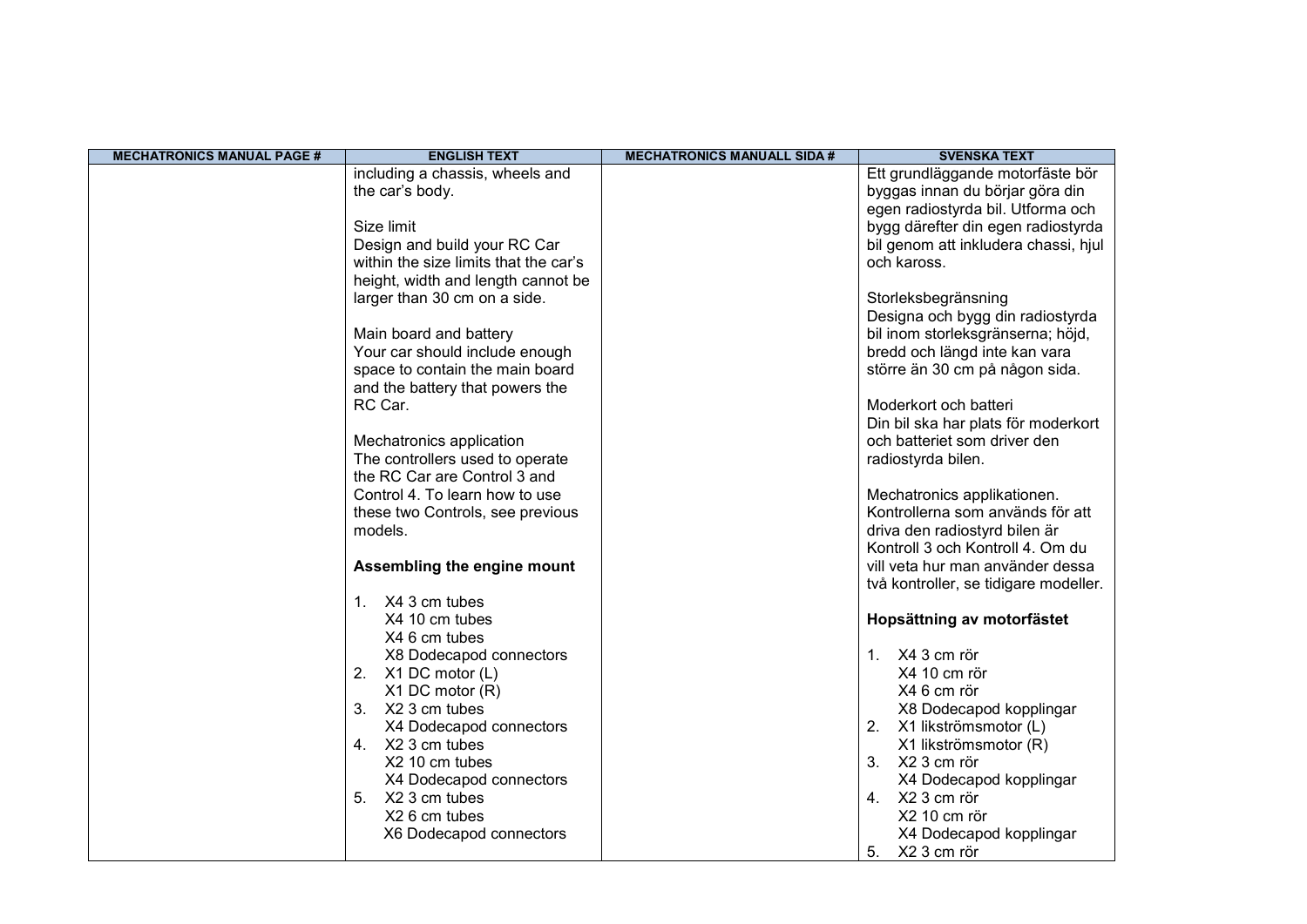| <b>MECHATRONICS MANUAL PAGE #</b> | <b>ENGLISH TEXT</b>                                                                                                                                                                                                                                                                                                                                                                                                                                                                                                     | <b>MECHATRONICS MANUALL SIDA #</b> | <b>SVENSKA TEXT</b>                                                                                                                                                                                                                                                                                                                                                                                                                                                                            |
|-----------------------------------|-------------------------------------------------------------------------------------------------------------------------------------------------------------------------------------------------------------------------------------------------------------------------------------------------------------------------------------------------------------------------------------------------------------------------------------------------------------------------------------------------------------------------|------------------------------------|------------------------------------------------------------------------------------------------------------------------------------------------------------------------------------------------------------------------------------------------------------------------------------------------------------------------------------------------------------------------------------------------------------------------------------------------------------------------------------------------|
|                                   | Sharing your own RC Car<br>Take a picture of your RC Car<br>1.<br>using a smart device.<br>2. Click the 'Community' icon at<br>the bottom of Mechatronics<br>application's main screen.<br>Upload the picture of your RC<br>3.<br>Car.<br>Your uploaded picture can be<br>4.<br>seen by both friends and<br>others.<br>5 <sub>1</sub><br>You can also see other<br>people's RC Car designs and<br>learn about their<br>characteristics.<br>->Community                                                                  |                                    | X2 6 cm rör<br>X6 Dodecapod kopplingar<br>Dela din egen radiostyrda bil<br>1. Ta en bild av din radiostyrda<br>bil med hjälp av en smart<br>enhet.<br>2. Klicka på 'Community' ikonen<br>längst ned i Mechatronics<br>applikationens huvudfönster.<br>3. Ladda upp bilden av din<br>radiostyrda bil.<br>4. Din uppladdade bild kan ni<br>ses av alla.<br>Du kan även se andras<br>5.<br>radiostyrda bildesigner och<br>lära sig om deras egenskaper.<br>-> Community                           |
| 18                                | <b>Experiment 7</b><br><b>Build a Semi-trailer Truck</b><br>Step 1. Observe the Semi-trailer<br>Truck to be made in this exercise<br>via augmented reality 3D.<br>Step 2. Assemble the model by<br>following the steps as shown.<br>Step 3. Connect the motors,<br>battery and main board.<br>Step 4. Connect the model to a<br>smart device via Bluetooth.<br>Step 5. Try controlling the Semi-<br>trailer Truck by using the<br>application and park it in a<br>designated parking space.<br><b>Augmented reality</b> | 18                                 | Övning 7<br>Bygga en lastbil med släp<br>Steg 1. Observera att semi trailer<br>lastbilen i denna övning görs via<br>augmented reality 3D.<br>Steg 2. Montera modell genom att<br>följa stegen som visas.<br>Steg 3. Anslut motorer, batteri och<br>moderkort.<br>Steg 4. Anslut modellen till en<br>smart enhet via Bluetooth.<br>Steg 5. Försök att styra semi<br>trailer lastbilen med hjälp av<br>applikationen och parkera den i en<br>utsedd parkeringsplats.<br><b>Augmented reality</b> |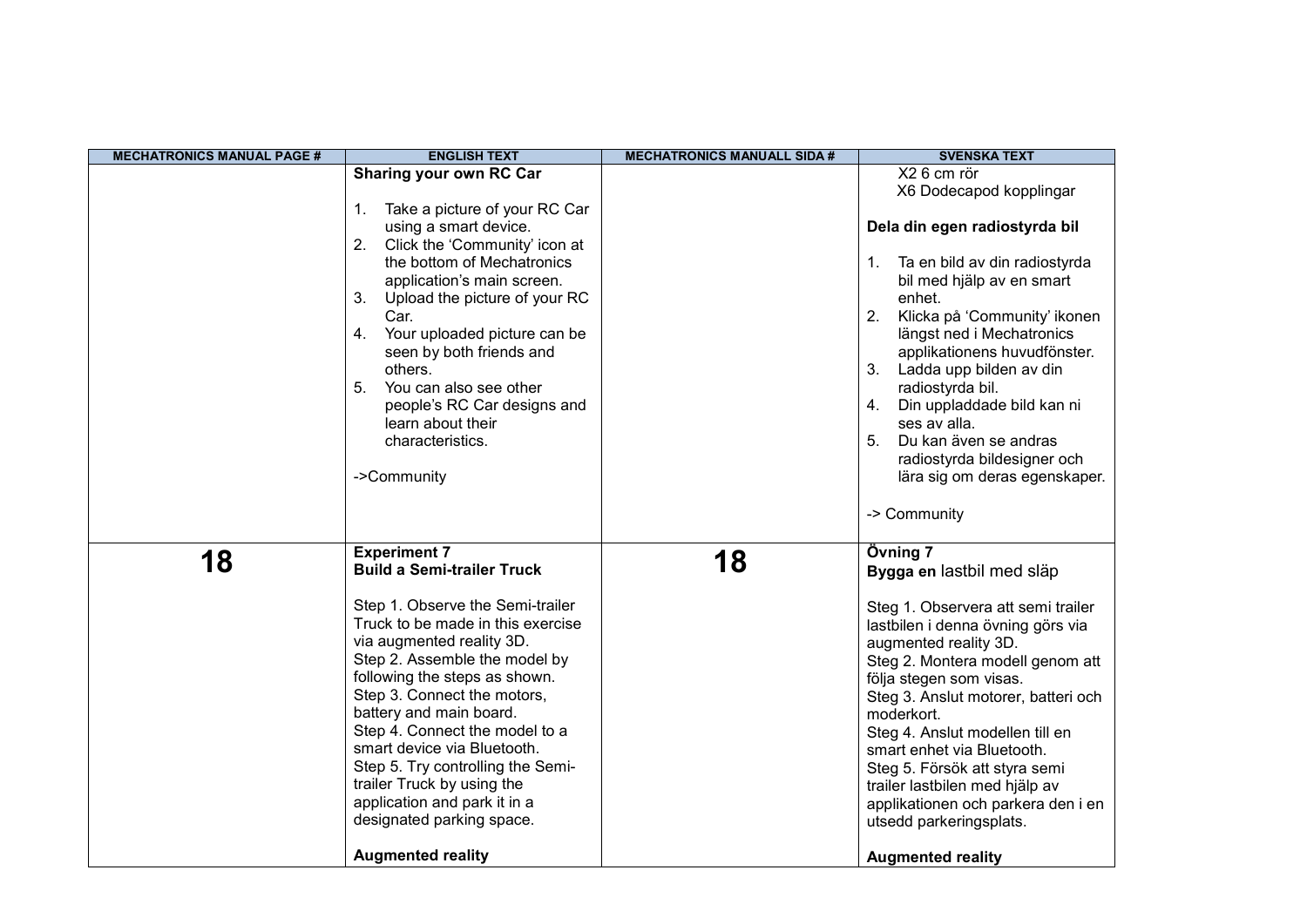| <b>MECHATRONICS MANUAL PAGE #</b> | <b>ENGLISH TEXT</b>                                                                                                                                                                                                                                                                                                                                                                                                                                                                                           | <b>MECHATRONICS MANUALL SIDA #</b> | <b>SVENSKA TEXT</b>                                                                                                                                                                                                                                                                                                                                                                                                                                                                      |
|-----------------------------------|---------------------------------------------------------------------------------------------------------------------------------------------------------------------------------------------------------------------------------------------------------------------------------------------------------------------------------------------------------------------------------------------------------------------------------------------------------------------------------------------------------------|------------------------------------|------------------------------------------------------------------------------------------------------------------------------------------------------------------------------------------------------------------------------------------------------------------------------------------------------------------------------------------------------------------------------------------------------------------------------------------------------------------------------------------|
|                                   | Truck tractor                                                                                                                                                                                                                                                                                                                                                                                                                                                                                                 |                                    | Augmented reality markeringen                                                                                                                                                                                                                                                                                                                                                                                                                                                            |
|                                   | Semi-trailer                                                                                                                                                                                                                                                                                                                                                                                                                                                                                                  |                                    | Dragbil                                                                                                                                                                                                                                                                                                                                                                                                                                                                                  |
|                                   | Augmented reality marker                                                                                                                                                                                                                                                                                                                                                                                                                                                                                      |                                    | Släpvagn                                                                                                                                                                                                                                                                                                                                                                                                                                                                                 |
|                                   | Press the power button of the<br>Mechatronics application and hold<br>your smart phone camera in front<br>of the augmented reality marker.<br>You can watch a 3D image of this<br>model.                                                                                                                                                                                                                                                                                                                      |                                    | Tryck på strömbrytaren på<br>Mechatronics applikation och håll<br>din smartphone-kamera framför<br>augmented reality markeringen.<br>Du kan nu se en 3D-bild av denna<br>modell.                                                                                                                                                                                                                                                                                                         |
| 19                                | <b>Assembling the Truck tractor</b><br>X15 5 cm tubes<br>1.<br>X2 10 cm tubes<br>X6 Quadropod connectors<br>X2 'Question mark'<br>connectors<br>2.<br>X8 3 cm tubes<br>X1 DC motor (L)<br>X1 DC motor (R)<br>3.<br>X1 3 cm tubes<br>X11 Dodecapod connectors<br>X7 5 cm tubes<br>X1 'Question mark' connector<br>X <sub>3</sub> 10 cm tubes<br>X36 3 cm tubes<br>4.<br>X24 Octapod connectors<br>X2 Dodecapod connectors<br>X12 3 cm tubes<br>5.<br>X5 Octapod connectors<br>X4 'Question mark'<br>connectors | 19                                 | Hopsättning av dragbilen<br>1. X15 5 cm rör<br>X2 10 cm rör<br>X6 Quadropod kopplingar<br>X2 'Frågetecken' kopplingar<br>2. X8 3 cm rör<br>X1 likströmsmotor (L)<br>X1 likströmsmotor (R)<br>3. X1 3 cm rör<br>X11 Dodecapod kopplingar<br>X7 5 cm rör<br>X1 'Frågetecken' koppling<br>X3 10 cm rör<br>4. X36 3 cm rör<br>X24 Octapod kopplingar<br>X2 Dodecapod kopplingar<br>5. X12 3 cm rör<br>X5 Octapod kopplingar<br>X4 'Frågetecken' kopplingar<br>X36 2 cm rör<br>7 <sub>1</sub> |
|                                   | 7.<br>X36 2 cm tubes<br>X2 Octapod connectors                                                                                                                                                                                                                                                                                                                                                                                                                                                                 |                                    | X24 Octopod kopplingar<br>X4 Dodecapod kopplingar<br>X1 10 cm rör<br>8.                                                                                                                                                                                                                                                                                                                                                                                                                  |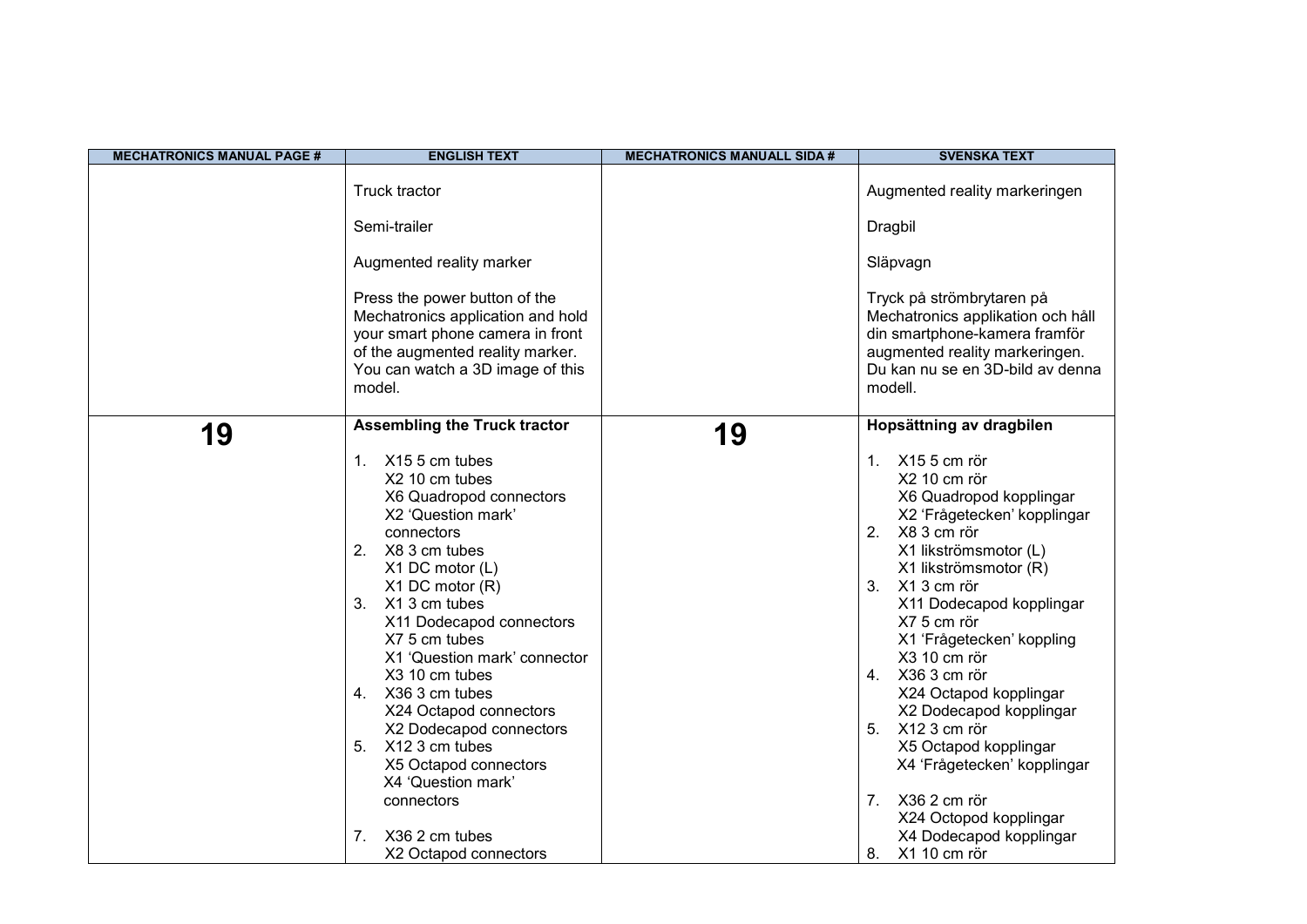| <b>ENGLISH TEXT</b><br><b>SVENSKA TEXT</b><br><b>MECHATRONICS MANUAL PAGE #</b><br><b>MECHATRONICS MANUALL SIDA #</b>                                                                                                                                                                                                                                                                                                                                                                                                                                                                                                                                                                                                                                                                                                                                                                                                                                                                                                                                                                                                                                                                                                                                                                                                                                                                                                                          |  |
|------------------------------------------------------------------------------------------------------------------------------------------------------------------------------------------------------------------------------------------------------------------------------------------------------------------------------------------------------------------------------------------------------------------------------------------------------------------------------------------------------------------------------------------------------------------------------------------------------------------------------------------------------------------------------------------------------------------------------------------------------------------------------------------------------------------------------------------------------------------------------------------------------------------------------------------------------------------------------------------------------------------------------------------------------------------------------------------------------------------------------------------------------------------------------------------------------------------------------------------------------------------------------------------------------------------------------------------------------------------------------------------------------------------------------------------------|--|
| X2 Dodecapod kopplingar<br>X4 Dodecapod connectors<br>8.<br>X1 10 cm tube<br>X2 'U-formad' kopplingar<br>X2 Dodecapod connectors<br>X2 'U-shaped' connectors                                                                                                                                                                                                                                                                                                                                                                                                                                                                                                                                                                                                                                                                                                                                                                                                                                                                                                                                                                                                                                                                                                                                                                                                                                                                                   |  |
| Assembling the Truck tractor,<br>Hopsättning av dragbilen,<br>20<br>20<br>continued<br>fortsättning.<br>11. X8 5 cm tubes<br>11. X8 5 cm rör<br>12. X4 5 cm tubes<br>12. X4 5 cm rör<br>X2 10 cm tubes<br>X2 10 cm rör<br>X8 Dodecapod connectors<br>X8 Dodecapod kopplingar<br>13. X10 5 cm tubes<br>13. X10 5 cm rör<br>X6 Dodecapod kopplingar<br>X6 Dodecapod connectors<br>14. X2 2 cm tubes<br>14. X2 2 cm rör<br>X2 Dodecapod kopplingar<br>X2 Dodecapod connectors<br>X15 cm tube<br>X15 cm rör<br>X2 'U-shaped' connectors<br>X2 'U-formad' kopplingar<br>15. X7 6 cm tubes<br>15. X7 6 cm rör<br>X4 Dodecapod connectors<br>X4 Dodecapod kopplingar<br><b>Assembling the Semi-trailer</b><br>Hopsättning av släpvagnen<br>16. X14 6 cm tubes<br>16. X14 6 cm rör<br>X8 Dodecapod kopplingar<br>X8 Dodecapod connectors<br>17. X16 6 cm rör<br>17. X16 6 cm tubes<br>X8 Dodecapod kopplingar<br>X8 Dodecapod connectors<br>18. X17 6 cm rör<br>18. X17 6 cm tubes<br>X8 Dodecapod kopplingar<br>X8 Dodecapod connectors<br>19. X9 6 cm rör<br>19. X9 6 cm tubes<br>X4 Dodecapod kopplingar<br>X4 Dodecapod connectors<br>X1 10 cm tube<br>X1 10 cm rör<br>X2 'Question mark'<br>X2 'Frågetecken' kopplingar<br>X6 'U-formad' kopplingar<br>connectors<br>20. X36 2 cm rör<br>X6 'U-shaped' connectors<br>X24 Octapod kopplingar<br>20. X36 2 cm tubes<br>X4 Dodecapod kopplingar<br>X24 Octapod connectors<br>X4 Dodecapod connectors |  |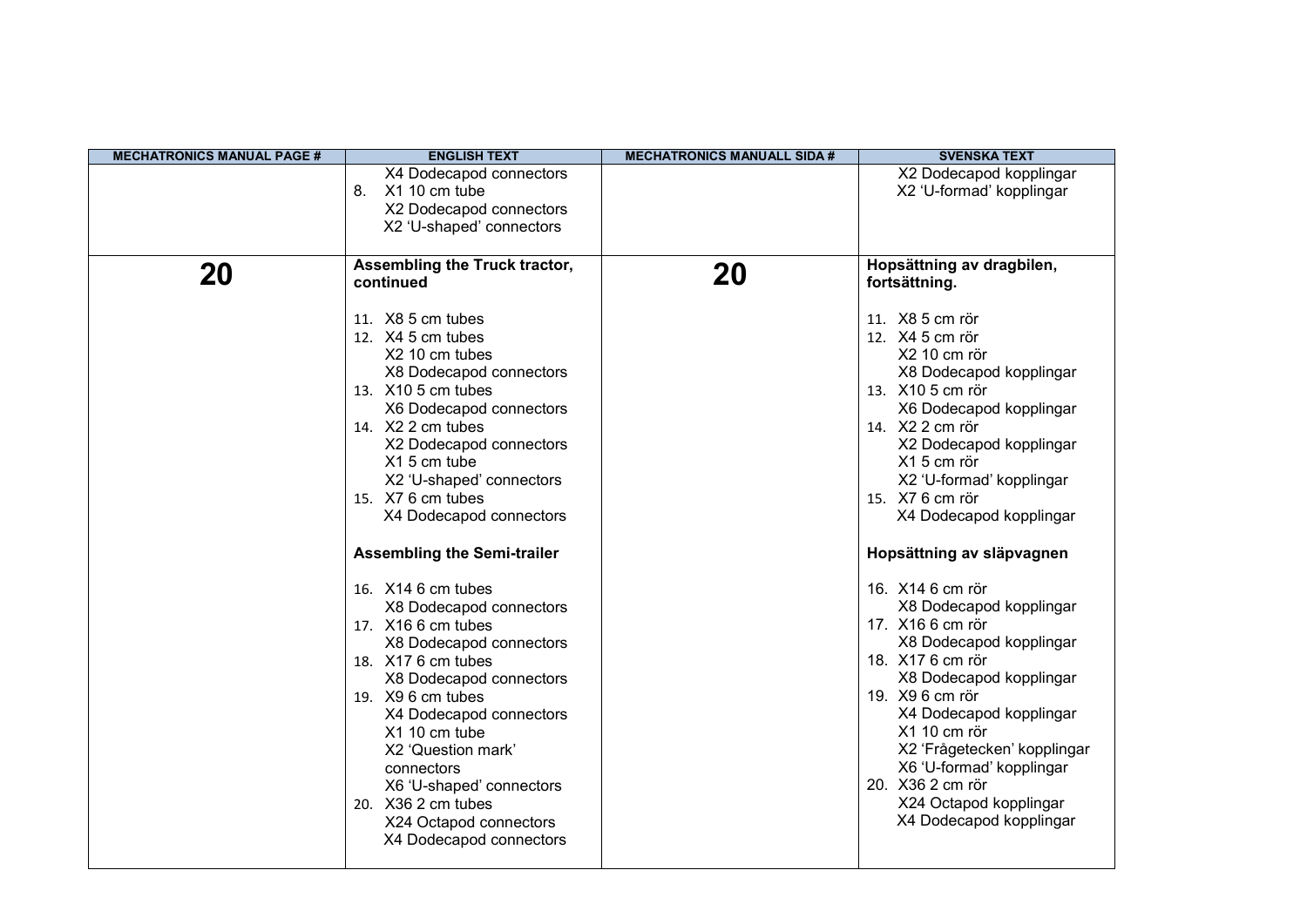| <b>MECHATRONICS MANUAL PAGE #</b> | <b>ENGLISH TEXT</b>                                                                                                                                                                                                                                             | <b>MECHATRONICS MANUALL SIDA #</b> | <b>SVENSKA TEXT</b>                                                                                                                                                                                                                                        |
|-----------------------------------|-----------------------------------------------------------------------------------------------------------------------------------------------------------------------------------------------------------------------------------------------------------------|------------------------------------|------------------------------------------------------------------------------------------------------------------------------------------------------------------------------------------------------------------------------------------------------------|
| 21                                | Assembling the Semi-trailer,<br>continued                                                                                                                                                                                                                       | 21                                 | Hopsättning av släpvagnen,<br>fortsättning                                                                                                                                                                                                                 |
|                                   | 22. X4 3 cm tubes<br>X4 10 cm tubes<br>X8 6 cm tubes<br>X8 Dodecapod connectors                                                                                                                                                                                 |                                    | 22. X4 3 cm rör<br>X4 10 cm rör<br>X8 6 cm rör<br>X8 Dodecapod kopplingar                                                                                                                                                                                  |
|                                   | 26. Attach the battery to the main<br>board inside the Tractor truck<br>as shown at left.<br>27. Connect the motor wires to<br>the main board. Carefully check<br>the shape and the direction of the<br>wires first so as not to connect<br>them the wrong way. |                                    | 26. Fäst batteriet till moderkortet<br>inne i dragbilen så som visas<br>till vänster.<br>27. Anslut motorkablarna till<br>moderkortet. Kontrollera noggrant<br>formen och riktningen av kablarna<br>först så att inte du inte ansluter<br>dem på fel sätt. |
|                                   | <b>Parking a Semi-trailer Truck</b>                                                                                                                                                                                                                             |                                    | Parkering av lastbil med släp                                                                                                                                                                                                                              |
|                                   | The controllers used to operate<br>the Semi-trailer Truck are Control<br>3 and Control 4. To learn how to<br>use these two Controls, see<br>previous models.                                                                                                    |                                    | Kontrollerna som används för att<br>driva semi trailer lastbilen är<br>Kontroll 3 och Kontroll 4. Om du<br>vill veta hur man använder dessa<br>två kontroller, se tidigare modeller.                                                                       |
|                                   | Control 3<br>Control 4                                                                                                                                                                                                                                          |                                    | Kontroll 3 Kontroll 4                                                                                                                                                                                                                                      |
|                                   | 3-point parking<br>Parallel parking                                                                                                                                                                                                                             |                                    | 3-punkts parkering<br>Fickparkering                                                                                                                                                                                                                        |
|                                   | Try parking the Semi-trailer Truck<br>between cars using both methods.                                                                                                                                                                                          |                                    | Försöka att parkera semi trailer<br>lastbilen mellan bilarna med båda<br>metoderna.                                                                                                                                                                        |
| 22                                | <b>Experiment 8</b><br><b>Build Soccer Robot A</b>                                                                                                                                                                                                              | 22                                 | Övning 8<br><b>Bygg Fotbollsrobot A</b>                                                                                                                                                                                                                    |
|                                   | Step 1. Observe the Soccer Robot<br>A to be made in this exercise via                                                                                                                                                                                           |                                    | Steg 1. Observera att Fotbollrobot<br>A i denna övning ska göras via                                                                                                                                                                                       |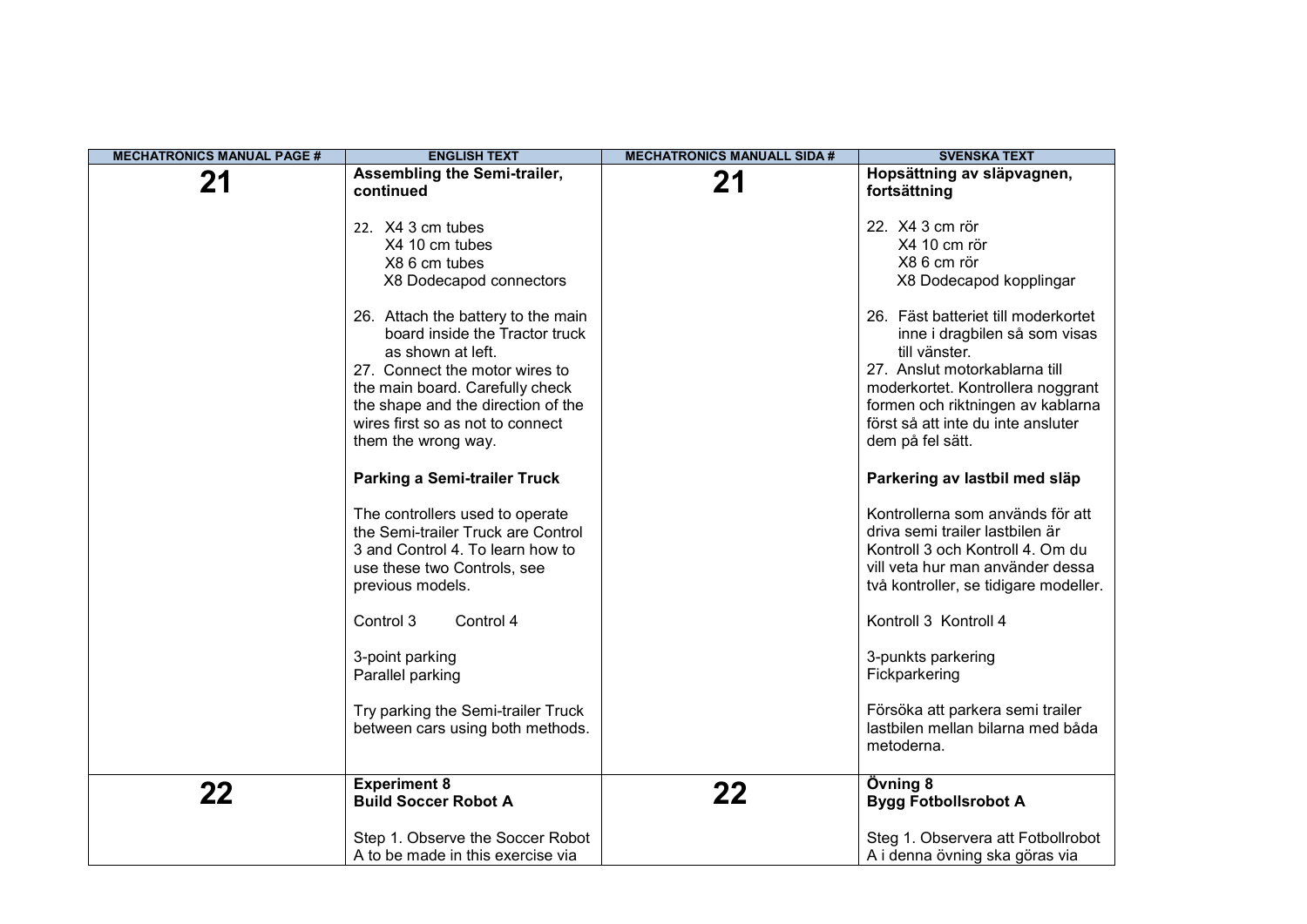| <b>MECHATRONICS MANUAL PAGE #</b> | <b>ENGLISH TEXT</b>                | <b>MECHATRONICS MANUALL SIDA #</b> | <b>SVENSKA TEXT</b>                 |
|-----------------------------------|------------------------------------|------------------------------------|-------------------------------------|
|                                   | augmented reality 3D.              |                                    | augmented reality 3D.               |
|                                   | Step 2. Assemble the model by      |                                    | Steg 2. Montera modellen genom      |
|                                   | following the steps as shown.      |                                    | att följa stegen som visas.         |
|                                   | Step 3. Connect the motors,        |                                    | Steg 3. Anslut motorer, batteri och |
|                                   | battery and main board.            |                                    | moderkortet.                        |
|                                   | Step 4. Connect the model to a     |                                    | Steg 4. Anslut modellen till en     |
|                                   | smart device via Bluetooth.        |                                    | smart enhet via Bluetooth.          |
|                                   | Step 5. After checking the game    |                                    | Steg 5. Efter kontroll av           |
|                                   | rules and how to play, try playing |                                    | spelreglerna och hur man spelar,    |
|                                   | it!                                |                                    | prova att spela det!                |
|                                   | <b>Augmented reality</b>           |                                    | <b>Augmented reality</b>            |
|                                   | Augmented reality marker           |                                    | Augmented reality markeringen       |
|                                   | Press the power button of the      |                                    | Tryck på strömbrytaren på           |
|                                   | Mechatronics application and hold  |                                    | Mechatronics applikation och håll   |
|                                   | your smart phone camera in front   |                                    | din smartphone-kamera framför       |
|                                   | of the augmented reality marker.   |                                    | augmented reality markeringen.      |
|                                   | You can watch a 3D image of this   |                                    | Du kan nu se en 3D-bild av denna    |
|                                   | model.                             |                                    | modell.                             |
|                                   | <b>Assembling Soccer Robot A</b>   |                                    | Hopsättning av Fotbollsrobot A      |
|                                   | 7. X4 3 cm tubes                   |                                    | 1. X4 3 cm rör                      |
|                                   | X2 6 cm tubes                      |                                    | X2 6 cm rör                         |
|                                   | X1 DC motor (R)                    |                                    | X1 likströmsmotor (R)               |
|                                   |                                    |                                    |                                     |
|                                   | Fold Octapod connectors as         |                                    | Vik Octapod kopplingarna så som     |
|                                   | shown in the picture above         |                                    | det visas i bilden ovan             |
|                                   | 8. X6 3 cm tubes                   |                                    | 2. X6 3 cm rör                      |
|                                   | X6 Octapod connectors              |                                    | X6 Octapod kopplingar               |
|                                   | 9. X6 3 cm tubes                   |                                    | 3. X6 3 cm rör                      |
|                                   | 10. X6 Octapod connectors          |                                    | X6 Octapod kopplingar<br>4.         |
|                                   | 11. X6 3 cm tubes                  |                                    | 5. X6 3 cm rör                      |
|                                   | X1 Dodecapod connector             |                                    | X1 Dodecapod koppling               |
|                                   | 6. X2 Repeat steps 1 - 4 using     |                                    | X2 Upprepa steg 1-4 med<br>6.       |
|                                   | DC motor (L) so you have a         |                                    | hjälp av likströmsmotor (L) så att  |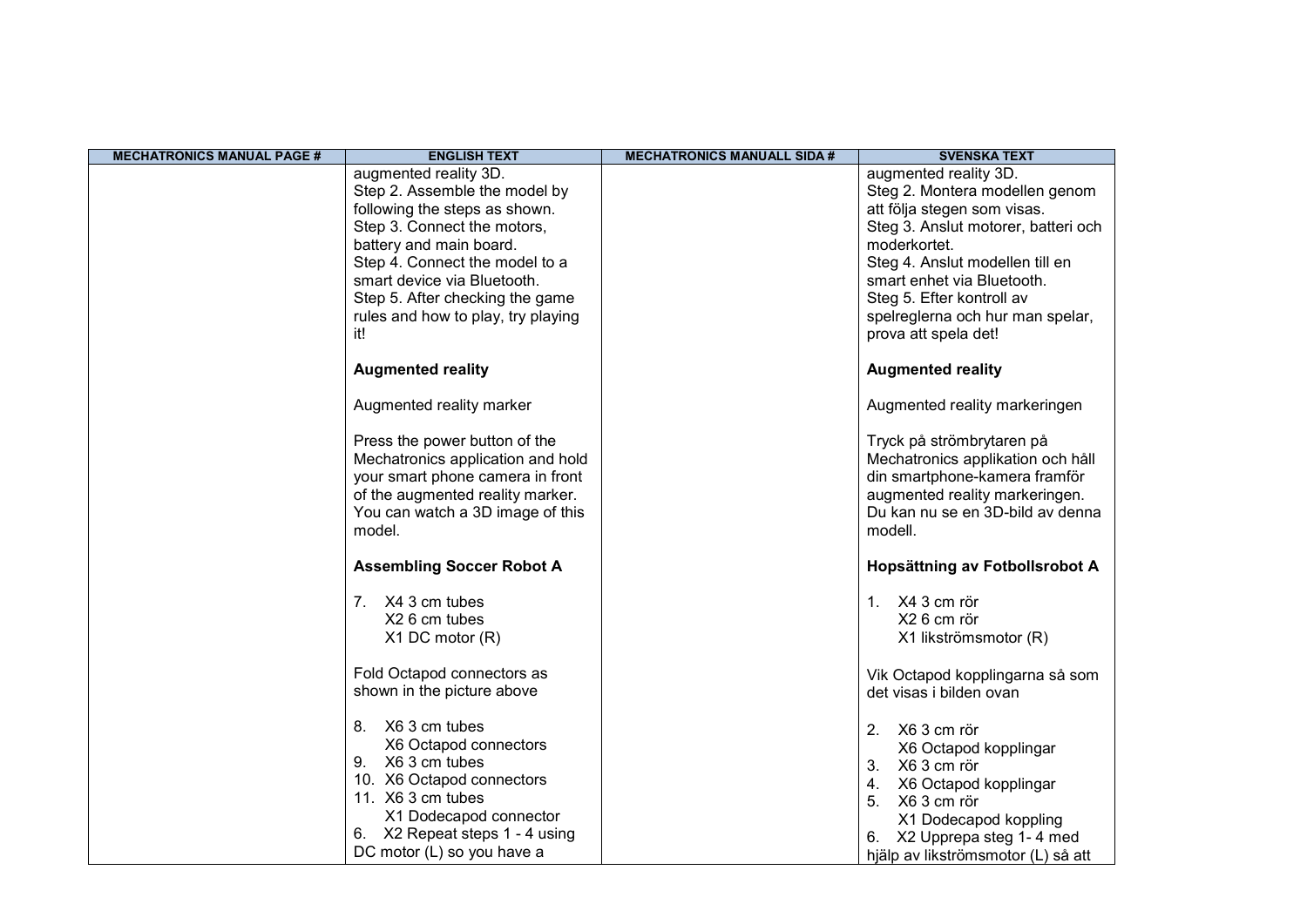| <b>MECHATRONICS MANUAL PAGE #</b> | <b>ENGLISH TEXT</b>                                                                                                                                                                                                                                                                                                                                                                                                                                                                            | <b>MECHATRONICS MANUALL SIDA #</b> | <b>SVENSKA TEXT</b>                                                                                                                                                                                                                                                                                                                                                                                                                                                                                    |
|-----------------------------------|------------------------------------------------------------------------------------------------------------------------------------------------------------------------------------------------------------------------------------------------------------------------------------------------------------------------------------------------------------------------------------------------------------------------------------------------------------------------------------------------|------------------------------------|--------------------------------------------------------------------------------------------------------------------------------------------------------------------------------------------------------------------------------------------------------------------------------------------------------------------------------------------------------------------------------------------------------------------------------------------------------------------------------------------------------|
|                                   | second sub-assembly like in step<br>5.                                                                                                                                                                                                                                                                                                                                                                                                                                                         |                                    | du har en andra underenhet som i<br>steg 5.                                                                                                                                                                                                                                                                                                                                                                                                                                                            |
| 23                                | <b>Assembling Soccer Robot A,</b><br>continued<br>7. X4 3 cm tubes<br>X4 10 cm tubes<br>X8 Octapod connectors<br>9. X2 3 cm connecting tubes<br>X16 6 cm tubes<br>X8 Dodecapod connectors<br>11. X6 6 cm tubes<br>X4 Dodecapod connectors<br>13. X4 3 cm tubes<br>X4 'Question mark'<br>connectors<br>X2 Dodecapod connectors                                                                                                                                                                  | 23                                 | Hopsättning Fotbollsrobot A,<br>fortsättning<br>7. X4 3 cm rör<br>X4 10 cm rör<br>X8 Octopod kopplingar<br>9. X2 3 cm rör<br>X16 6 cm rör<br>X8 Dodecapod kopplingar<br>11. X6 6 cm rör<br>X4 Dodecapod kopplingar<br>13. X4 3 cm rör<br>X4 'Frågetecken' kopplingar<br>X2 Dodecapod kopplingar                                                                                                                                                                                                        |
| 24                                | <b>Assembling Soccer Robot A,</b><br>continued<br>15. X2 3 cm tubes<br>X4 6 cm tubes<br>X8 Dodecapod connectors<br>17. Be sure to carefully bend the<br>motor wires around the model so<br>that they don't get caught in the<br>wheels.<br>18. Attach the main board by<br>using 3 cm tubes.<br>19. Attach the parts as shown<br>above so it doesn't fall apart while<br>operating.<br>20. Connect the motor wires to the<br>main board. Carefully check the<br>shape and the direction of the | 24                                 | Hopsättning Fotbollsrobot A,<br>fortsätting<br>15. X2 3 cm rör<br>X4 6 cm rör<br>X8 Dodecapod kopplingar<br>17. Var noga med att böja<br>motorkablarna runt modellen så att<br>de inte fastnar i hjulen.<br>18. Sätt fast moderkortet med<br>hjälp av 3 cm rör.<br>19. Fäst delarna som visas ovan<br>så att den inte faller sönder under<br>drift.<br>20. Anslut motorkablarna till<br>moderkortet. Kontrollera noggrant<br>formen och riktningen av kablarna<br>först så att du inte ansluter dem på |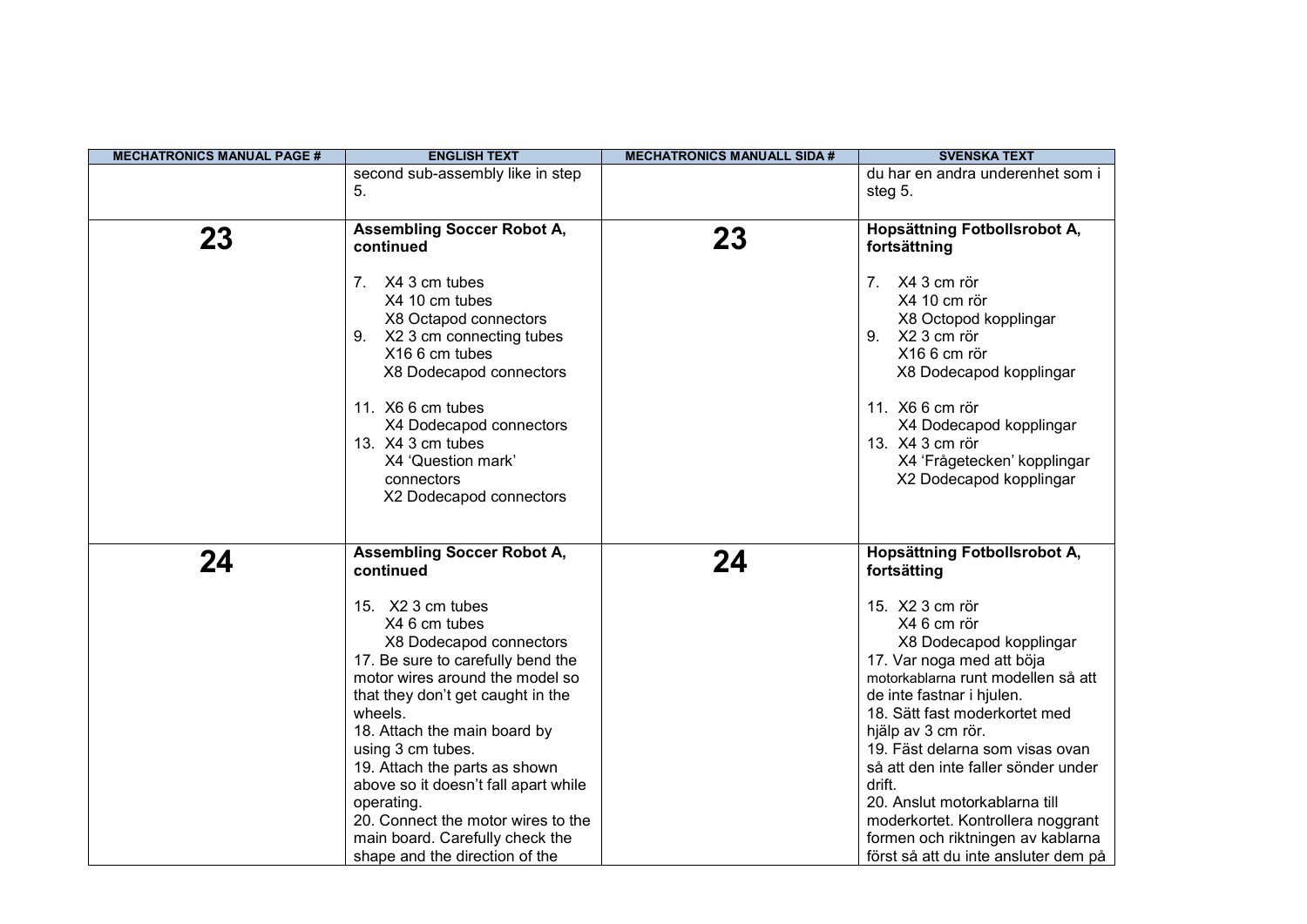| <b>MECHATRONICS MANUAL PAGE #</b> | <b>ENGLISH TEXT</b>                         | <b>MECHATRONICS MANUALL SIDA #</b> | <b>SVENSKA TEXT</b>                                        |
|-----------------------------------|---------------------------------------------|------------------------------------|------------------------------------------------------------|
|                                   | wires first so as not to connect            |                                    | fel sätt.                                                  |
|                                   | them the wrong way.                         |                                    |                                                            |
|                                   |                                             |                                    | 'Dribblingsspel' med                                       |
|                                   | 'Dribbling Game' using Soccer               |                                    | <b>Fotbollsrobot A</b>                                     |
|                                   | <b>Robot A</b>                              |                                    |                                                            |
|                                   |                                             |                                    | Kontrollerna som används för att                           |
|                                   | The controllers used to operate             |                                    | driva fotboll robot A är Kontroll 3                        |
|                                   | Soccer Robot A are Control 3 and            |                                    | och Kontroll 4. Om du vill veta hur                        |
|                                   | Control 4. To learn how to use              |                                    | man använder dessa två                                     |
|                                   | these two Controls, see previous<br>models. |                                    | kontroller, se tidigare modeller.                          |
|                                   |                                             |                                    | Kontroll 3 Kontroll 4                                      |
|                                   | <b>Control 4</b><br><b>Control 3</b>        |                                    |                                                            |
|                                   |                                             |                                    | Målstolpar                                                 |
|                                   | <b>Goal Posts</b>                           |                                    | Startpunkt                                                 |
|                                   | Starting point                              |                                    |                                                            |
|                                   |                                             |                                    | Hopsättning av stolparna                                   |
|                                   | Assembling the goal posts                   |                                    | X28 10 cm rör                                              |
|                                   | X28 10 cm tubes                             |                                    | X21 Dodecapod kopplingar                                   |
|                                   | X21 Dodecapod connectors                    |                                    |                                                            |
|                                   |                                             |                                    | För att spela det här måste du                             |
|                                   | To play this game you must first            |                                    | först bygga mål. Du får poäng                              |
|                                   | build the goal posts. Points are            |                                    | genom dribbla med mini-fotboll.                            |
|                                   | scored by dribbling with the mini-          |                                    |                                                            |
|                                   | soccer ball.                                |                                    | Målen har fyra öppningar. Du kan                           |
|                                   | The goal posts have four                    |                                    | få en poäng genom att sparka<br>bollen genom någon av dem. |
|                                   | openings; you can score a point             |                                    | Använd Kontroll 3 och Kontroll 4                           |
|                                   | by kicking the ball through any one         |                                    | och sparka bollen genom någon                              |
|                                   | of them. Use Control 3 and                  |                                    | av målen. Håll koll på tiden det tog                       |
|                                   | Control 4 to kick the ball through          |                                    | med hjälp av 'Dribblingsspel'                              |
|                                   | any of the goal posts. Keep track           |                                    | resultattavlan.                                            |
|                                   | of the time it took with the                |                                    |                                                            |
|                                   | 'Dribbling Game' Score Board.               |                                    |                                                            |
|                                   |                                             |                                    |                                                            |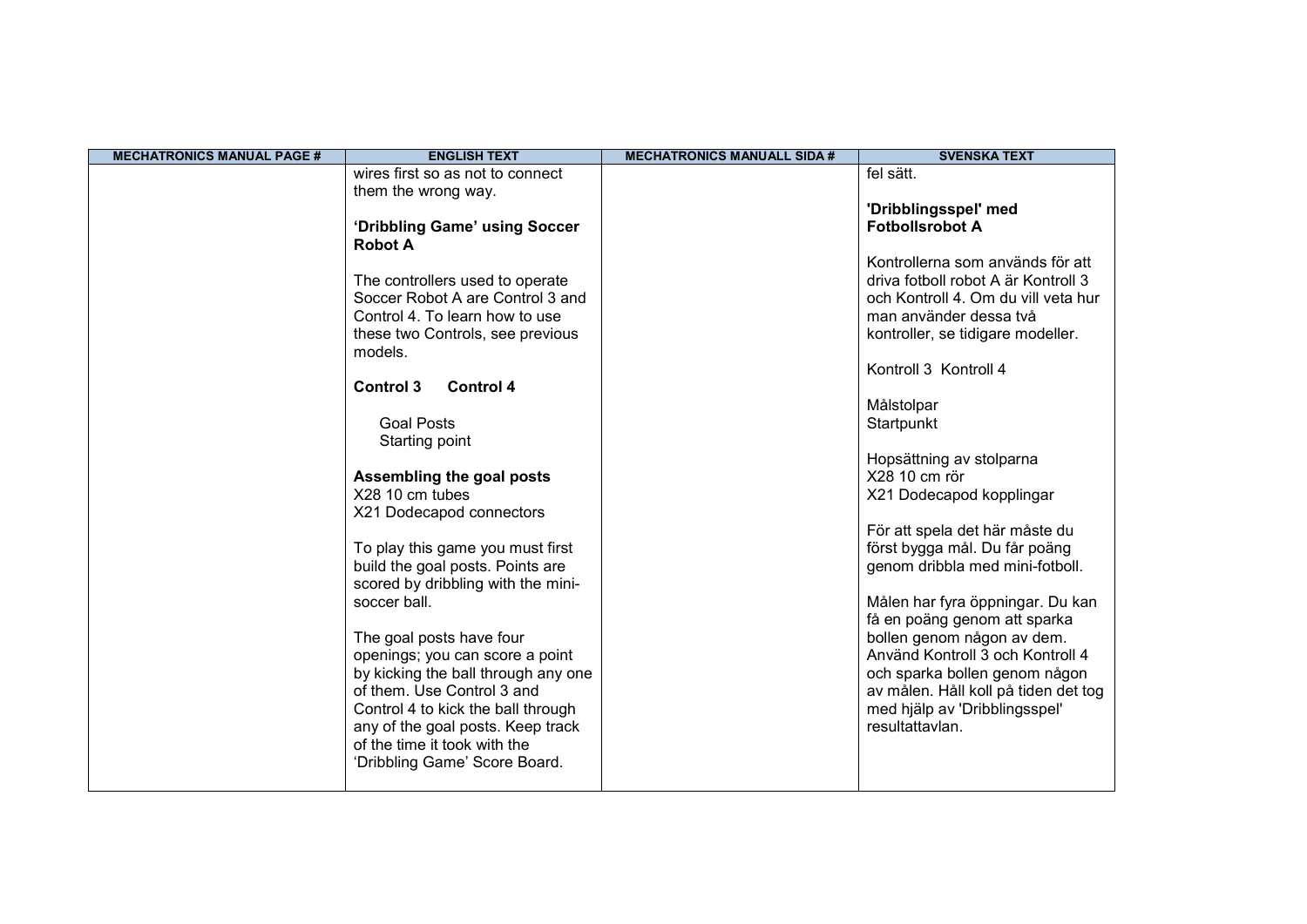| <b>MECHATRONICS MANUAL PAGE #</b> | <b>ENGLISH TEXT</b> | <b>MECHATRONICS MANUALL SIDA #</b> | <b>SVENSKA TEXT</b> |
|-----------------------------------|---------------------|------------------------------------|---------------------|
| -                                 | 'Dribbling Game'    | - -                                | 'Dribblingsspel'    |
| -v                                | <b>Score Board</b>  | $\ddot{\phantom{0}}$               | resultattavlan      |

| App<br>Control<br>used | Number of<br>trials /<br>Player's<br>name | Trial | Trial 2 | Trial<br>3 | Trial 4 | Trial<br>5 | Trial<br>6 | Trial 7 | Trial 8 | Trial<br>9 | Trial<br>10 |
|------------------------|-------------------------------------------|-------|---------|------------|---------|------------|------------|---------|---------|------------|-------------|
| Control                |                                           |       |         |            |         |            |            |         |         |            |             |
|                        |                                           |       |         |            |         |            |            |         |         |            |             |
| 3                      |                                           |       |         |            |         |            |            |         |         |            |             |
|                        |                                           |       |         |            |         |            |            |         |         |            |             |
|                        |                                           |       |         |            |         |            |            |         |         |            |             |

| App     | Number of | Trial | Trial 2 | Trial | Trial 4 | Trial | Trial | Trial 7 | Trial 8 | Trial | Trial |
|---------|-----------|-------|---------|-------|---------|-------|-------|---------|---------|-------|-------|
| Control | trials /  |       |         | 3     |         | 5     | 6     |         |         | 9     | 10    |
| used    | Player's  |       |         |       |         |       |       |         |         |       |       |
|         | name      |       |         |       |         |       |       |         |         |       |       |
| Control |           |       |         |       |         |       |       |         |         |       |       |
| 4       |           |       |         |       |         |       |       |         |         |       |       |
|         |           |       |         |       |         |       |       |         |         |       |       |
|         |           |       |         |       |         |       |       |         |         |       |       |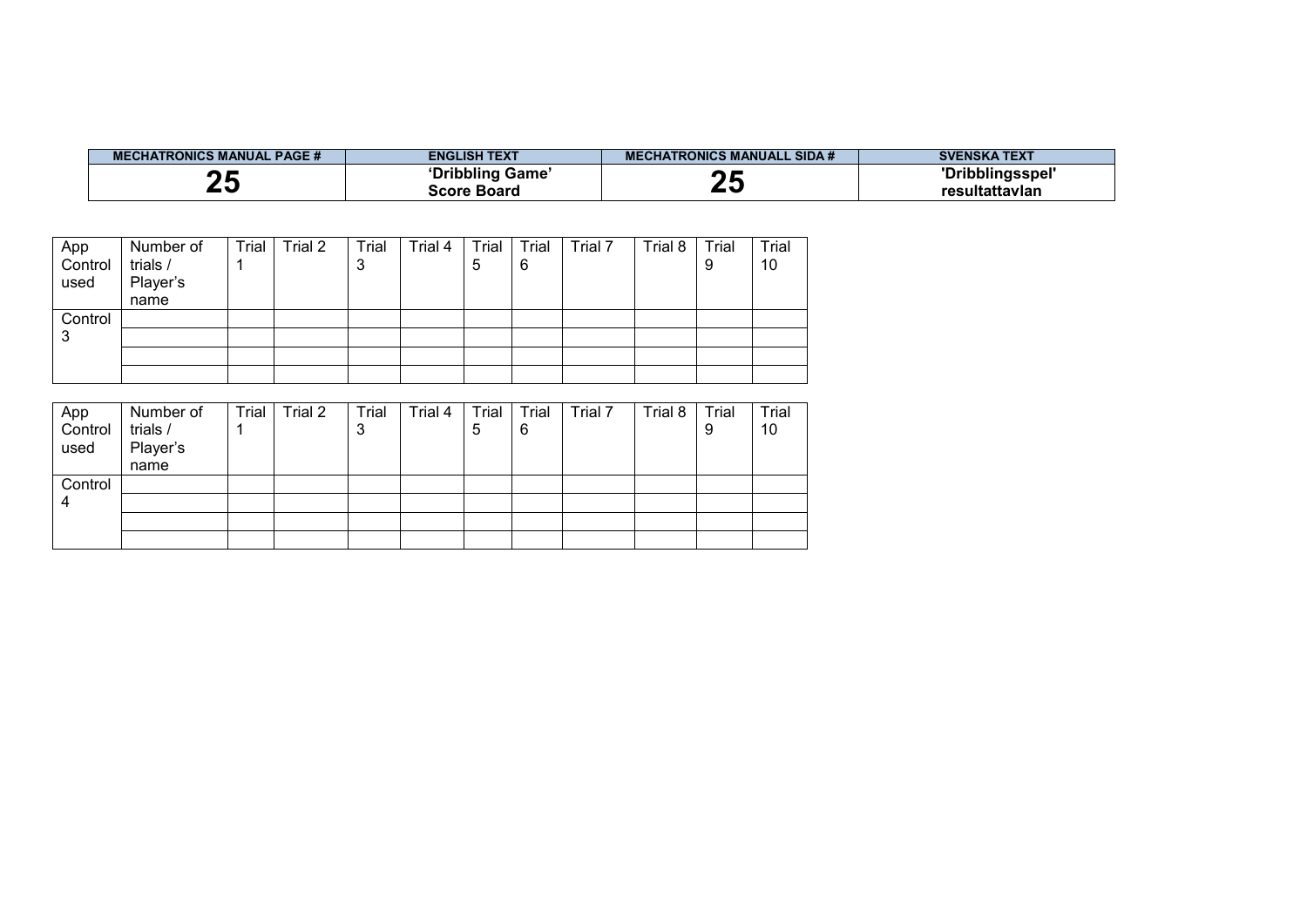| <b>MECHATRONICS MANUAL PAGE #</b> | <b>ENGLISH TEXT</b> | <b>ECHATRONICS MANUALL SIDA #</b> | <b>SVENSKA TEXT</b> |
|-----------------------------------|---------------------|-----------------------------------|---------------------|
|                                   | 'Dribbling Game'    |                                   | 'Dribblingsspel'    |
|                                   | <b>Score Board</b>  |                                   | resultattavlan      |

| App kontroll | Antal försök | Försök | Försök | Försök | Försök |   | Försök   Försök   Försök |   | Försök   Försök | Försök |
|--------------|--------------|--------|--------|--------|--------|---|--------------------------|---|-----------------|--------|
| används      |              |        |        | J      | 4      | ხ |                          | Ö |                 | 10     |
|              | Spelarens    |        |        |        |        |   |                          |   |                 |        |
|              | namn         |        |        |        |        |   |                          |   |                 |        |
| Kontroll     |              |        |        |        |        |   |                          |   |                 |        |
|              |              |        |        |        |        |   |                          |   |                 |        |
|              |              |        |        |        |        |   |                          |   |                 |        |
|              |              |        |        |        |        |   |                          |   |                 |        |

| App kontroll | Antal försök | Försök | Försök | Försök   Försök | Försök | Försök | Försök | Försök | Försök | Försök |
|--------------|--------------|--------|--------|-----------------|--------|--------|--------|--------|--------|--------|
| används      |              |        |        |                 | 5      | 6      |        | 8      |        | 10     |
|              | Spelarens    |        |        |                 |        |        |        |        |        |        |
|              | namn         |        |        |                 |        |        |        |        |        |        |
| Kontroll     |              |        |        |                 |        |        |        |        |        |        |
|              |              |        |        |                 |        |        |        |        |        |        |
|              |              |        |        |                 |        |        |        |        |        |        |
|              |              |        |        |                 |        |        |        |        |        |        |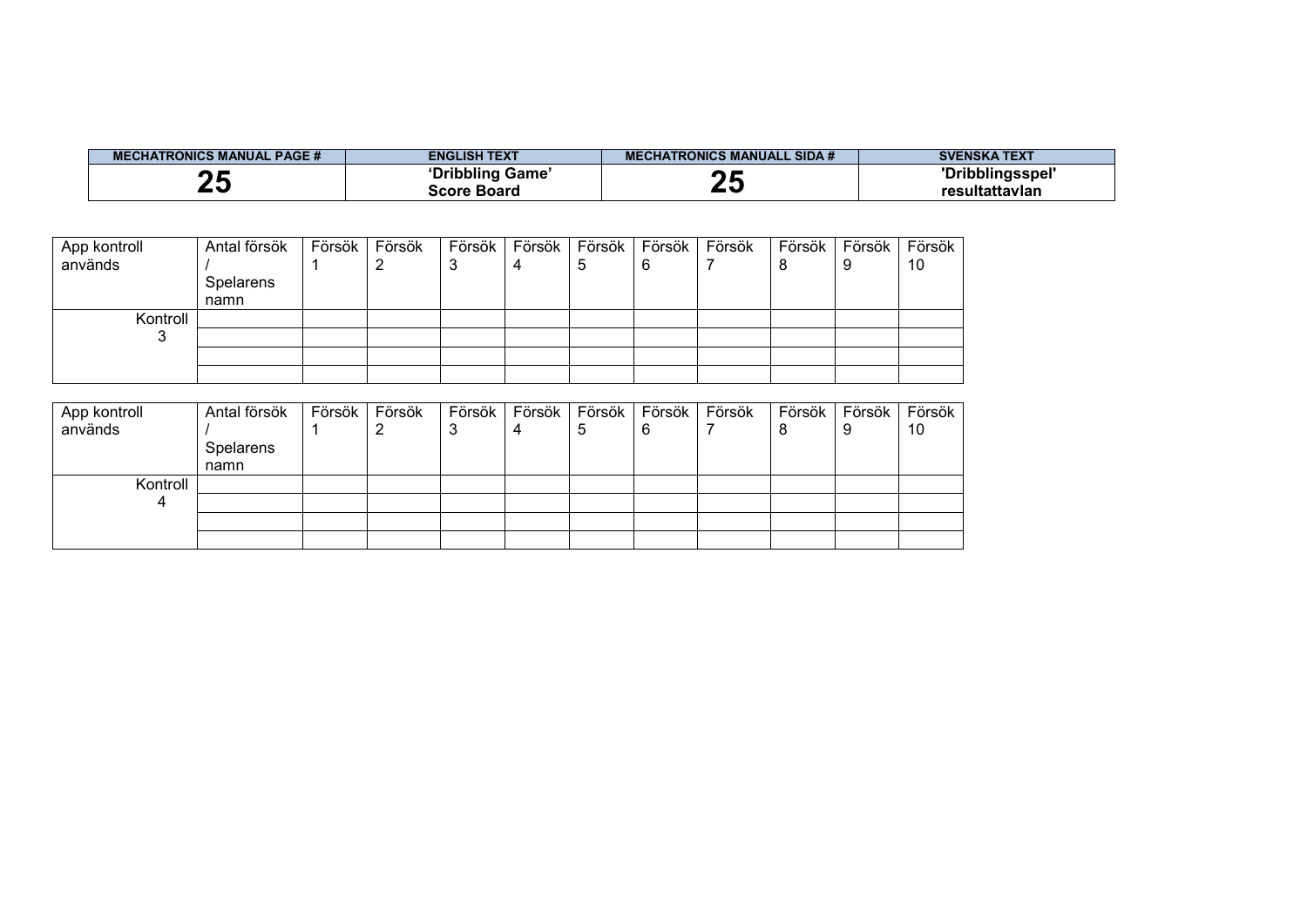| <b>MECHATRONICS MANUAL PAGE #</b> | <b>ENGLISH TEXT</b>                                                                                                                                                                                                                                                                                                                                                         | <b>MECHATRONICS MANUALL SIDA #</b> | <b>SVENSKA TEXT</b>                                                                                                                                                                                                                                                                                                                              |
|-----------------------------------|-----------------------------------------------------------------------------------------------------------------------------------------------------------------------------------------------------------------------------------------------------------------------------------------------------------------------------------------------------------------------------|------------------------------------|--------------------------------------------------------------------------------------------------------------------------------------------------------------------------------------------------------------------------------------------------------------------------------------------------------------------------------------------------|
| 26                                | <b>Experiment 9</b><br><b>Build Soccer Robot B</b>                                                                                                                                                                                                                                                                                                                          | 26                                 | Övning 9<br><b>Bygg Fotbollsrobot B</b>                                                                                                                                                                                                                                                                                                          |
|                                   | Step 1. Observe the Soccer Robot<br>B to be made in this exercise via<br>augmented reality 3D.<br>Step 2. Assemble the model by<br>following the steps as shown.<br>Step 3. Connect the motors,<br>battery and main board.<br>Step 4. Connect the model to a<br>smart device via Bluetooth.<br>Step 5. After checking the game<br>rules and how to play, try playing<br>it! |                                    | Steg 1. Observera att övningen<br>Fotbollrobot B görs via augmented<br>reality 3D.<br>Steg 2. Montera modellen genom<br>att följa stegen som visas.<br>Steg 3. Anslut motorer, batteri och<br>moderkort.<br>Steg 4. Anslut modellen till en<br>smart enhet via Bluetooth.<br>Steg 5.Läs igenom spelreglerna<br>och prova sedan att spela spelet! |
|                                   |                                                                                                                                                                                                                                                                                                                                                                             |                                    | <b>Augmented reality</b>                                                                                                                                                                                                                                                                                                                         |
|                                   | <b>Augmented reality</b><br>Augmented reality marker                                                                                                                                                                                                                                                                                                                        |                                    | Augmented reality markeringen                                                                                                                                                                                                                                                                                                                    |
|                                   | Press the power button of the<br>Mechatronics application and hold<br>your smart phone camera in front<br>of the augmented reality marker.<br>You can watch a 3D image of this<br>model.                                                                                                                                                                                    |                                    | Tryck på strömbrytaren på<br>Mechatronics applikation och håll<br>din smartphone-kamera framför<br>augmented reality markeringen.<br>Du kan nu se en 3D-bild av denna<br>modell.                                                                                                                                                                 |
|                                   |                                                                                                                                                                                                                                                                                                                                                                             |                                    | <b>Hopsättning Fotbollsrobot B</b>                                                                                                                                                                                                                                                                                                               |
|                                   | <b>Assembling Soccer Robot B</b><br>X8 3 cm tubes<br>1.<br>X1 DC motor (L)<br>X4 5 cm tubes<br>$X1$ DC motor $(R)$<br>2. X4 3 cm tubes<br>X4 10 cm tubes<br>X8 5 cm tubes<br>X8 Dodecapod connectors<br>X4 3 cm tubes<br>4.<br>X2 Octapod connectors                                                                                                                        |                                    | 1. X8 3 cm rör<br>X1 likströmsmotor (L)<br>X4 5 cm rör<br>X1 likströmsmotor (R)<br>2. X4 3 cm rör<br>X4 10 cm rör<br>X8 5 cm rör<br>X8 Dodecapod kopplingar<br>4. X4 3 cm rör<br>X2 Octapod kopplingar<br>X4 'Frågetecken' kopplingar                                                                                                            |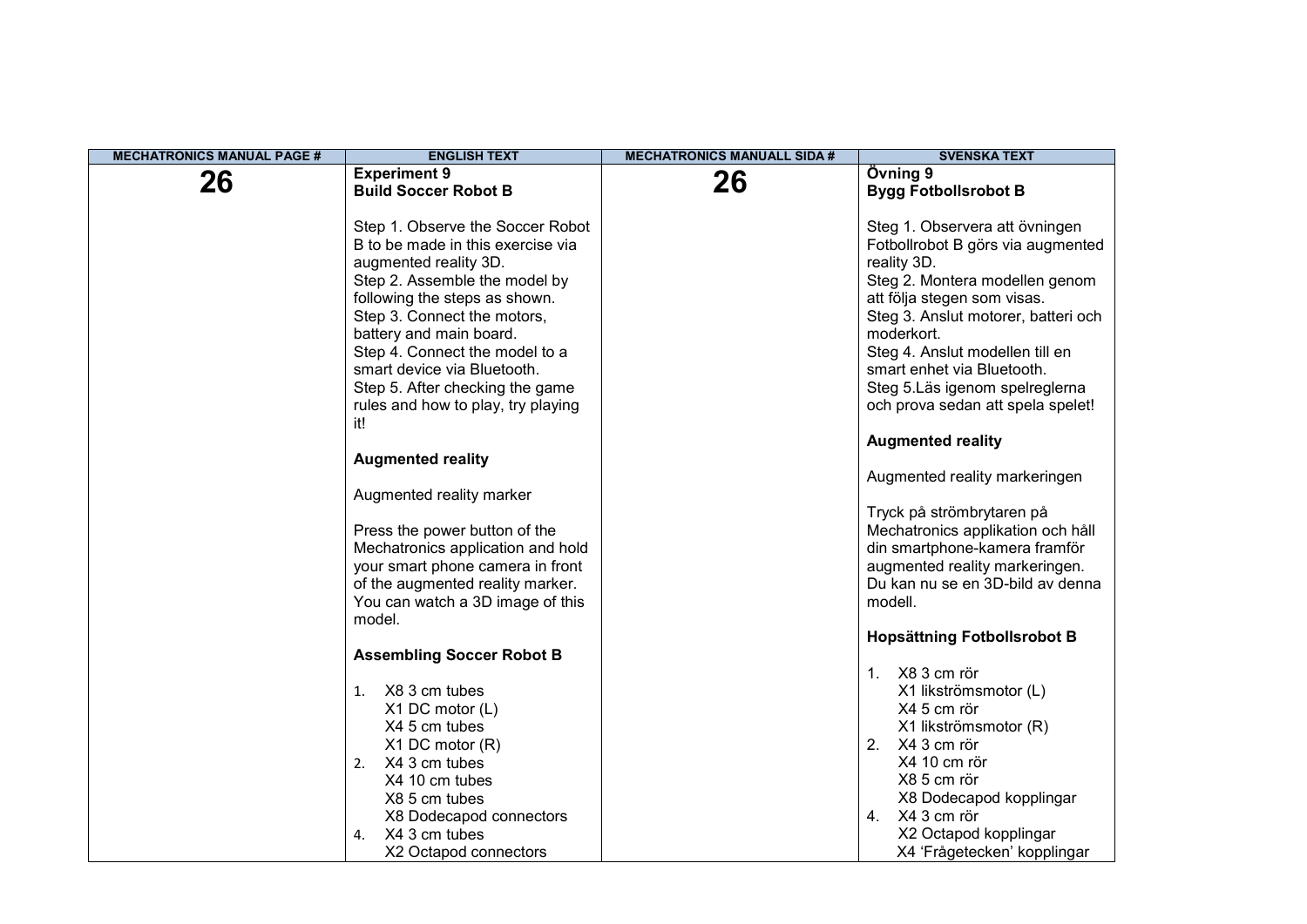| <b>MECHATRONICS MANUAL PAGE #</b> | <b>ENGLISH TEXT</b>                              | <b>MECHATRONICS MANUALL SIDA #</b> | <b>SVENSKA TEXT</b>                                   |
|-----------------------------------|--------------------------------------------------|------------------------------------|-------------------------------------------------------|
|                                   | X4 'Question mark'                               |                                    |                                                       |
|                                   | connectors                                       |                                    |                                                       |
|                                   | <b>Assembling Soccer Robot B,</b>                |                                    | Hopsättning Fotbollsrobot B,                          |
| 27                                | continued                                        | 27                                 | fortsättning                                          |
|                                   |                                                  |                                    |                                                       |
|                                   | 6.<br>X2 3 cm tubes                              |                                    | X2 3 cm rör<br>6.                                     |
|                                   | X4 6 cm tubes                                    |                                    | X4 6 cm rör                                           |
|                                   | X8 5 cm tubes                                    |                                    | X8 5 cm rör                                           |
|                                   | X2 10 cm tubes                                   |                                    | X2 10 cm rör                                          |
|                                   | X8 Dodecapod connectors                          |                                    | X8 Dodecapod kopplingar                               |
|                                   | 8. X6 3 cm tubes<br>X6 6 cm tubes                |                                    | 8. X6 3 cm rör<br>X66 cm rör                          |
|                                   | X4 4 cm tubes                                    |                                    | X4 4 cm rör                                           |
|                                   | X2 10 cm tubes                                   |                                    | X2 10 cm rör                                          |
|                                   | X8 Dodecapod connectors                          |                                    | X8 Dodecapod kopplingar                               |
|                                   | X8 3 cm tubes<br>9.                              |                                    | 9. X8 3 cm rör                                        |
|                                   | X4 5 cm tubes                                    |                                    | X4 5 cm rör                                           |
|                                   | X10 Dodecapod connectors                         |                                    | X10 Dodecapod kopplingar                              |
|                                   | Fold Octapod connectors as                       |                                    | Vik Octopod kopplingar så som                         |
|                                   | shown in the picture above.                      |                                    | visas i bilden ovan.                                  |
|                                   | 12. X48 6 cm tubes                               |                                    | 12. X48 6 cm rör                                      |
|                                   | X24 Octapod connectors                           |                                    | X24 Octopod kopplingar                                |
|                                   | 13. X2 Dodecapod connectors                      |                                    | 13. X2 Dodecapod kopplingar                           |
|                                   |                                                  |                                    |                                                       |
| 28                                | <b>Assembling Soccer Robot B,</b><br>continued   | 28                                 | Hopsättning Fotbollsrobot B,<br>fortsättning          |
|                                   | 14. Be sure to carefully bend the                |                                    | 14. Var noga med att böja                             |
|                                   | motor wires around the model so                  |                                    | motorledningar runt modellen så                       |
|                                   | that they don't get caught in the                |                                    | att de inte fastnar i hjulen.                         |
|                                   | wheels.                                          |                                    | 15. Fäst delarna som visas ovan                       |
|                                   | 15. Attach the parts as shown                    |                                    | så att den inte faller sönder under                   |
|                                   | above so it doesn't fall apart while             |                                    | drift.                                                |
|                                   | operating.<br>16. Attach the main board onto the |                                    | 16. Fäst moderkortet på rören vid                     |
|                                   | tubes at the rear of the robot as                |                                    | den bakre delen av roboten,<br>såsom visas på bilden. |
|                                   |                                                  |                                    |                                                       |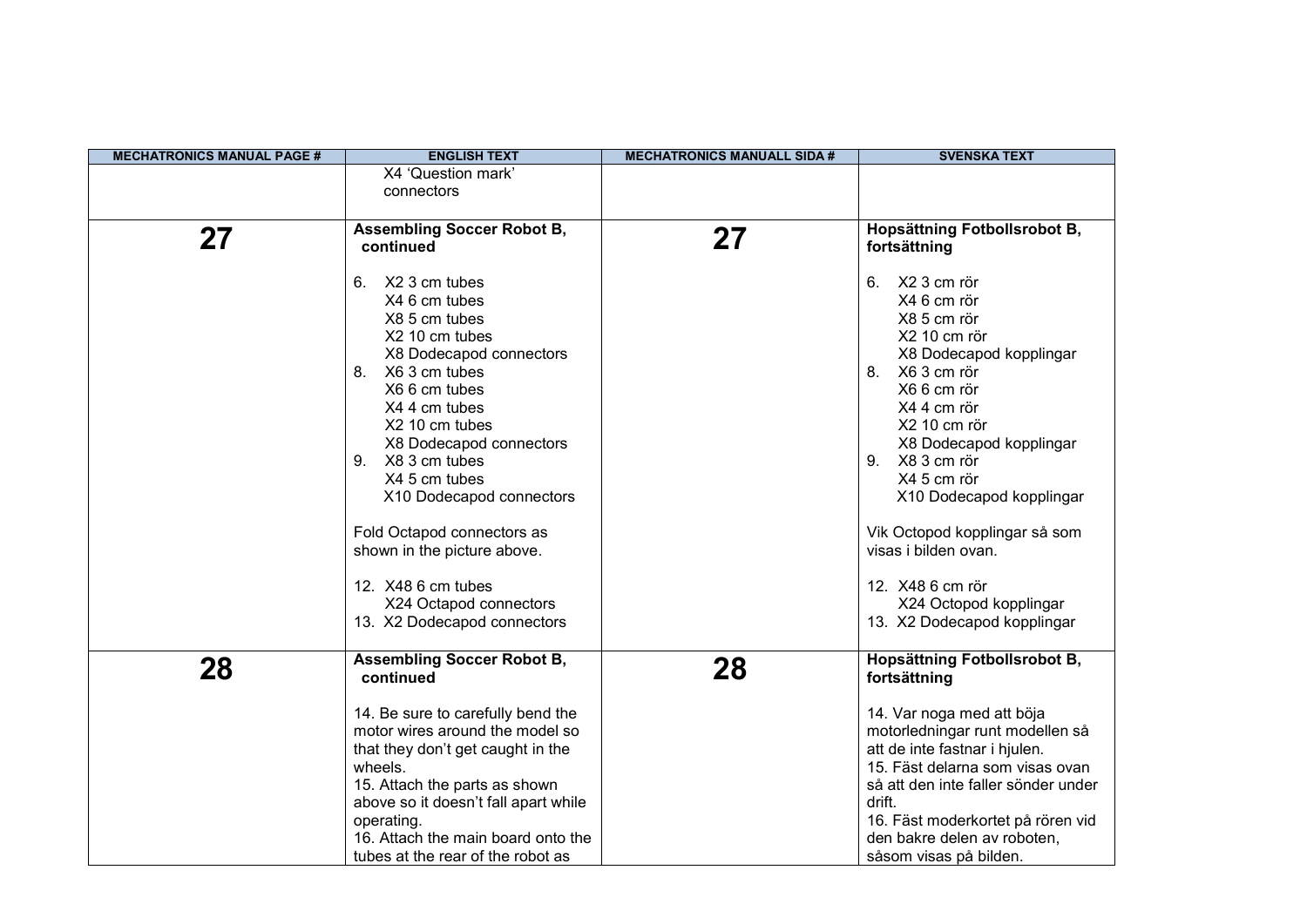| <b>MECHATRONICS MANUAL PAGE #</b> | <b>ENGLISH TEXT</b>                                     | <b>MECHATRONICS MANUALL SIDA #</b> | <b>SVENSKA TEXT</b>                   |
|-----------------------------------|---------------------------------------------------------|------------------------------------|---------------------------------------|
|                                   | shown.                                                  |                                    | 17. Anslut motorkablarna till         |
|                                   | 17. Connect the motor wires to the                      |                                    | moderkortet. Kontrollera noggrant     |
|                                   | main board. Carefully check the                         |                                    | formen och riktningen på kablarna     |
|                                   | shape and the direction of the                          |                                    | så att du inte ansluter dem på fel    |
|                                   | wires first so as not to connect                        |                                    | sätt.                                 |
|                                   | them the wrong way.                                     |                                    |                                       |
|                                   |                                                         |                                    | <b>Fotbollsrobot B</b>                |
|                                   | <b>Soccer Robot B 'Carrying</b><br><b>Pillars Game'</b> |                                    | 'Bära kolonner'                       |
|                                   |                                                         |                                    | Kontrollerns som används för att      |
|                                   | The controllers used to operate                         |                                    | driva Fotbollsrobot A är Kontroll 3   |
|                                   | Soccer Robot A are Control 3 and                        |                                    | och Kontroll 4. Om du vill veta hur   |
|                                   | Control 4. To learn how to use                          |                                    | man använder dessa två                |
|                                   | these two Controls, see previous<br>models.             |                                    | kontroller, se tidigare modeller.     |
|                                   |                                                         |                                    | Område A Område B                     |
|                                   | Area A Area B                                           |                                    | Område C                              |
|                                   | Area C                                                  |                                    |                                       |
|                                   |                                                         |                                    | Montering av en kubisk kolonn         |
|                                   | Assemble a cubic pillar                                 |                                    | X8 3 cm rör                           |
|                                   | X8 3 cm tubes                                           |                                    | X4 5 cm rör                           |
|                                   | X4 5 cm tubes                                           |                                    | X8 Dodecapod kopplingar               |
|                                   | X8 Dodecapod connectors                                 |                                    |                                       |
|                                   |                                                         |                                    | Montering en romboid-formad           |
|                                   | Assemble a rhomboid-shaped                              |                                    | kolonn                                |
|                                   | pillar                                                  |                                    | X4 3 cm rör                           |
|                                   | X4 3 cm tubes                                           |                                    | X4 6 cm rör                           |
|                                   | X4 6 cm tubes                                           |                                    | X4 5 cm rör                           |
|                                   | X4 5 cm tubes                                           |                                    | X8 Dodecapod kopplingar               |
|                                   | X8 Dodecapod connectors                                 |                                    |                                       |
|                                   |                                                         |                                    | I det här spelet, bär du de två olika |
|                                   | In this game, you carry the two                         |                                    | typerna av kolonner från ett          |
|                                   | different kinds of pillars from one                     |                                    | område till ett annat, så som visas   |
|                                   | area to another as shown in the                         |                                    | på bilden.                            |
|                                   | picture.                                                |                                    |                                       |
|                                   |                                                         |                                    | Du hittar de sju uppgifter som ska    |
|                                   | You will find the seven tasks to be                     |                                    | genomföras nedan.                     |
|                                   | accomplished below.                                     |                                    |                                       |
|                                   |                                                         |                                    | Uppdrag för Fotbollsrobot B           |
|                                   |                                                         |                                    |                                       |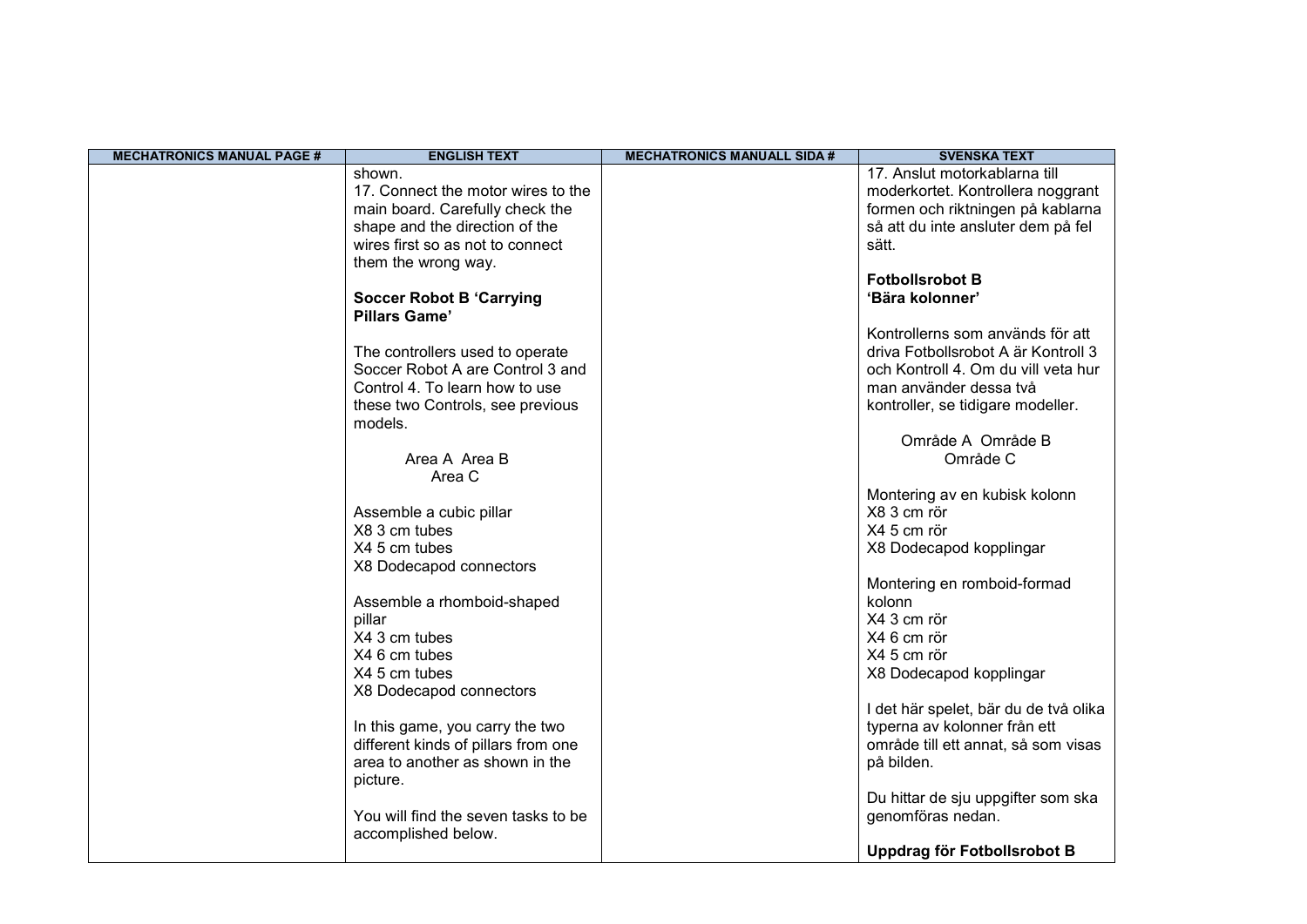| <b>Tasks for the Soccer Robot B</b><br>'Bära kolonner' spel.<br>'Carrying Pillars Game'<br>Uppdrag 1: Det finns en kubisk<br>kolonn och en romboid-formad<br>Task 1: There is one cubic pillar<br>kolonn i Område A. Bär alla<br>and one rhomboid-shaped pillar in<br>kolonnerna till Område B.<br>Area A. Carry all the pillars to Area<br>В.<br>Uppdrag 2: Det finns 2 kubiska<br>kolonner och 2 romboid-formade<br>Task 2: There are 2 cubic pillars<br>kolonner i Område A. Ta alla<br>and 2 rhomboid-shaped pillars in<br>Area A. Take all the pillars to Area<br>kolonnerna till Område C.<br>C.<br>Uppdrag 3: Det finns 2 kubikska<br>Task 3: There are 2 cubic pillars<br>kolonner och 2 romboid-formade<br>and 2 rhomboid-shaped pillars in<br>kolonner i Område A. Ta de<br>Area A. Take the cubic pillars to<br>kubiska kolonnerna till Område B<br>Area B and the rhomboid-shaped<br>och de romboid-formade<br>pillars to Area C.<br>kolonnerna till Område C.<br>Task 4: There are 2 cubic pillars<br>Uppdrag 4: Det finns 2 kubiska<br>and 2 rhomboid-shaped pillars in<br>kolonner och 2 romboid-formade<br>Area B. Take the cubic pillars to<br>kolonner i Område B. Ta de | <b>MECHATRONICS MANUAL PAGE #</b> | <b>ENGLISH TEXT</b>            | <b>MECHATRONICS MANUALL SIDA #</b> | <b>SVENSKA TEXT</b>              |
|--------------------------------------------------------------------------------------------------------------------------------------------------------------------------------------------------------------------------------------------------------------------------------------------------------------------------------------------------------------------------------------------------------------------------------------------------------------------------------------------------------------------------------------------------------------------------------------------------------------------------------------------------------------------------------------------------------------------------------------------------------------------------------------------------------------------------------------------------------------------------------------------------------------------------------------------------------------------------------------------------------------------------------------------------------------------------------------------------------------------------------------------------------------------------------------------|-----------------------------------|--------------------------------|------------------------------------|----------------------------------|
|                                                                                                                                                                                                                                                                                                                                                                                                                                                                                                                                                                                                                                                                                                                                                                                                                                                                                                                                                                                                                                                                                                                                                                                            |                                   |                                |                                    |                                  |
|                                                                                                                                                                                                                                                                                                                                                                                                                                                                                                                                                                                                                                                                                                                                                                                                                                                                                                                                                                                                                                                                                                                                                                                            |                                   |                                |                                    |                                  |
|                                                                                                                                                                                                                                                                                                                                                                                                                                                                                                                                                                                                                                                                                                                                                                                                                                                                                                                                                                                                                                                                                                                                                                                            |                                   |                                |                                    |                                  |
|                                                                                                                                                                                                                                                                                                                                                                                                                                                                                                                                                                                                                                                                                                                                                                                                                                                                                                                                                                                                                                                                                                                                                                                            |                                   |                                |                                    |                                  |
|                                                                                                                                                                                                                                                                                                                                                                                                                                                                                                                                                                                                                                                                                                                                                                                                                                                                                                                                                                                                                                                                                                                                                                                            |                                   |                                |                                    |                                  |
|                                                                                                                                                                                                                                                                                                                                                                                                                                                                                                                                                                                                                                                                                                                                                                                                                                                                                                                                                                                                                                                                                                                                                                                            |                                   |                                |                                    |                                  |
|                                                                                                                                                                                                                                                                                                                                                                                                                                                                                                                                                                                                                                                                                                                                                                                                                                                                                                                                                                                                                                                                                                                                                                                            |                                   |                                |                                    |                                  |
|                                                                                                                                                                                                                                                                                                                                                                                                                                                                                                                                                                                                                                                                                                                                                                                                                                                                                                                                                                                                                                                                                                                                                                                            |                                   |                                |                                    |                                  |
|                                                                                                                                                                                                                                                                                                                                                                                                                                                                                                                                                                                                                                                                                                                                                                                                                                                                                                                                                                                                                                                                                                                                                                                            |                                   |                                |                                    |                                  |
|                                                                                                                                                                                                                                                                                                                                                                                                                                                                                                                                                                                                                                                                                                                                                                                                                                                                                                                                                                                                                                                                                                                                                                                            |                                   |                                |                                    |                                  |
|                                                                                                                                                                                                                                                                                                                                                                                                                                                                                                                                                                                                                                                                                                                                                                                                                                                                                                                                                                                                                                                                                                                                                                                            |                                   |                                |                                    |                                  |
|                                                                                                                                                                                                                                                                                                                                                                                                                                                                                                                                                                                                                                                                                                                                                                                                                                                                                                                                                                                                                                                                                                                                                                                            |                                   |                                |                                    |                                  |
|                                                                                                                                                                                                                                                                                                                                                                                                                                                                                                                                                                                                                                                                                                                                                                                                                                                                                                                                                                                                                                                                                                                                                                                            |                                   |                                |                                    |                                  |
|                                                                                                                                                                                                                                                                                                                                                                                                                                                                                                                                                                                                                                                                                                                                                                                                                                                                                                                                                                                                                                                                                                                                                                                            |                                   |                                |                                    |                                  |
|                                                                                                                                                                                                                                                                                                                                                                                                                                                                                                                                                                                                                                                                                                                                                                                                                                                                                                                                                                                                                                                                                                                                                                                            |                                   |                                |                                    |                                  |
|                                                                                                                                                                                                                                                                                                                                                                                                                                                                                                                                                                                                                                                                                                                                                                                                                                                                                                                                                                                                                                                                                                                                                                                            |                                   |                                |                                    |                                  |
|                                                                                                                                                                                                                                                                                                                                                                                                                                                                                                                                                                                                                                                                                                                                                                                                                                                                                                                                                                                                                                                                                                                                                                                            |                                   |                                |                                    |                                  |
|                                                                                                                                                                                                                                                                                                                                                                                                                                                                                                                                                                                                                                                                                                                                                                                                                                                                                                                                                                                                                                                                                                                                                                                            |                                   |                                |                                    |                                  |
|                                                                                                                                                                                                                                                                                                                                                                                                                                                                                                                                                                                                                                                                                                                                                                                                                                                                                                                                                                                                                                                                                                                                                                                            |                                   |                                |                                    |                                  |
|                                                                                                                                                                                                                                                                                                                                                                                                                                                                                                                                                                                                                                                                                                                                                                                                                                                                                                                                                                                                                                                                                                                                                                                            |                                   |                                |                                    |                                  |
|                                                                                                                                                                                                                                                                                                                                                                                                                                                                                                                                                                                                                                                                                                                                                                                                                                                                                                                                                                                                                                                                                                                                                                                            |                                   |                                |                                    |                                  |
|                                                                                                                                                                                                                                                                                                                                                                                                                                                                                                                                                                                                                                                                                                                                                                                                                                                                                                                                                                                                                                                                                                                                                                                            |                                   |                                |                                    |                                  |
|                                                                                                                                                                                                                                                                                                                                                                                                                                                                                                                                                                                                                                                                                                                                                                                                                                                                                                                                                                                                                                                                                                                                                                                            |                                   | Area A and the rhomboid-shaped |                                    | kubiska kolonnerna till Område A |
| pillars to Area C.<br>och romboid-formade kolonnerna                                                                                                                                                                                                                                                                                                                                                                                                                                                                                                                                                                                                                                                                                                                                                                                                                                                                                                                                                                                                                                                                                                                                       |                                   |                                |                                    |                                  |
| till Område C.                                                                                                                                                                                                                                                                                                                                                                                                                                                                                                                                                                                                                                                                                                                                                                                                                                                                                                                                                                                                                                                                                                                                                                             |                                   |                                |                                    |                                  |
| Task 5: There are 3 cubic pillars in                                                                                                                                                                                                                                                                                                                                                                                                                                                                                                                                                                                                                                                                                                                                                                                                                                                                                                                                                                                                                                                                                                                                                       |                                   |                                |                                    |                                  |
| Area C and 3 rhomboid-shaped<br>Uppdrag 5: Det finns 3 kubiska                                                                                                                                                                                                                                                                                                                                                                                                                                                                                                                                                                                                                                                                                                                                                                                                                                                                                                                                                                                                                                                                                                                             |                                   |                                |                                    |                                  |
| pillars in Area A. Take all the<br>kolonner i Område C och 3                                                                                                                                                                                                                                                                                                                                                                                                                                                                                                                                                                                                                                                                                                                                                                                                                                                                                                                                                                                                                                                                                                                               |                                   |                                |                                    |                                  |
| pillars to Area B.<br>romboid-formade kolonner i                                                                                                                                                                                                                                                                                                                                                                                                                                                                                                                                                                                                                                                                                                                                                                                                                                                                                                                                                                                                                                                                                                                                           |                                   |                                |                                    |                                  |
| Område A. Ta alla kolonnerna till                                                                                                                                                                                                                                                                                                                                                                                                                                                                                                                                                                                                                                                                                                                                                                                                                                                                                                                                                                                                                                                                                                                                                          |                                   |                                |                                    |                                  |
| Task 6: There are 2 cubic pillars<br>Område B.                                                                                                                                                                                                                                                                                                                                                                                                                                                                                                                                                                                                                                                                                                                                                                                                                                                                                                                                                                                                                                                                                                                                             |                                   |                                |                                    |                                  |
| and 2 rhomboid-shaped pillars in                                                                                                                                                                                                                                                                                                                                                                                                                                                                                                                                                                                                                                                                                                                                                                                                                                                                                                                                                                                                                                                                                                                                                           |                                   |                                |                                    |                                  |
| Area A. Take one of the cubic<br>Uppdrag 6: Det finns 2 kubiska                                                                                                                                                                                                                                                                                                                                                                                                                                                                                                                                                                                                                                                                                                                                                                                                                                                                                                                                                                                                                                                                                                                            |                                   |                                |                                    |                                  |
| pillars to Area B and one of the<br>och 2 romboid-formade kolonner i                                                                                                                                                                                                                                                                                                                                                                                                                                                                                                                                                                                                                                                                                                                                                                                                                                                                                                                                                                                                                                                                                                                       |                                   |                                |                                    |                                  |
| rhomboid-shaped pillars to Area<br>Område A. Ta en av de kubiska                                                                                                                                                                                                                                                                                                                                                                                                                                                                                                                                                                                                                                                                                                                                                                                                                                                                                                                                                                                                                                                                                                                           |                                   |                                |                                    |                                  |
| C.<br>kolonnerna till Område B och en                                                                                                                                                                                                                                                                                                                                                                                                                                                                                                                                                                                                                                                                                                                                                                                                                                                                                                                                                                                                                                                                                                                                                      |                                   |                                |                                    |                                  |
| av de romboidiskt formade                                                                                                                                                                                                                                                                                                                                                                                                                                                                                                                                                                                                                                                                                                                                                                                                                                                                                                                                                                                                                                                                                                                                                                  |                                   |                                |                                    |                                  |
| Task 7: There are 2 cubic pillars in<br>kolonnerna till Område C.                                                                                                                                                                                                                                                                                                                                                                                                                                                                                                                                                                                                                                                                                                                                                                                                                                                                                                                                                                                                                                                                                                                          |                                   |                                |                                    |                                  |
| Area C and 3 rhomboid-shaped                                                                                                                                                                                                                                                                                                                                                                                                                                                                                                                                                                                                                                                                                                                                                                                                                                                                                                                                                                                                                                                                                                                                                               |                                   |                                |                                    |                                  |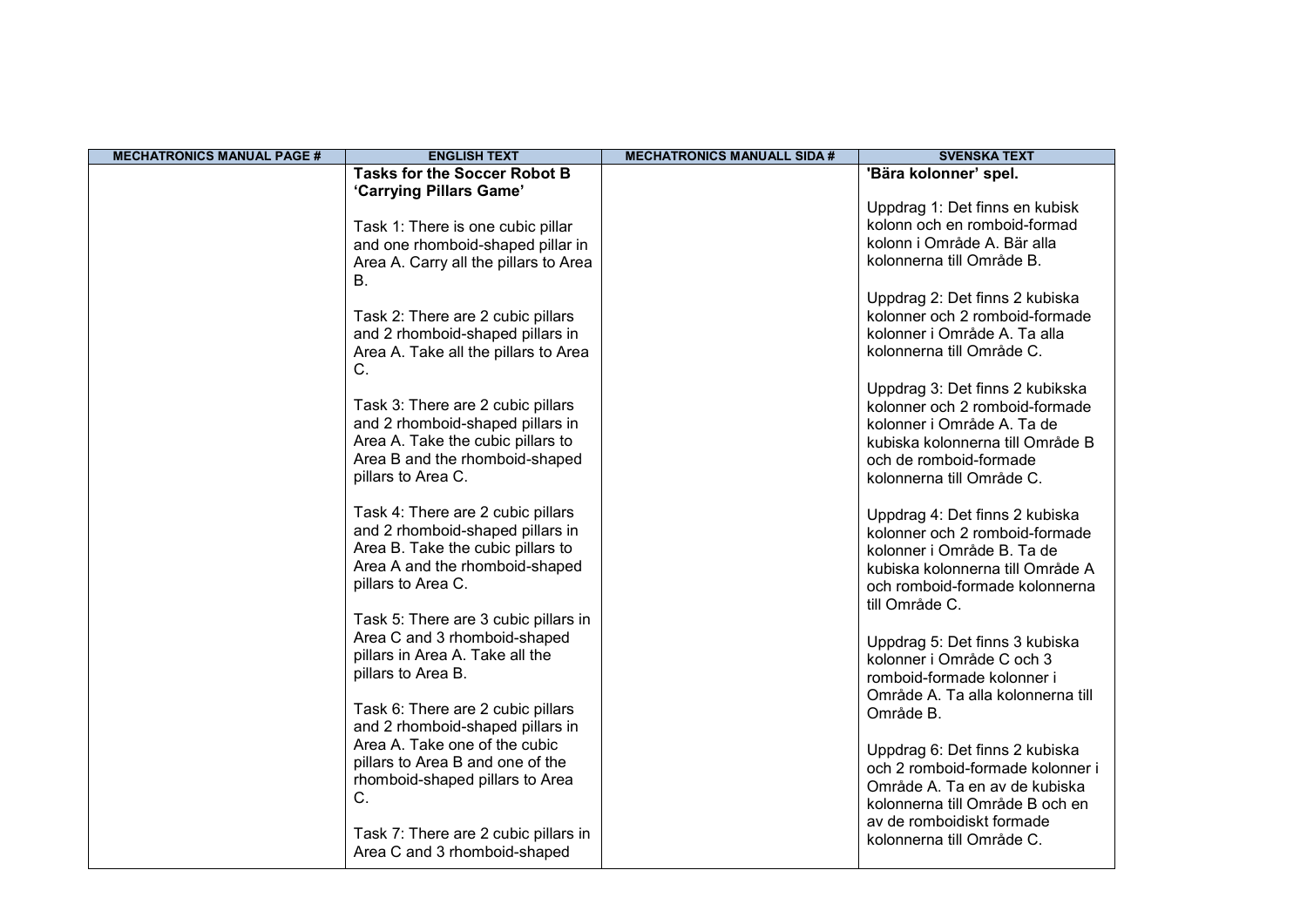| <b>MECHATRONICS MANUAL PAGE #</b> | <b>ENGLISH TEXT</b>                                                                                                                                                                                                                                                                                                                                                                                                                                                                                                                                                                                                                                                                                                                                 | <b>MECHATRONICS MANUALL SIDA #</b> | <b>SVENSKA TEXT</b>                                                                                                                                                                                                                                                                                                                                                                                                                                                                                                                                                                                                                                                                                                                                                      |
|-----------------------------------|-----------------------------------------------------------------------------------------------------------------------------------------------------------------------------------------------------------------------------------------------------------------------------------------------------------------------------------------------------------------------------------------------------------------------------------------------------------------------------------------------------------------------------------------------------------------------------------------------------------------------------------------------------------------------------------------------------------------------------------------------------|------------------------------------|--------------------------------------------------------------------------------------------------------------------------------------------------------------------------------------------------------------------------------------------------------------------------------------------------------------------------------------------------------------------------------------------------------------------------------------------------------------------------------------------------------------------------------------------------------------------------------------------------------------------------------------------------------------------------------------------------------------------------------------------------------------------------|
|                                   | pillars in Area A. Take the cubic<br>pillars to Area A and the<br>rhomboid-shaped pillars to Area B.                                                                                                                                                                                                                                                                                                                                                                                                                                                                                                                                                                                                                                                |                                    | Uppdrag 7: Det finns 2 kubiska<br>kolonner i Område C och 3<br>romboid-formade kolonner i<br>Område A. Ta de kubiska<br>kolonnerna till Område A och<br>romboid-formade kolonnerna till<br>Område B.                                                                                                                                                                                                                                                                                                                                                                                                                                                                                                                                                                     |
| 29                                | <b>Experiment 10</b><br><b>Build a mini-RC Car</b><br>Step 1. Review the assembly rules<br>before making your own mini-RC<br>Car.<br>Step 2. Create the design for your<br>mini-RC Car by using a mind map.<br>Step 3. Try to make a design<br>drawing of your RC Car.<br>Step 4. Learn about the<br>characteristics of light-emitting<br>diodes (LEDs) and try connecting<br>them to a circuit.<br>Step 5. Connect the model to a<br>smart device via Bluetooth.<br><b>Augmented reality</b><br>Augmented reality marker<br>Press the power button of the<br>Mechatronics application and hold<br>your smart phone camera in front<br>of the augmented reality marker.<br>You can watch a 3D image of this<br>model.<br>Assembling the mini-RC Car | 29                                 | Övning 10<br>Bygg en mini-radiostyrd bil<br>Steg 1. Gå igenom monterings<br>reglerna innan du gör din egen<br>mini-radiostyrda bil.<br>Steg 2. Skapa designen för din<br>mini-radiostyrda bil genom att<br>använda en tankekarta.<br>Steg 3. Försök att göra en<br>konstruktionsritning av din mini-<br>radiostyrda bil.<br>Steg 4. Läs om egenskaperna hos<br>lysdioder (LED) och prova att<br>ansluta dem till en krets.<br>Steg 5. Anslut modellen till en<br>smart enhet via Bluetooth.<br><b>Augmented reality</b><br>Augmented reality markeringen<br>Tryck på strömbrytaren på<br>Mechatronics applikation och håll<br>din smartphone-kamera framför<br>augmented reality markeringen.<br>Du kan nu se en 3D-bild av denna<br>modell.<br>Hopsättning av den mini- |
|                                   | 1. X2 3 cm tubes                                                                                                                                                                                                                                                                                                                                                                                                                                                                                                                                                                                                                                                                                                                                    |                                    | radiostyrda bilen                                                                                                                                                                                                                                                                                                                                                                                                                                                                                                                                                                                                                                                                                                                                                        |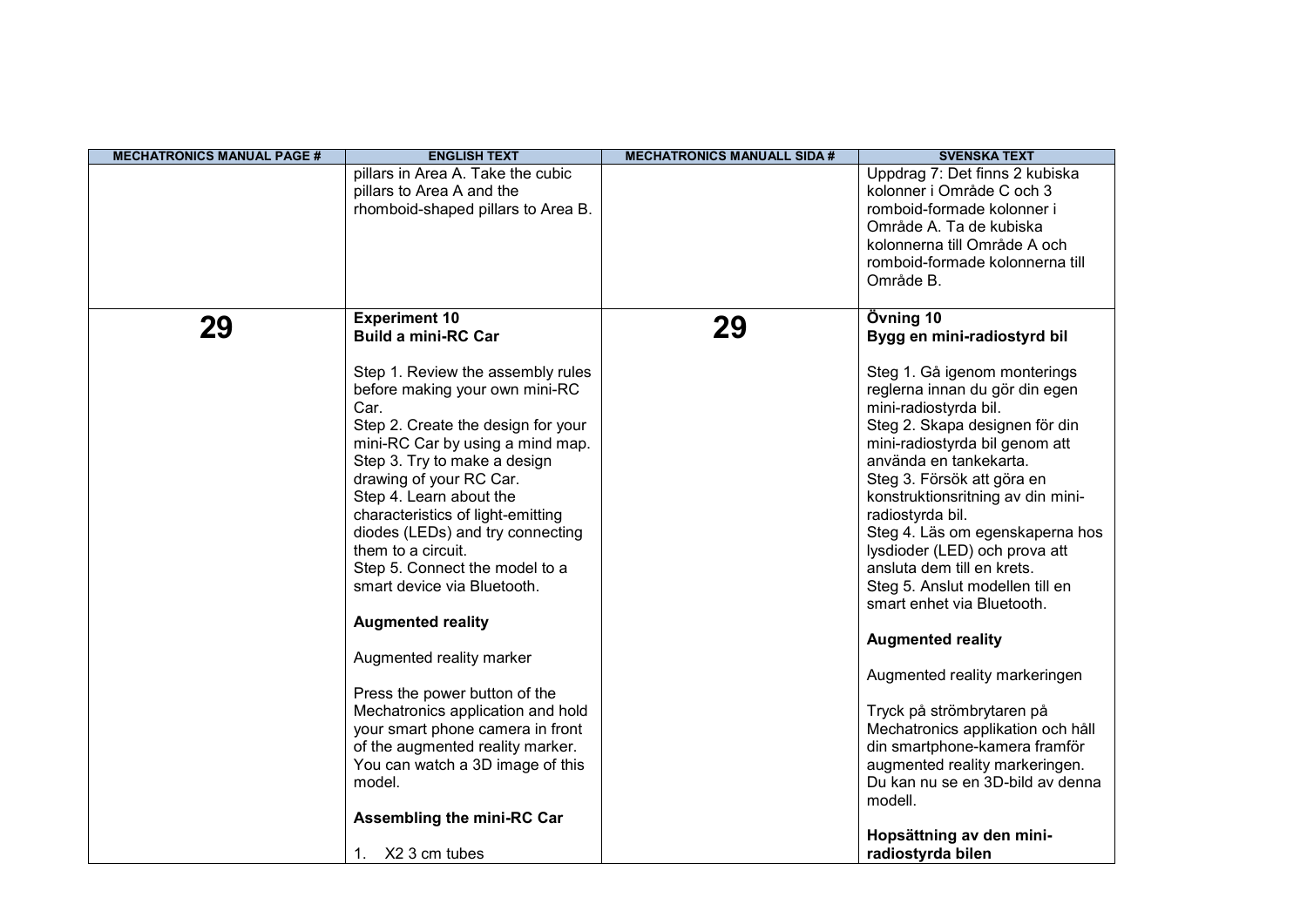| <b>MECHATRONICS MANUAL PAGE #</b> | <b>ENGLISH TEXT</b>                                                                                                                                                                                                                                                                                                                                                                                                                                      | <b>MECHATRONICS MANUALL SIDA #</b> | <b>SVENSKA TEXT</b>                                                                                                                                                                                                                                                                                                                                                                                                                                          |
|-----------------------------------|----------------------------------------------------------------------------------------------------------------------------------------------------------------------------------------------------------------------------------------------------------------------------------------------------------------------------------------------------------------------------------------------------------------------------------------------------------|------------------------------------|--------------------------------------------------------------------------------------------------------------------------------------------------------------------------------------------------------------------------------------------------------------------------------------------------------------------------------------------------------------------------------------------------------------------------------------------------------------|
|                                   | X6 10 cm tubes<br>X4 Dodecapod connectors<br>2. X1 3 cm tube<br>X2 Dodecapod connectors<br>X1 DC motor (L)<br>3.<br>X1 DC motor (R)<br>4. X2 3 cm tubes<br>X4 Dodecapod connectors<br>X4 3 cm tubes<br>5.<br>X2 10 cm tubes<br>X4 Dodecapod connectors<br>X2 2 cm tubes<br>6.<br>X4 Dodecapod connectors<br>X1 3 cm tube<br>X2 'Question mark'<br>connectors<br>X2 6 cm tubes<br>7. X1 10 cm tube<br>X2 Dodecapod connectors<br>X4 'U-shaped' connectors |                                    | X2 3 cm rör<br>1.<br>X6 10 cm rör<br>X4 Dodecapod kopplingar<br>2. X1 3 cm rör<br>X2 Dodecapod kopplingar<br>3. X1 likströmsmotor (L)<br>X1 likströmsmotor (R)<br>4. X2 3 cm rör<br>X4 Dodecapod kopplingar<br>5. X4 3 cm rör<br>X2 10 cm rör<br>X4 Dodecapod kopplingar<br>6. X2 2 cm rör<br>X4 Dodecapod kopplingar<br>X1 3 cm rör<br>X2 'Frågetecken' kopplingar<br>X2 6 cm rör<br>7. X1 10 cm rör<br>X2 Dodecapod kopplingar<br>X4 'U-formad' kopplingar |
| <b>30</b>                         | Assembling the mini-RC Car,<br>continued<br>X20 3 cm tubes<br>8.<br>X12 Octapod connectors<br>X5 3 cm tubes<br>9.<br>X2 Octapod connectors<br>10. X36 2 cm tubes<br>X24 Octapod connectors<br>X2 Dodecapod connectors<br>12. X36 2 cm tubes<br>X24 Octapod connectors<br>X4 Dodecapod connectors<br>14. Attach the main board by<br>using 2 cm tubes.<br>15. Connect the motor wires to                                                                  | 30                                 | Hopsättning av den mini-<br>radiostyrda bilen, fortsättning<br>X20 3 cm rör<br>8.<br>X12 Octopod kopplingar<br>9. X 5 3 cm rör<br>X2 Octopod kopplingar<br>10. X36 2 cm rör<br>X24 Octapod kopplingar<br>X2 Dodecapod kopplingar<br>12. X36 2 cm rör<br>X24 Octapod kopplingar<br>X4 Dodecapod kopplingar<br>14. Sätt moderkortet med 2 cm<br>rör.<br>15. Anslut motorkablarna till                                                                          |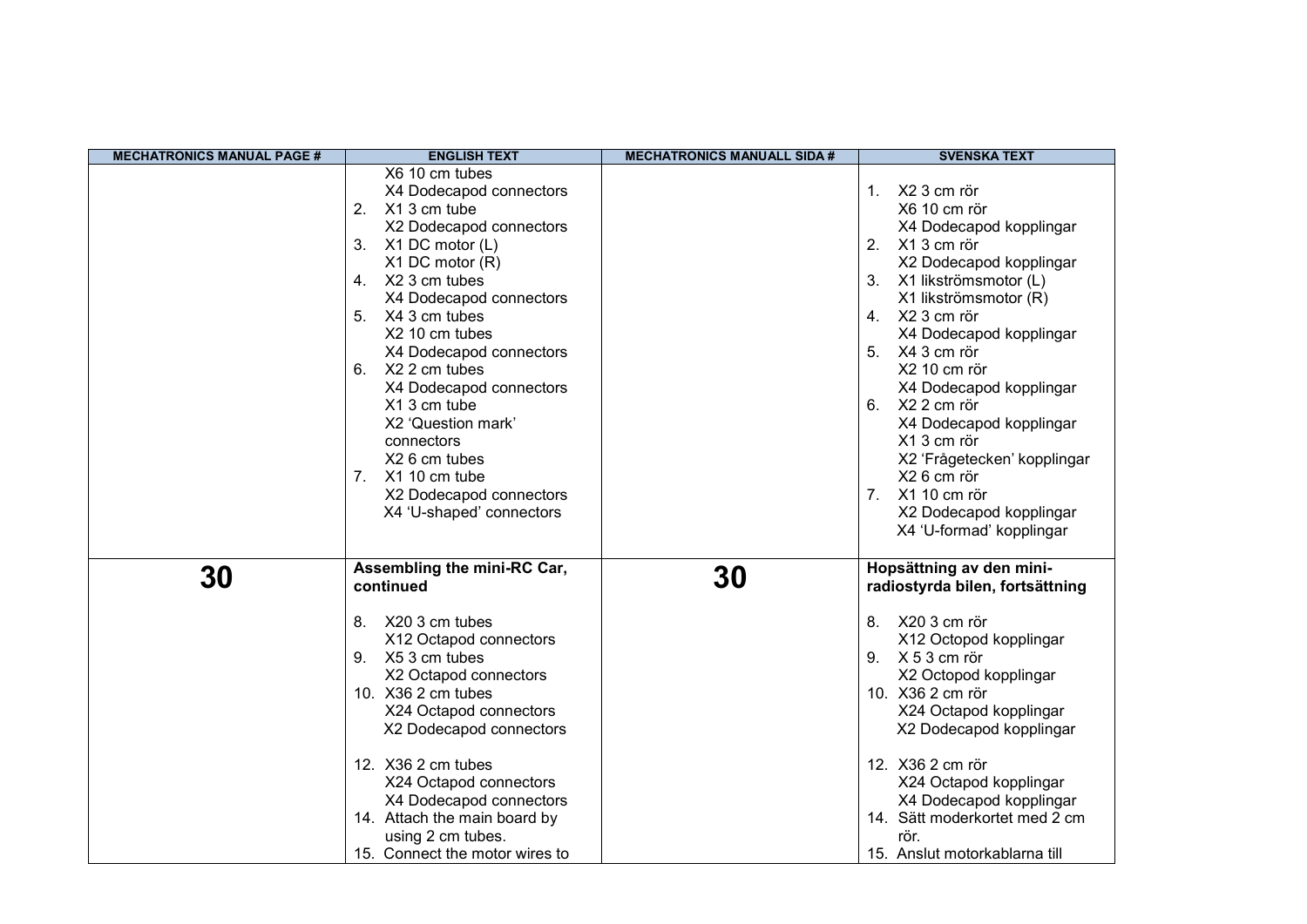| <b>MECHATRONICS MANUAL PAGE #</b> | <b>ENGLISH TEXT</b>                                                                             | <b>MECHATRONICS MANUALL SIDA #</b> | <b>SVENSKA TEXT</b>                                                                                     |
|-----------------------------------|-------------------------------------------------------------------------------------------------|------------------------------------|---------------------------------------------------------------------------------------------------------|
|                                   | the main board. Carefully check                                                                 |                                    | moderkortet. Kontrollera noggrant                                                                       |
|                                   | the shape and the direction of the                                                              |                                    | formen och riktningen av kablarna                                                                       |
|                                   | wires first so as not to connect                                                                |                                    | först så att du inte ansluter dem på                                                                    |
|                                   | them the wrong way.                                                                             |                                    | fel sätt.                                                                                               |
|                                   |                                                                                                 |                                    |                                                                                                         |
| 31                                | <b>Features of Light-emitting</b><br>Diodes (LEDs)                                              | 31                                 | Egenskaper hos ljusemitterande<br>dioder (LED)                                                          |
|                                   | This is a summary of LED<br>features. Please fill in the blanks<br>below:                       |                                    | Detta är en sammanfattning av<br>LED funktioner. Fyll i tomrummen<br>nedan:                             |
|                                   | Distinguishing between the<br>electrodes of an LED<br>pole                                      |                                    | Skilj mellan elektroderna hos en<br><b>LED</b><br>$pol$ pol pol                                         |
|                                   | pole                                                                                            |                                    |                                                                                                         |
|                                   | Compared to an incandescent<br>and a fluorescent light, LEDs<br>use less ______________________ |                                    | Jämfört med en glödlampa<br>$\blacksquare$<br>och ett lysrör, använder<br>ljusemitterande dioder mindre |
|                                   | Compared to an incandescent<br>$\blacksquare$<br>and a fluorescent light, LEDs<br>have longer   |                                    | Jämfört med en glödlampa<br>п<br>och ett lysrör, har<br>ljusemitterande dioder längre                   |
|                                   | The long connecting lead on<br>an LED is its<br>pole and its<br>short lead is its<br>pole.      |                                    | Den långa anslutningskabeln<br>п<br>på en LED är dess<br>pol och den<br>korta är dess<br>pol.           |
|                                   | Since LEDs are made from<br>п<br>small devices, they are useful<br>to make                      |                                    | Eftersom ljusemitterande<br>п<br>dioder är gjorda av små<br>enheter, är de användbara för<br>att göra   |
|                                   | If the positive and negative<br>leads of an LED are                                             |                                    | Om de positiva och negativa                                                                             |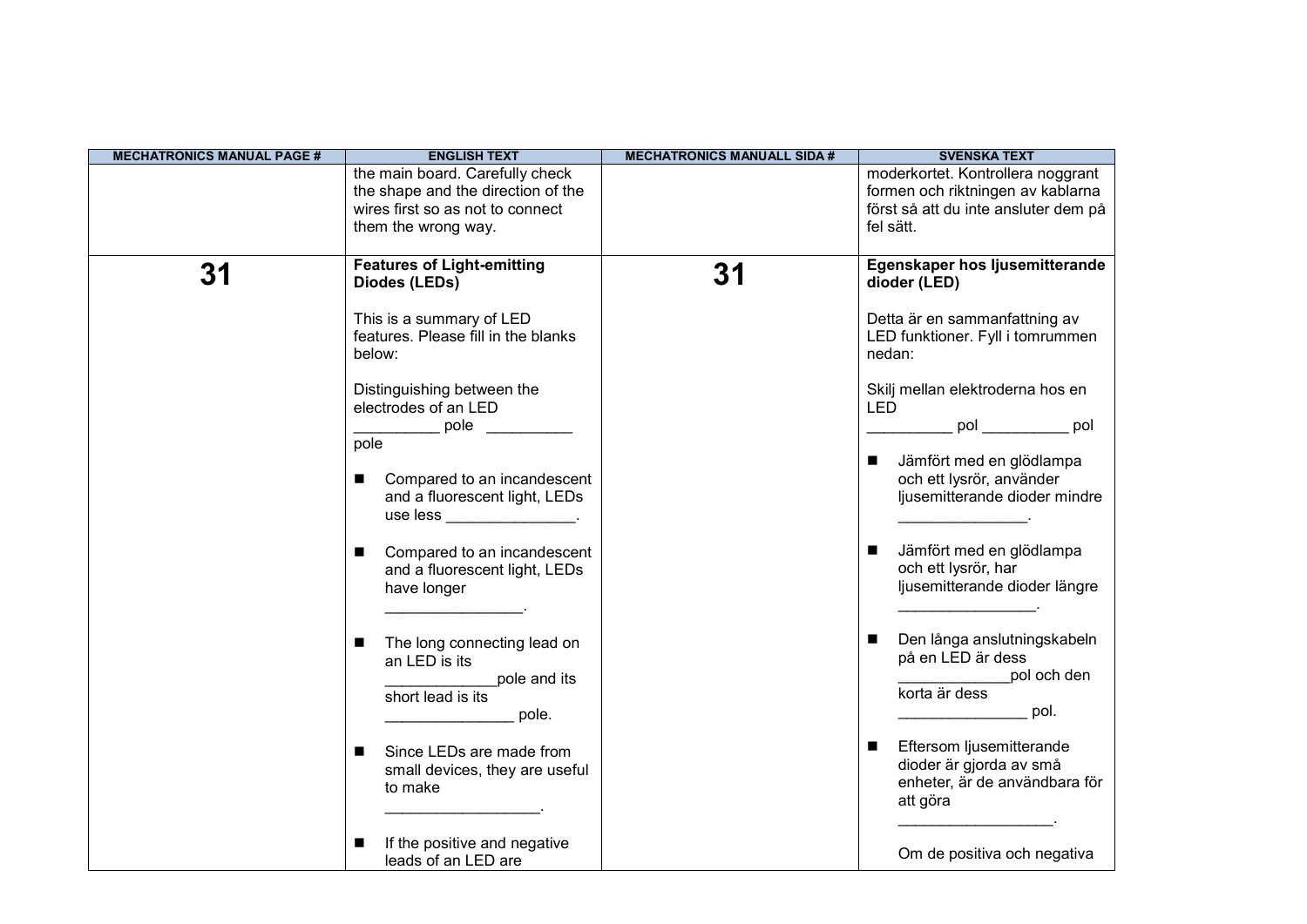| <b>MECHATRONICS MANUAL PAGE #</b> | <b>ENGLISH TEXT</b>                                                                                                                                                                 | <b>MECHATRONICS MANUALL SIDA #</b> | <b>SVENSKA TEXT</b>                                                                                                                                                                       |
|-----------------------------------|-------------------------------------------------------------------------------------------------------------------------------------------------------------------------------------|------------------------------------|-------------------------------------------------------------------------------------------------------------------------------------------------------------------------------------------|
|                                   | connected incorrectly, the<br>LED will<br>The red wire is for the positive                                                                                                          |                                    | ledningar på en LED är<br>felkopplade, så kommer den<br>den ljusemitterande dioden att                                                                                                    |
|                                   | pole. The black wire is for the<br>negative pole.                                                                                                                                   |                                    | Den röda kabeln är för den<br>positiva polen. Den svarta kabeln<br>är för den negativa polen.                                                                                             |
|                                   | <b>Connecting LEDs</b>                                                                                                                                                              |                                    | <b>Anslutning av LED-ljus</b>                                                                                                                                                             |
|                                   | X1 Red LED (D3)<br>X1 Red LED (D4)<br>X2 Red wires<br>X2 Black wires                                                                                                                |                                    | X1 Röd ljusemitterande diod (D3)<br>X1 Röd ljusemitterande diod (D4)<br>X2 röda kablarna<br>X2 svarta kablarna                                                                            |
|                                   | 16. Place a red wire on the<br>positive lead of LED D3 and a<br>black wire on its negative lead.<br>Repeat the same steps again for<br>LED D4.<br>17. Connect the two wired LEDs to |                                    | 16. Sätt den röda kabeln på den<br>positiva ledningen av LED D3 och<br>en svarta kabeln på minus<br>ledningen. Upprepa samma steg<br>igen för LED D4.                                     |
|                                   | the main board as shown in the<br>picture on the right.                                                                                                                             |                                    | 17. Anslut de två kabelbundna<br>ljusemitterande dioderna till<br>moderkortet så som visas i bilden<br>till höger.                                                                        |
| 32                                | <b>Controlling LEDs with the</b><br><b>Mechatronics application</b>                                                                                                                 | 32                                 | Kontrollera LED-ljus med<br>Mechatronics applikationen.                                                                                                                                   |
|                                   | The controllers used to operate<br>the LEDs are Control 3 and<br>Control 4. To learn how to use<br>these two Controls, see previous<br>models.                                      |                                    | Kontrollerna som används för att<br>driva de ljusemitterande dioderna<br>är Kontroll 3 och Kontroll 4. Om du<br>vill veta hur man använder dessa<br>två kontroller, se tidigare modeller. |
|                                   | LED on the right side<br>LED on the left side                                                                                                                                       |                                    | LED på höger sida<br>LED på vänster sida                                                                                                                                                  |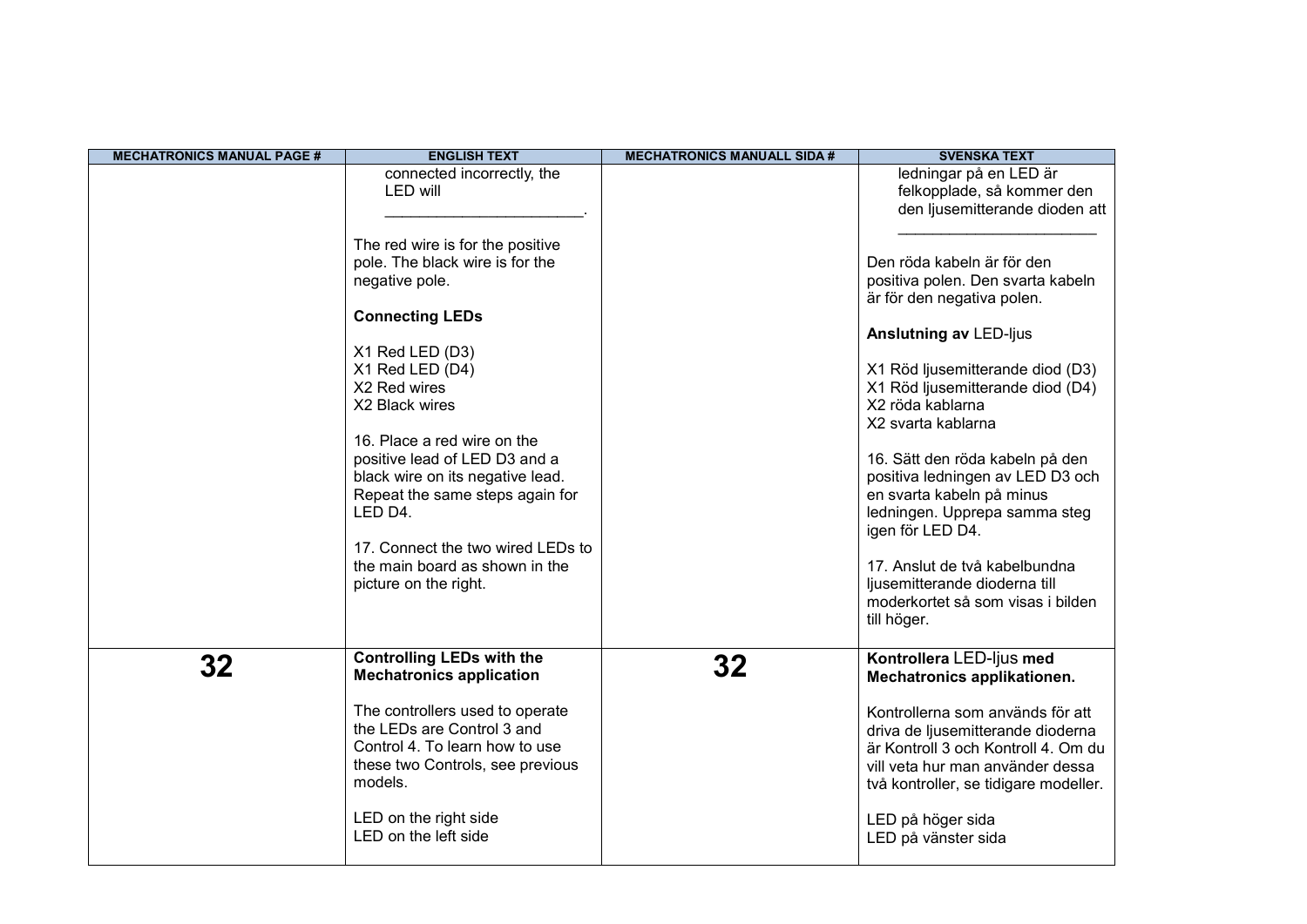| <b>MECHATRONICS MANUAL PAGE #</b> | <b>ENGLISH TEXT</b>                   | <b>MECHATRONICS MANUALL SIDA #</b> | <b>SVENSKA TEXT</b>                  |
|-----------------------------------|---------------------------------------|------------------------------------|--------------------------------------|
|                                   | Turn on LED on the left               |                                    | Slå på LED till vänster              |
|                                   | Turn off LED                          |                                    | Stäng av LED                         |
|                                   |                                       |                                    |                                      |
|                                   | Turn on LED on the right              |                                    | Slå på LED till höger                |
|                                   | Turn on LED on the right and left     |                                    | Slå på LED till höger och vänster    |
|                                   |                                       |                                    | Kontroll 3                           |
|                                   | Control 3                             |                                    |                                      |
|                                   |                                       |                                    | Slå på LED till höger                |
|                                   | Turn on LED on the right              |                                    | Slå på LED till vänster              |
|                                   | Turn on LED on the left               |                                    | Slå på LED till höger och vänster    |
|                                   | Turn on LED on the right and left     |                                    |                                      |
|                                   |                                       |                                    | Kontroll 4                           |
|                                   | Control 4                             |                                    |                                      |
|                                   |                                       |                                    | 'Undvika vägkoner' Spel              |
|                                   | 'Avoiding Obstacle Cones'             |                                    |                                      |
|                                   | Game                                  |                                    | Hopsättning vägkoner                 |
|                                   |                                       |                                    | Du behöver för var och en:           |
|                                   | <b>Assembling Obstacle Cones</b>      |                                    | X4 4 cm rör                          |
|                                   | For each one you make you will        |                                    | X4 10 cm rör                         |
|                                   | need:                                 |                                    | X6 Quadropod kopplingar              |
|                                   | X4 4 cm tubes                         |                                    |                                      |
|                                   | X4 10 cm tubes                        |                                    | I det här spelet måste du undvika    |
|                                   | X6 Quadropod connectors               |                                    | vägkoner på vägen för att nå         |
|                                   |                                       |                                    | destinationen som visas på bilden.   |
|                                   | In this game you have to avoid        |                                    | Den tid det tar att komma till       |
|                                   | obstacle cones along the way to       |                                    | destinationen ska skrivas ned på     |
|                                   | reach the destination as shown in     |                                    | resultattavlan 'Undvika vägkoner'    |
|                                   | the picture. The time it takes to get |                                    | på nästa sida.                       |
|                                   | to the destination should be          |                                    |                                      |
|                                   | written down on the 'Avoiding         |                                    | För varje kon som den radiostyrda    |
|                                   | Obstacle Cones' Score Board on        |                                    | bilen berör eller slår ner kommer    |
|                                   | the next page.                        |                                    | ska det läggas till 5 sekunder till  |
|                                   |                                       |                                    | den totala tiden för detta försök.   |
|                                   | Each obstacle cone that the mini-     |                                    |                                      |
|                                   | RC Car touches or knocks down         |                                    | Att 'Undvika vägkoner'               |
|                                   | will add 5 seconds to your total      |                                    | <b>Resultattavian</b>                |
|                                   | time for that trial.                  |                                    |                                      |
|                                   |                                       |                                    | Skriv ner den tid det tog att nå     |
|                                   | 'Avoiding Obstacle Cones'             |                                    | destinationen i 'Tid det tog' raden. |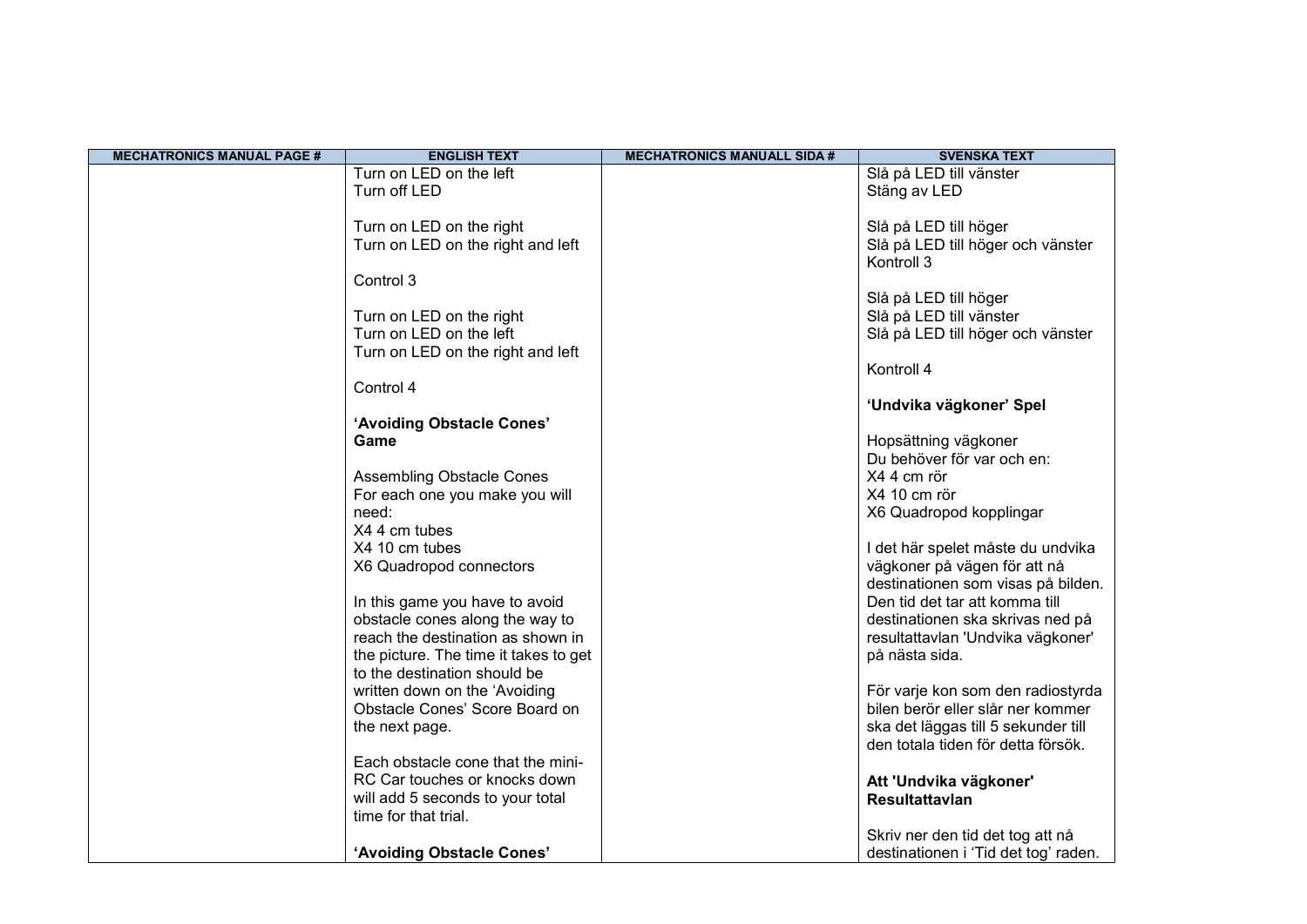| <b>MECHATRONICS MANUAL PAGE #</b> | <b>ENGLISH TEXT</b>                                                                                                                                                                                                                                                                                                                                                                                                                                       | <b>MECHATRONICS MANUALL SIDA #</b> | <b>SVENSKA TEXT</b>                                                                                                                                                                                                                                                                                              |
|-----------------------------------|-----------------------------------------------------------------------------------------------------------------------------------------------------------------------------------------------------------------------------------------------------------------------------------------------------------------------------------------------------------------------------------------------------------------------------------------------------------|------------------------------------|------------------------------------------------------------------------------------------------------------------------------------------------------------------------------------------------------------------------------------------------------------------------------------------------------------------|
|                                   | <b>Score Board</b><br>Write down the time it took to<br>reach the destination in the 'Time<br>it took' row.<br>Write down the number of<br>obstacle cones that got hit or<br>knocked down in the 'Obstacle<br>cones' row.<br>Find the total time to write in the<br>'Total time' row by adding the<br>number of obstacles (x5 seconds<br>for each one) for each trial to the<br>'Time it took.' The person with the<br>lowest 'Total time' is the winner! |                                    | Skriv ner antalet koner som blev<br>träffade eller nerslagna i<br>'Vägkoner' raden.<br>Ta reda på den totala tiden och<br>skriv i 'Total tid' raden genom att<br>lägga till hur många koner (x5<br>sekunder för varje) för varje försök<br>till "Tid det tog'. Den person med<br>lägsta 'Total tid' är vinnaren! |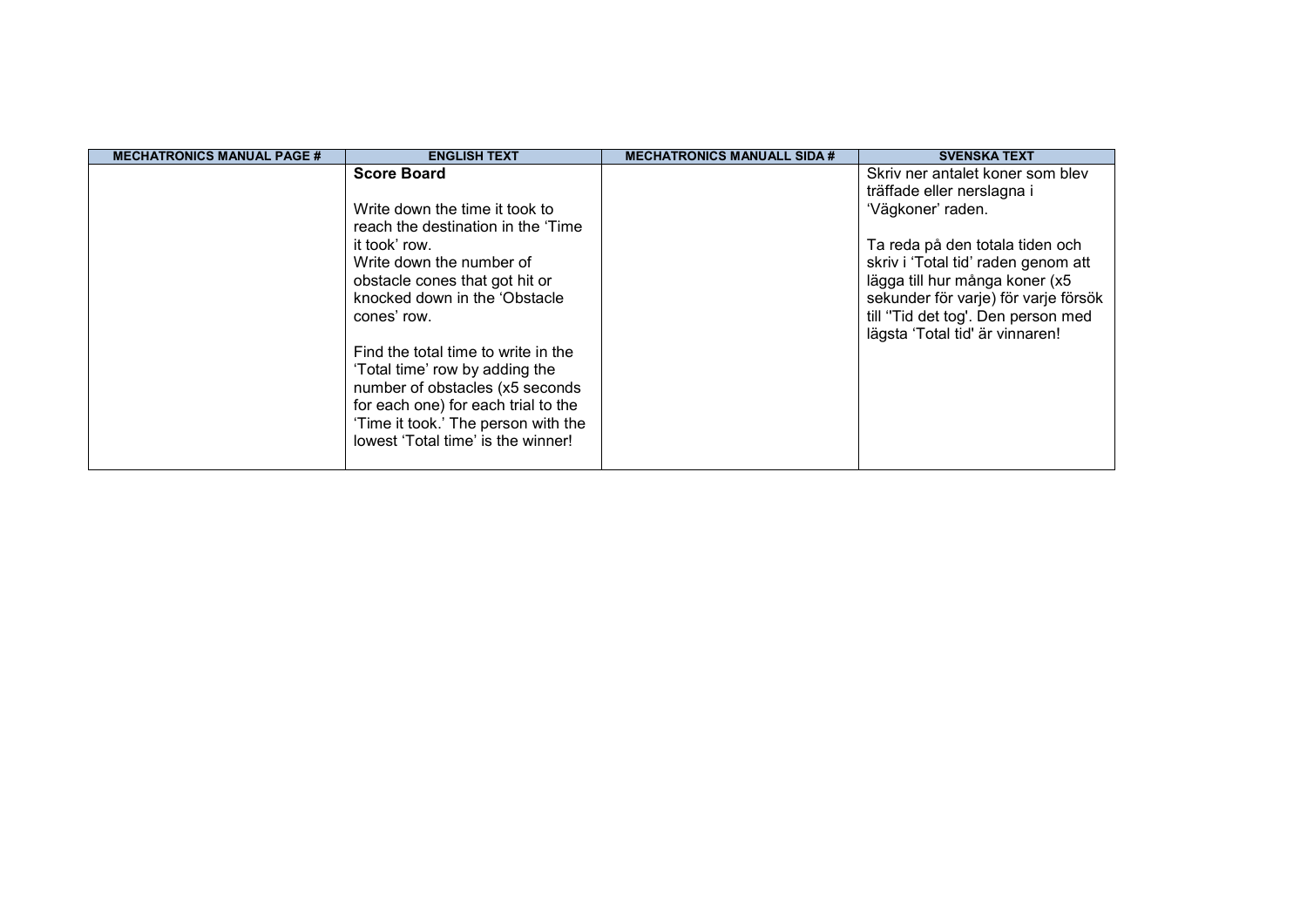| Driver's | Number of trials / | Trial | Trial 2 | Trial | Trial 4 | Trial | Trial | Trial 7 | Trial 8 | Trial | Trial |
|----------|--------------------|-------|---------|-------|---------|-------|-------|---------|---------|-------|-------|
| name     | Time               |       |         | 3     |         | Ⴆ     | 6     |         |         | 9     | 10    |
|          | Time it            |       |         |       |         |       |       |         |         |       |       |
|          | took               |       |         |       |         |       |       |         |         |       |       |
|          | Obstacle           |       |         |       |         |       |       |         |         |       |       |
|          | cones              |       |         |       |         |       |       |         |         |       |       |
|          | Total              |       |         |       |         |       |       |         |         |       |       |
|          | time               |       |         |       |         |       |       |         |         |       |       |

| Driver's | Number of trials / | Trial | Trial 2 | Trial | Trial | Trial | Trial | Trial 7 | Trial | Trial | Trial |
|----------|--------------------|-------|---------|-------|-------|-------|-------|---------|-------|-------|-------|
| name     | Time               |       |         | ັ     | 4     | 5     | 6     |         | 8     | 9     | 10    |
|          | Time it            |       |         |       |       |       |       |         |       |       |       |
|          | took               |       |         |       |       |       |       |         |       |       |       |
|          | Obstacle           |       |         |       |       |       |       |         |       |       |       |
|          | cones              |       |         |       |       |       |       |         |       |       |       |
|          | Total              |       |         |       |       |       |       |         |       |       |       |
|          | time               |       |         |       |       |       |       |         |       |       |       |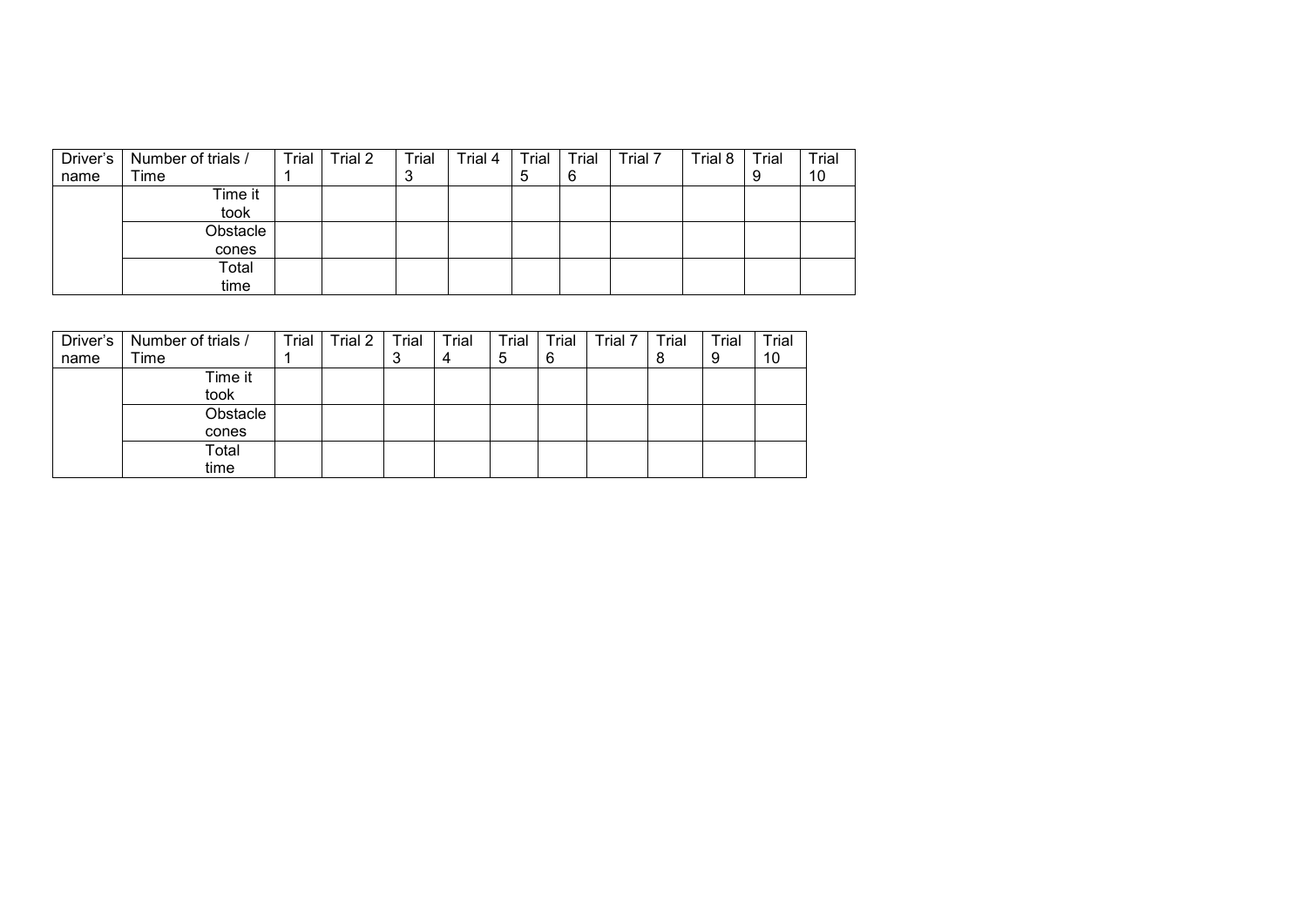| Förarens | Antal försök / | Försök | Försök | Försök | Försök l | Försök | Försök | Försök | Försök i | Försök l | Försök |
|----------|----------------|--------|--------|--------|----------|--------|--------|--------|----------|----------|--------|
| namn     | Tid            |        |        |        |          |        |        |        |          |          | 10     |
|          | Tid det tog    |        |        |        |          |        |        |        |          |          |        |
|          | Trafikkoner    |        |        |        |          |        |        |        |          |          |        |
|          | Total tid      |        |        |        |          |        |        |        |          |          |        |
|          |                |        |        |        |          |        |        |        |          |          |        |

| Förarens | Antal försök / | Försök | Försök | Försök | Försök | Försök | Försök | Försök | Försök | Försök | Försök |
|----------|----------------|--------|--------|--------|--------|--------|--------|--------|--------|--------|--------|
| namn     | Tid            |        |        |        |        |        |        |        |        |        | 10     |
|          | Tid det tog    |        |        |        |        |        |        |        |        |        |        |
|          | Trafikkoner    |        |        |        |        |        |        |        |        |        |        |
|          | Total tid      |        |        |        |        |        |        |        |        |        |        |
|          |                |        |        |        |        |        |        |        |        |        |        |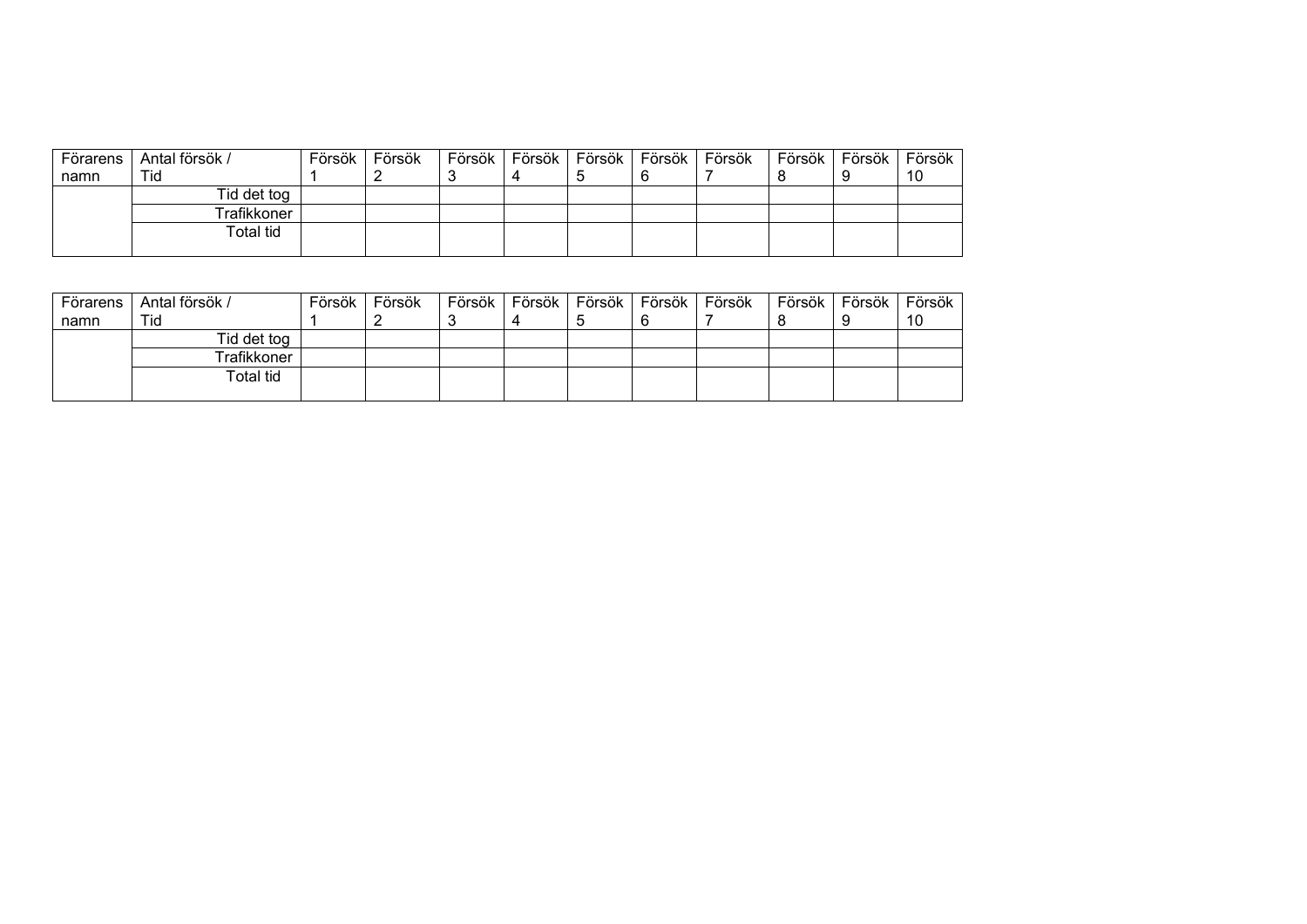| <b>MECHATRONICS MANUAL PAGE #</b> | <b>ENGLISH TEXT</b>                                                                                                                                                                                                                                                                                                                                                 | <b>MECHATRONICS MANUALL SIDA #</b> | <b>SVENSKA TEXT</b>                                                                                                                                                                                                                                                                                                                                      |
|-----------------------------------|---------------------------------------------------------------------------------------------------------------------------------------------------------------------------------------------------------------------------------------------------------------------------------------------------------------------------------------------------------------------|------------------------------------|----------------------------------------------------------------------------------------------------------------------------------------------------------------------------------------------------------------------------------------------------------------------------------------------------------------------------------------------------------|
|                                   | <b>Experiment 11</b>                                                                                                                                                                                                                                                                                                                                                |                                    | Övning 11                                                                                                                                                                                                                                                                                                                                                |
| 33                                | <b>Build a LED Soccer Robot</b>                                                                                                                                                                                                                                                                                                                                     | 33                                 | Bygg en LED Fotbollsrobot                                                                                                                                                                                                                                                                                                                                |
|                                   | Step 1. Observe the LED Soccer<br>Robot to be made in this exercise<br>via augmented reality 3D.<br>Step 2. Assemble the model by<br>following the steps as shown.<br>Step 3. Connect the motors,<br>battery and main board.<br>Step 4. Connect LEDs to the main<br>board, distinguishing between<br>positive and negative poles.<br>Step 5. Connect the model to a |                                    | Steg 1. Observera att LED<br>Fotbollsrobot i denna övning görs i<br>via augmented reality 3D.<br>Steg 2. Montera modellen genom<br>att följa stegen som visas.<br>Steg 3. Anslut motorer, batteri och<br>moderkort.<br>Steg 4. Anslut de ljusemitterande<br>dioderna till moderkortet, var noga<br>med att skilja mellan positiva och<br>negativa poler. |
|                                   | smart device via Bluetooth.                                                                                                                                                                                                                                                                                                                                         |                                    | Steg 5. Anslut modellen till en                                                                                                                                                                                                                                                                                                                          |
|                                   |                                                                                                                                                                                                                                                                                                                                                                     |                                    | smart enhet via Bluetooth.                                                                                                                                                                                                                                                                                                                               |
|                                   | <b>Augmented reality</b>                                                                                                                                                                                                                                                                                                                                            |                                    |                                                                                                                                                                                                                                                                                                                                                          |
|                                   |                                                                                                                                                                                                                                                                                                                                                                     |                                    | <b>Augmented reality</b>                                                                                                                                                                                                                                                                                                                                 |
|                                   | Augmented reality marker                                                                                                                                                                                                                                                                                                                                            |                                    | Augmented reality markeringen                                                                                                                                                                                                                                                                                                                            |
|                                   | Press the power button of the<br>Mechatronics application and hold<br>your smart phone camera in front<br>of the augmented reality marker.<br>You can watch a 3D image of this<br>model.                                                                                                                                                                            |                                    | Tryck på strömbrytaren på<br>Mechatronics applikation och håll<br>din smartphone-kamera framför<br>augmented reality markeringen.<br>Du kan nu se en 3D-bild av denna<br>modell.                                                                                                                                                                         |
|                                   | <b>Assembling the LED Soccer</b>                                                                                                                                                                                                                                                                                                                                    |                                    |                                                                                                                                                                                                                                                                                                                                                          |
|                                   | <b>Robot</b>                                                                                                                                                                                                                                                                                                                                                        |                                    | Hopsättning av LED<br><b>Fotbollsrobot</b>                                                                                                                                                                                                                                                                                                               |
|                                   | 1. X4 3 cm tubes<br>X2 6 cm tubes<br>X1 DC motor (R)                                                                                                                                                                                                                                                                                                                |                                    | 1. X4 3 cm rör<br>X26 cm rör<br>X1 likströmsmotor (R)                                                                                                                                                                                                                                                                                                    |
|                                   | Fold Octapod connectors as<br>shown in the picture above.                                                                                                                                                                                                                                                                                                           |                                    | Vik Octapod kopplingar som visas<br>i bilden ovan.                                                                                                                                                                                                                                                                                                       |
|                                   | 2.<br>X6 3 cm tubes<br>X6 Octapod connectors                                                                                                                                                                                                                                                                                                                        |                                    | 2. X6 3 cm rör                                                                                                                                                                                                                                                                                                                                           |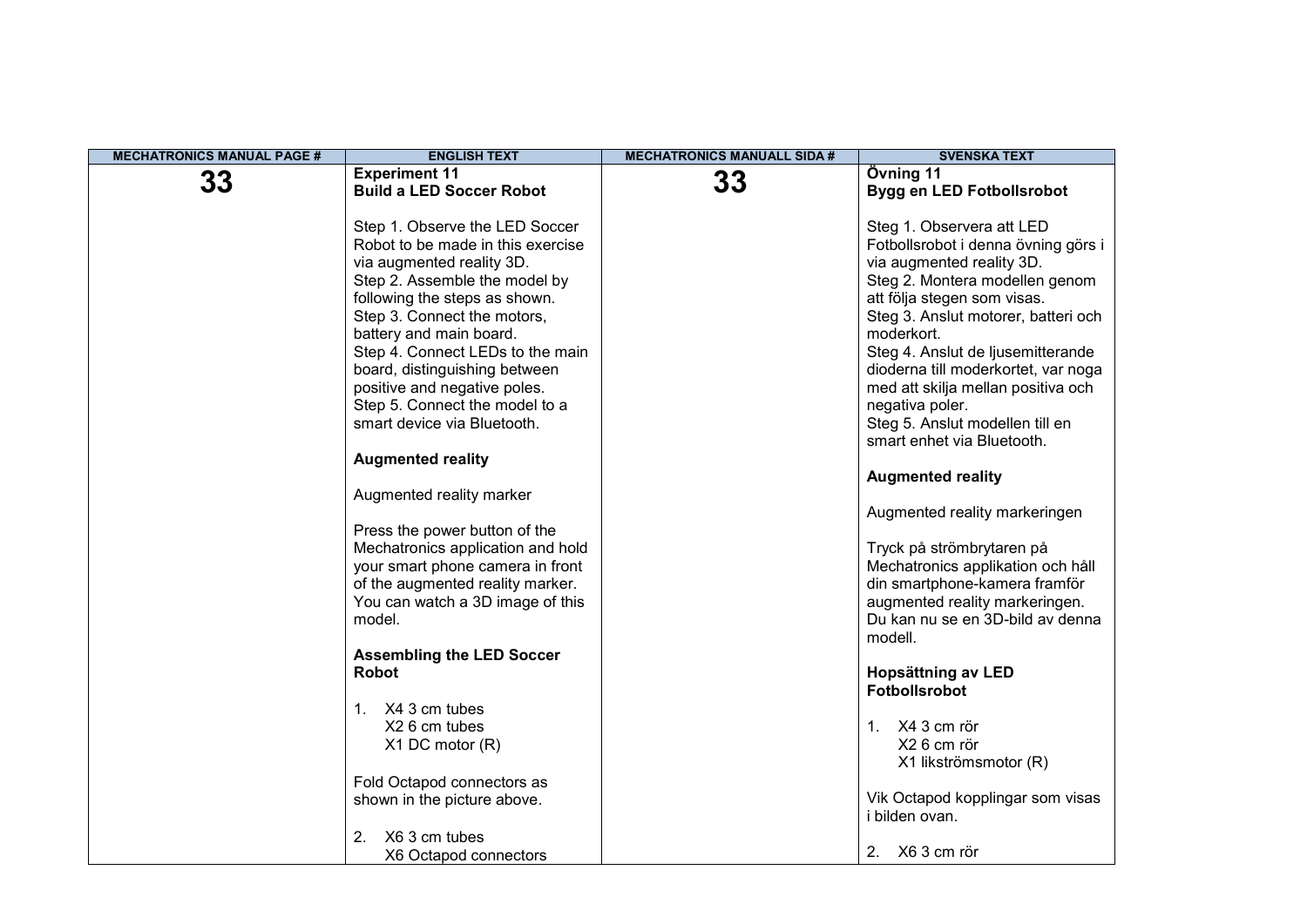| <b>MECHATRONICS MANUAL PAGE #</b> | <b>ENGLISH TEXT</b>              | <b>MECHATRONICS MANUALL SIDA #</b> | <b>SVENSKA TEXT</b>                 |
|-----------------------------------|----------------------------------|------------------------------------|-------------------------------------|
|                                   | X6 3 cm tubes<br>3.              |                                    | X6 Octapod kopplingar               |
|                                   | 4.<br>X6 Octapod connectors      |                                    | X6 3 cm rör<br>3.                   |
|                                   | 5. X6 3 cm tubes                 |                                    | X6 Octapod kopplingar<br>4.         |
|                                   | X1 Octapod connector             |                                    | 5. X6 3 cm rör                      |
|                                   | 6. Repeat steps 1 - 4 using DC   |                                    | X1 Octapod koppling                 |
|                                   | motor (L) so you have a second   |                                    | Upprepa steg 1-4 med hjälp<br>6.    |
|                                   | sub-assembly like in step 5.     |                                    | av likströmsmotor (L) så att du har |
|                                   |                                  |                                    | en andra underredet som i steg 5.   |
|                                   |                                  |                                    |                                     |
|                                   | <b>Assembling the LED Soccer</b> |                                    | <b>Hopsättning av LED Fotbolls</b>  |
| 34                                | Robot, continued                 | 34                                 | robot, fortsättning                 |
|                                   |                                  |                                    |                                     |
|                                   | 7. X4 3 cm tubes                 |                                    | 7. X4 3 cm rör                      |
|                                   | X4 10 cm tubes                   |                                    | X4 10 cm rör                        |
|                                   | X8 Dodecapod connectors          |                                    | X8 Dodecapod kopplingar             |
|                                   | 9. X4 3 cm tubes                 |                                    | 9. X4 3 cm rör                      |
|                                   | X4 'Question mark'               |                                    | X4 'Frågetecken' kopplingar         |
|                                   | connectors                       |                                    | X2 Dodecapod kopplingar             |
|                                   | X2 Dodecapod connectors          |                                    |                                     |
|                                   |                                  |                                    | 11. X12 6 cm rör                    |
|                                   | 11. X12 6 cm tubes               |                                    | X8 Dodecapod kopplingar             |
|                                   | X8 Dodecapod connectors          |                                    | 13. X4 3 cm rör                     |
|                                   | 13. X4 3 cm tubes                |                                    | X12 Dodecapod kopplingar            |
|                                   | X12 Dodecapod connectors         |                                    | X65 cm rör                          |
|                                   | X6 5 cm tubes                    |                                    | X6 'Frågetecken' kopplingar         |
|                                   | X6 'Question mark'               |                                    | X4 6 cm rör                         |
|                                   | connectors                       |                                    | 14. X2 3 cm rör                     |
|                                   | X4 6 cm tubes                    |                                    | X2 Dodecapod kopplingar             |
|                                   | 14. X2 3 cm tubes                |                                    | 15. X6 10 cm rör                    |
|                                   | X2 Dodecapod connectors          |                                    |                                     |
|                                   | 15. X6 10 cm tubes               |                                    |                                     |
|                                   |                                  |                                    |                                     |
|                                   | <b>Assembling the LED Soccer</b> |                                    | Hopsättning av LED                  |
| 35                                | Robot, continued                 | 35                                 | Fotbollsrobot, fortsättning         |
|                                   |                                  |                                    |                                     |
|                                   | 16. X22 3 cm tubes               |                                    | 16. X22 3 cm rör                    |
|                                   | X15 Dodecapod connectors         |                                    | X15 Dodecapod kopplingar            |
|                                   | 17. DC motor (L)                 |                                    | 17. Likströmsmotor (L)              |
|                                   | DC motor (R)                     |                                    | Likströmsmotor (R)                  |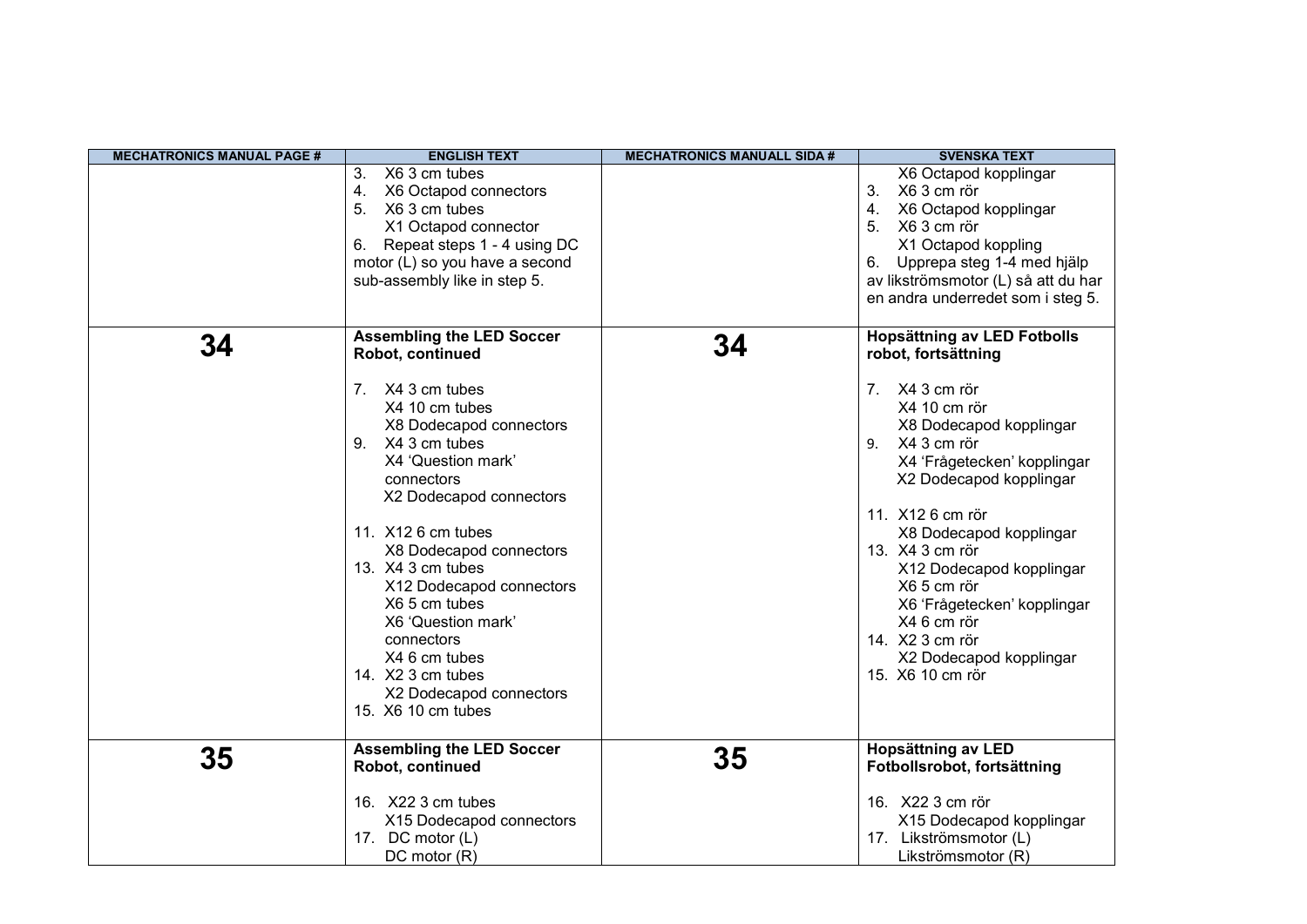| <b>MECHATRONICS MANUAL PAGE #</b> | <b>ENGLISH TEXT</b>                   | <b>MECHATRONICS MANUALL SIDA #</b> | <b>SVENSKA TEXT</b>                |
|-----------------------------------|---------------------------------------|------------------------------------|------------------------------------|
|                                   | 18. DC motor (L)                      |                                    | 18. Likströmsmotor (L)             |
|                                   | DC motor (R)                          |                                    | Likströmsmotor (R)                 |
|                                   | Attach the main board by              |                                    | Fäst moderkortet med 3 cm rör.     |
|                                   | using 3 cm tubes.                     |                                    | 19. Likströmsmotor (L)             |
|                                   | 19. DC motor (L)                      |                                    | Likströmsmotor (R)                 |
|                                   | DC motor (R)                          |                                    | Anslut motorkablarna till          |
|                                   | Connect the motor wires to            |                                    | moderkortet. Kontrollera noggrant  |
|                                   | the main board. Carefully check       |                                    | formen och riktningen av kablarna  |
|                                   | the shape and the direction of the    |                                    | först så att inte du inte ansluter |
|                                   | wires first so as not to connect      |                                    | dem på fel sätt.                   |
|                                   | them the wrong way.                   |                                    |                                    |
|                                   |                                       |                                    | <b>Installera LED-ljus</b>         |
|                                   | <b>Installing the LEDs</b>            |                                    |                                    |
|                                   |                                       |                                    | X4 ljusemitterande dioder (D2, D3, |
|                                   | X4 LEDs (D2, D3, D4, D12)             |                                    | D4, D12)                           |
|                                   | X4 Red wires                          |                                    | X4 röda kablarna                   |
|                                   | X4 Black wires                        |                                    | X4 svarta kablarna                 |
|                                   |                                       |                                    |                                    |
|                                   | 20. Separate the upper part of        |                                    | 20. Separera den övre delen av     |
|                                   | the LED Soccer Robot as shown         |                                    | LED Fotbollsroboten, så som        |
|                                   | above and install 4 LEDs into the     |                                    | visas ovan och installera 4        |
|                                   | center holes of 4 Dodecapod           |                                    | ljusemitterande dioder i           |
|                                   | connectors just like in the picture.  |                                    | centrumhålen i 4 Dodecapod         |
|                                   | 21. When finishing installing the     |                                    | kopplingarna precis som på         |
|                                   | LEDs, put the robot's body            |                                    | bilden.                            |
|                                   | together again as shown with the      |                                    | 21. När du är klar med de          |
|                                   | LEDs pointing up and their wires      |                                    | ljusemitterande dioderna, sätt då  |
|                                   | hanging down.                         |                                    | ihop robotens kropp så som visas   |
|                                   |                                       |                                    | med ljusemitterande dioderna       |
|                                   | Connect the positive poles (long      |                                    | uppåtpekande och kablarna          |
|                                   | leads) of the 4 LEDs to the red       |                                    | nedåthängande.                     |
|                                   | electric wires and the negative       |                                    |                                    |
|                                   | poles (short leads) to the black      |                                    | Anslut de positiva polerna (långa  |
|                                   | electric wires. Be careful not to get |                                    | ben) av de 4 ljusemitterande       |
|                                   | them mixed up!                        |                                    | dioder till de röda elektriska     |
|                                   |                                       |                                    | kablarna och negativa polerna      |
|                                   | Distinguishing between the            |                                    | (korta ben) till svarta elektriska |
|                                   | electrodes of an LED                  |                                    | kablarna. Var noga - de får inte   |
|                                   |                                       |                                    | blandas ihop!                      |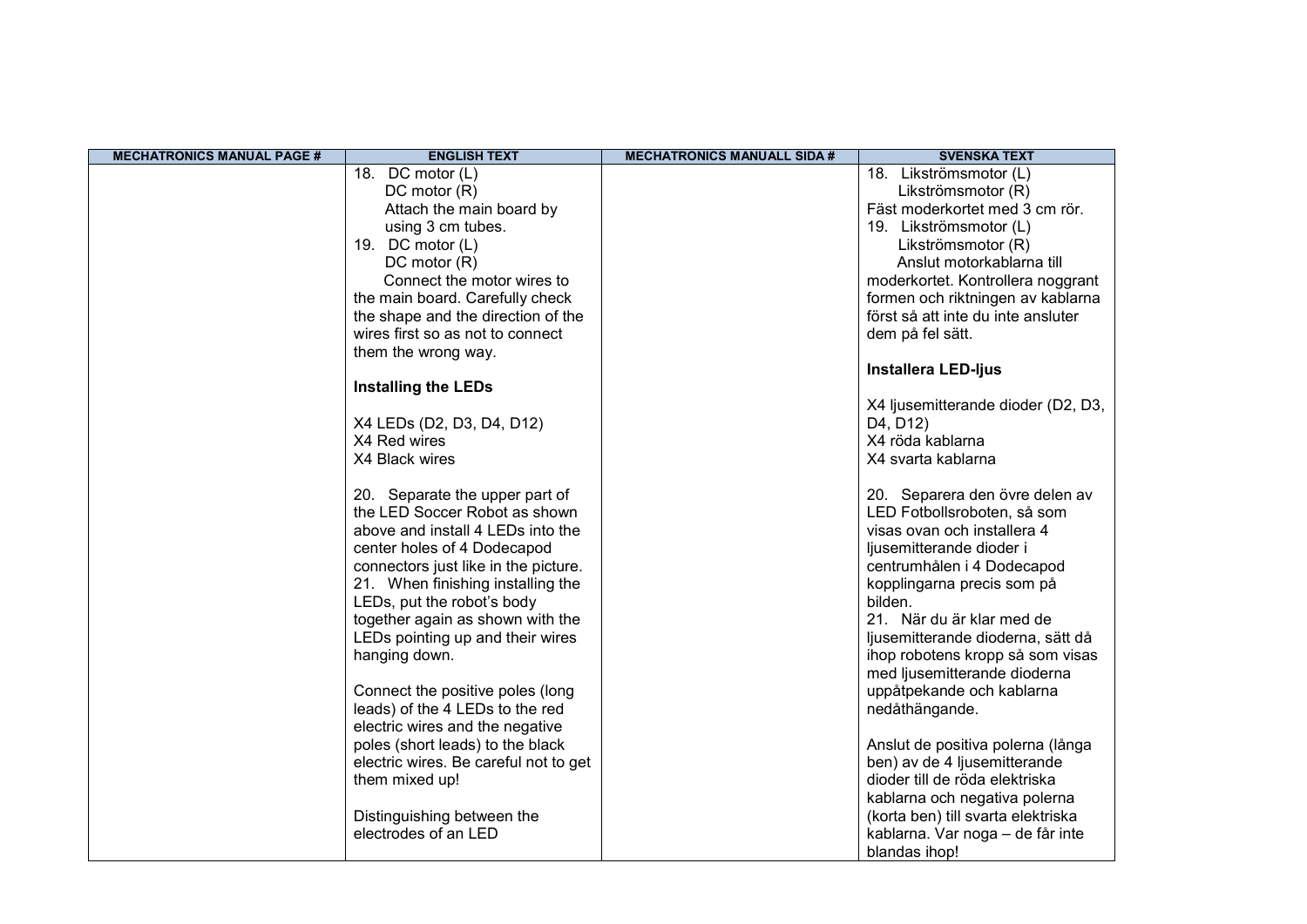| <b>MECHATRONICS MANUAL PAGE #</b> | <b>ENGLISH TEXT</b>                                                                                                                                                                                                                                                                                                                                                                                                                                    | <b>MECHATRONICS MANUALL SIDA #</b> | <b>SVENSKA TEXT</b>                                                                                                                                                                                                                                                                                                                                                                                                                                            |
|-----------------------------------|--------------------------------------------------------------------------------------------------------------------------------------------------------------------------------------------------------------------------------------------------------------------------------------------------------------------------------------------------------------------------------------------------------------------------------------------------------|------------------------------------|----------------------------------------------------------------------------------------------------------------------------------------------------------------------------------------------------------------------------------------------------------------------------------------------------------------------------------------------------------------------------------------------------------------------------------------------------------------|
|                                   | The red electric wire is the positive<br>pole (long lead); the black electric<br>wire is the negative pole (short<br>lead).                                                                                                                                                                                                                                                                                                                            |                                    | Skillnader mellan elektroderna hos<br>en LED                                                                                                                                                                                                                                                                                                                                                                                                                   |
|                                   |                                                                                                                                                                                                                                                                                                                                                                                                                                                        |                                    | Den röda elektriska ledningen är<br>den positiva polen (lång); den<br>svarta elektriska ledningen är den<br>negativa polen (kort).                                                                                                                                                                                                                                                                                                                             |
| 36                                | <b>Connecting the LEDs</b>                                                                                                                                                                                                                                                                                                                                                                                                                             | 36                                 | <b>Anslutning av LED-ljus</b>                                                                                                                                                                                                                                                                                                                                                                                                                                  |
|                                   | Connect the wires of the 4 LEDs<br>to the main board as shown on the<br>right.<br>Connect the battery to the main<br>board and then attach the battery<br>inside the robot's body.                                                                                                                                                                                                                                                                     |                                    | Anslut kablarna på de 4<br>ljusemitterande dioderna till<br>moderkortet som visas till höger.<br>Anslut batteriet till moderkortet och<br>fäst sedan batteriet i robotens<br>kropp.                                                                                                                                                                                                                                                                            |
| 37                                | <b>Experiment 12</b><br>Design and Build your own<br><b>Soccer Robot</b>                                                                                                                                                                                                                                                                                                                                                                               | 37                                 | Övning 12<br>Designa och bygg din egen<br><b>Fotbollsrobot</b>                                                                                                                                                                                                                                                                                                                                                                                                 |
|                                   | Step 1. Review the assembly rules<br>before making your own Soccer<br>Robot.<br>Step 2. Create the design for your<br>Soccer Robot by using a mind<br>map.<br>Step 3. Try to make a design<br>drawing of your Soccer Robot;<br>copy and use page 32 as a guide.<br>Step 4. Assemble your Soccer<br>Robot based on the design<br>drawing you made.<br>Step 5. Share the Soccer Robot<br>you made by uploading it using<br>the Mechatronics application. |                                    | Steg 1. Gå igenom<br>monteringsreglerna innan du gör<br>din egen Fotbollsrobot.<br>Steg 2. Skapa designen för din<br>robot med hjälp av en tankekarta.<br>Steg 3. Försök att göra en<br>konstruktionsritning; kopiera och<br>använd sidan 32 som en guide.<br>Steg 4. Sätt ihop din Fotbollsrobot<br>baserad på den<br>konstruktionsritning du gjort.<br>Steg 5. Dela Fotbollsroboten som<br>du gjort genom att ladda upp den<br>med Mechatronics applikation. |
|                                   | <b>Assembly Rules to Design and</b>                                                                                                                                                                                                                                                                                                                                                                                                                    |                                    | Hopsättning, regler för att<br>designa och bygga din egen                                                                                                                                                                                                                                                                                                                                                                                                      |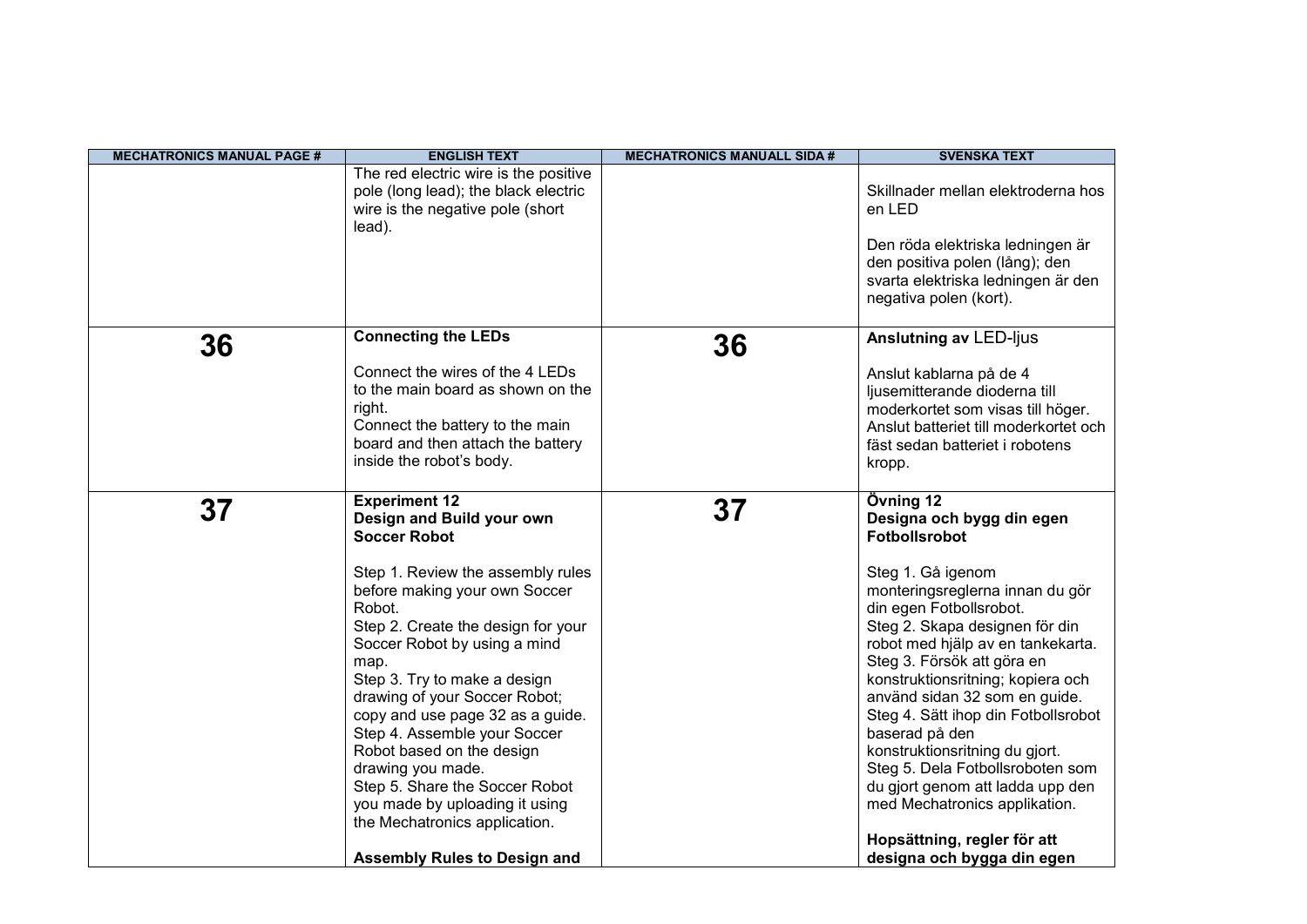| <b>MECHATRONICS MANUAL PAGE #</b> | <b>ENGLISH TEXT</b>                                                                                                                                                                                              | <b>MECHATRONICS MANUALL SIDA #</b> | <b>SVENSKA TEXT</b>                                                                                                                                                                                           |
|-----------------------------------|------------------------------------------------------------------------------------------------------------------------------------------------------------------------------------------------------------------|------------------------------------|---------------------------------------------------------------------------------------------------------------------------------------------------------------------------------------------------------------|
|                                   | <b>Build your own Soccer Robot</b>                                                                                                                                                                               |                                    | fotboll robot                                                                                                                                                                                                 |
|                                   | Engine mount<br>A basic engine mount should be<br>built before you start to make your<br>own Soccer Robot. After that,<br>design and build your own Soccer<br>Robot by including wheels and the<br>robot's body. |                                    | Motorfäste<br>En grundläggande motorfästet bör<br>byggas innan du börjar göra din<br>egen Fotbollsrobot. Bygg sedan<br>roboten, genom att inkludera hjul<br>och robotens kropp.<br>Storleksbegränsning        |
|                                   | Size limit<br>Design and build your Soccer<br>Robot within the size limits that the<br>robot's height, width and length<br>cannot be larger than 30 cm on a<br>side.                                             |                                    | Designa och bygg din<br>Fotbollsrobot inom<br>storleksbegränsningen så att<br>robotens höjd, bredd och längd<br>inte överstiger 30 cm på någon<br>sida.                                                       |
|                                   | Main board and battery<br>Your Soccer Robot should include<br>enough space to contain the main<br>board and the battery that powers<br>the robot.                                                                |                                    | Moderkort och batteri<br>Din Fotbollsrobot måste ha<br>tillräckligt mycket utrymme för att<br>få plats med moderkortet och<br>batteriet som driver roboten.                                                   |
|                                   | Mechatronics application<br>The controllers used to operate<br>your Soccer Robot are Control 3<br>and Control 4. To learn how to use<br>these two Controls, see previous<br>models.                              |                                    | Mechatronics applikationen<br>Kontrollerna som används för att<br>driva din Fotbollsrobot är Kontroll<br>3 och Kontroll 4. Om du vill veta<br>hur man använder dessa två<br>kontroller, se tidigare modeller. |
|                                   | Control 3 Control 4                                                                                                                                                                                              |                                    | Kontroll 3 Kontroll 4                                                                                                                                                                                         |
| 38                                | Assembling the engine mount<br>1. X4 3 cm tubes<br>X2 6 cm tubes<br>$X1$ DC motor $(R)$                                                                                                                          | 38                                 | Hoppsättning av motorfästet<br>1. X4 3 cm rör<br>X26 cm rör<br>X1 Likströmsmotor (R)                                                                                                                          |
|                                   | Fold Octapod connectors as                                                                                                                                                                                       |                                    | Vik Octapod kopplingarna så som                                                                                                                                                                               |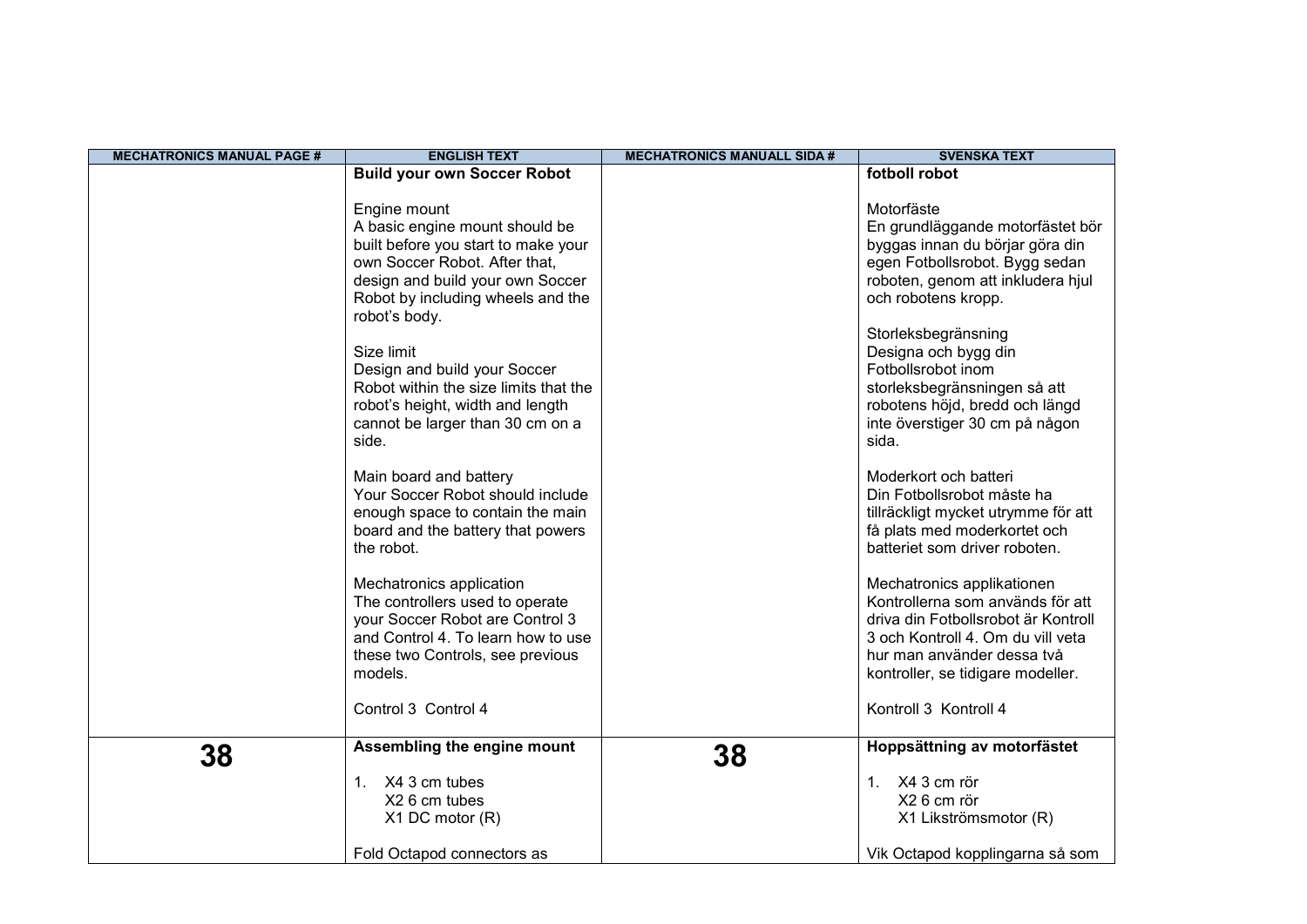| <b>MECHATRONICS MANUAL PAGE #</b> | <b>ENGLISH TEXT</b>                                                                                                                                                                                                                                                                                                                                                                                                                                                      | <b>MECHATRONICS MANUALL SIDA #</b> | <b>SVENSKA TEXT</b>                                                                                                                                                                                                                                                                                                                                                                                                                                 |
|-----------------------------------|--------------------------------------------------------------------------------------------------------------------------------------------------------------------------------------------------------------------------------------------------------------------------------------------------------------------------------------------------------------------------------------------------------------------------------------------------------------------------|------------------------------------|-----------------------------------------------------------------------------------------------------------------------------------------------------------------------------------------------------------------------------------------------------------------------------------------------------------------------------------------------------------------------------------------------------------------------------------------------------|
|                                   | shown in the picture above                                                                                                                                                                                                                                                                                                                                                                                                                                               |                                    | visas i bilden ovan                                                                                                                                                                                                                                                                                                                                                                                                                                 |
|                                   | 2. X6 3 cm tubes<br>X6 Octapod connectors<br>3.<br>X6 3 cm tubes<br>X6 Octapod connectors<br>4.<br>5.<br>X6 3 cm tubes<br>X1 Dodecapod connector<br>6. X2 Repeat steps 1 - 4 using<br>DC motor (L) so you have a<br>second sub-assembly like in step<br>5.                                                                                                                                                                                                               |                                    | X6 3 cm rör<br>2.<br>X6 Octapod kopplingar<br>3. X6 3 cm rör<br>X6 Octapod kopplingar<br>4.<br>5. X6 3 cm rör<br>X1 Dodecapod koppling<br>6. X2 Upprepa steg 1-4 med<br>hjälp av Likströmsmotor (L) så att<br>du har en andra underredet som i<br>steg 5.                                                                                                                                                                                           |
|                                   | 7. X4 3 cm tubes<br>X4 10 cm tubes<br>X8 Dodecapod connectors<br>9. X4 3 cm tubes<br>X4 'Question mark'<br>connectors<br>X12 Dodecapod connectors                                                                                                                                                                                                                                                                                                                        |                                    | 7. X4 3 cm rör<br>X4 10 cm rör<br>X8 Dodecapod kopplingar<br>9. X4 3 cm rör<br>X4 'Frågetecken' kopplingar<br>X12 Dodecapod kopplingar                                                                                                                                                                                                                                                                                                              |
| 39                                | <b>Sharing your own Soccer Robot</b><br>1. Take a picture of your Soccer<br>Robot using a smart device.<br>2.<br>Click the 'Community' icon at<br>the bottom of Mechatronics<br>application's main screen.<br>$3_{-}$<br>Upload the picture of your<br>Soccer Robot.<br>Your uploaded picture can be<br>4.<br>seen by both friends and<br>others.<br>5.<br>You can also see other<br>people's RC Car designs and<br>learn about their<br>characteristics.<br>->Community | 39                                 | Dela din egen Fotbollsrobot<br>Ta en bild av din fotboll robot<br>1.<br>med hjälp av en smart enhet.<br>2. Klicka på 'Community' ikonen<br>längst ned i Mechatronics<br>applikationens huvudfönster.<br>3.<br>Ladda upp bilden av din<br>Fotbollsrobot.<br>Din uppladdade bild kan ses<br>4.<br>av både vänner och andra.<br>Du kan även se andras<br>5.<br>designade och radiostyrda<br>bilar och lära dig om deras<br>egenskaper.<br>-> Community |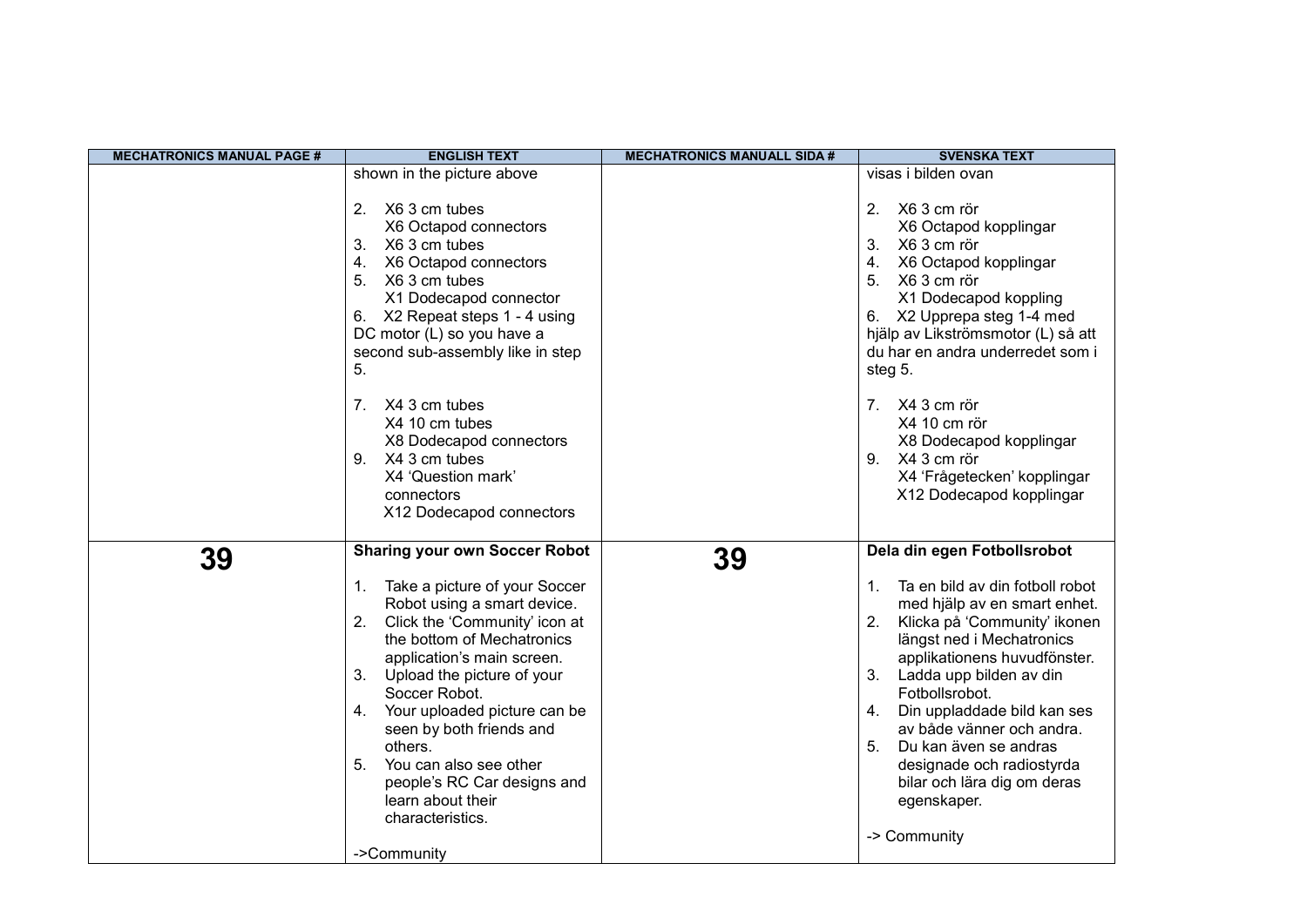| <b>MECHATRONICS MANUAL PAGE #</b> | <b>ENGLISH TEXT</b>                                                                                                                                                                                                                                                                                                                                                                                                                                                                                                                                                                                                                                                                                                                                                                                                                                  | <b>MECHATRONICS MANUALL SIDA #</b> | <b>SVENSKA TEXT</b>                                                                                                                                                                                                                                                                                                                                                                                                                                                                                                                                                                                                                                                                                                                                                                                                |
|-----------------------------------|------------------------------------------------------------------------------------------------------------------------------------------------------------------------------------------------------------------------------------------------------------------------------------------------------------------------------------------------------------------------------------------------------------------------------------------------------------------------------------------------------------------------------------------------------------------------------------------------------------------------------------------------------------------------------------------------------------------------------------------------------------------------------------------------------------------------------------------------------|------------------------------------|--------------------------------------------------------------------------------------------------------------------------------------------------------------------------------------------------------------------------------------------------------------------------------------------------------------------------------------------------------------------------------------------------------------------------------------------------------------------------------------------------------------------------------------------------------------------------------------------------------------------------------------------------------------------------------------------------------------------------------------------------------------------------------------------------------------------|
|                                   | <b>4DFrame Mechatronics Robot</b><br><b>Soccer Match</b>                                                                                                                                                                                                                                                                                                                                                                                                                                                                                                                                                                                                                                                                                                                                                                                             |                                    | <b>4DFrame Mechatronics robot</b><br>fotboll match                                                                                                                                                                                                                                                                                                                                                                                                                                                                                                                                                                                                                                                                                                                                                                 |
|                                   | Each team is made up of two<br>$\bullet$<br>players, and every match has<br>a first and a second half with<br>each half lasting 5-minutes.<br>The team that scores the<br>$\bullet$<br>most goals in the total 10-<br>minutes time will be the<br>winner.<br>Participants can only operate<br>$\bullet$<br>their soccer robots by using a<br>smart device.<br>Each team has the possibility<br>$\bullet$<br>to call for a time-out for<br>repairing their soccer robot, or<br>for discussing team strategy,<br>once during the first half and<br>again in the second.<br>If a robot can't be operated,<br>$\bullet$<br>the match can be suspended,<br>or re-started, by a referee.<br>If the match ends in a tie after<br>$\bullet$<br>10-minutes, it goes to a final<br>penalty shootout to decide the<br>winning team.<br>Be the best Robot Soccer |                                    | Varje lag består av två<br>$\bullet$<br>spelare, och varje match har<br>en första och en andra halvlek<br>Varje halvlek varar 5 minuter.<br>Det lag som gör flest mål<br>under den totala 10-minuters<br>perioden vinner.<br>Deltagarna kan bara styra<br>sina Fotbollsrobotar med hjälp<br>av en smart enhet.<br>Varje lag har möjlighet att<br>$\bullet$<br>begära en time-out för att<br>reparera sin Fotbollsrobot,<br>eller för att diskutera lagets<br>strategi, en gång under den<br>första halvan och en gång<br>under den andra.<br>Om en robot inte kan<br>$\bullet$<br>användas, kan matchen<br>avbrytas eller återstartas, av<br>en domare.<br>Om matchen slutar oavgjort<br>efter 10-minuter, går det till<br>slutligtigt straffslag för att<br>avgöra det vinnande laget.<br>Bli Champion, den bästa |
|                                   | champion with 4DFrame<br>Mechatronics!                                                                                                                                                                                                                                                                                                                                                                                                                                                                                                                                                                                                                                                                                                                                                                                                               |                                    | Fobotfotbolls mästaren med<br>4DFrame Mechatronics!                                                                                                                                                                                                                                                                                                                                                                                                                                                                                                                                                                                                                                                                                                                                                                |
|                                   | If you want to see a variety of<br>Mechatronics content as well as<br>learn more about the 4DFrame<br>Mechatronics Contest, visit<br>cafe.naver.com/4dmeca                                                                                                                                                                                                                                                                                                                                                                                                                                                                                                                                                                                                                                                                                           |                                    | Om du vill se fler Mechatronics<br>övningar samt lära dig mer om<br>4DFrame Mechatronics tävlingen,<br>besök cafe.naver.com/4dmeca                                                                                                                                                                                                                                                                                                                                                                                                                                                                                                                                                                                                                                                                                 |